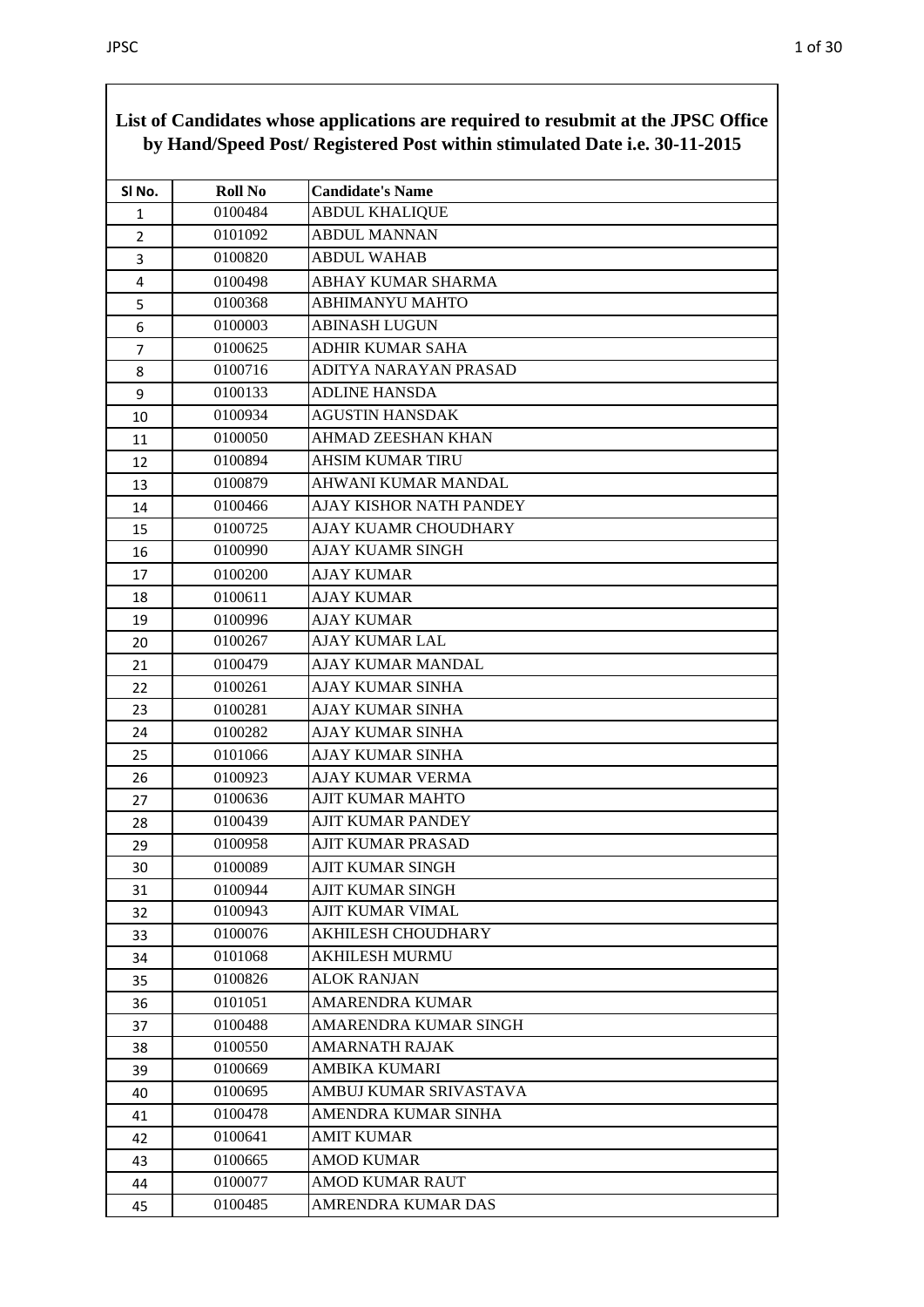| SI No. | <b>Roll No</b> | <b>Candidate's Name</b>  |
|--------|----------------|--------------------------|
| 46     | 0101074        | AMRENDRA KUMAR MAHTO     |
| 47     | 0100247        | AMRENDRA KUMAR SAH       |
| 48     | 0100260        | AMRENDRA NARAYAN         |
| 49     | 0101071        | AMRESH KUMAR CHOUDHARY   |
| 50     | 0100483        | <b>AMULYA KUMAR</b>      |
| 51     | 0100513        | <b>ANAJANI PRASAD</b>    |
| 52     | 0100942        | <b>ANAND KUMAR</b>       |
| 53     | 0100481        | ANAND KUMAR JAISWAL      |
| 54     | 0100353        | <b>ANANT MAHTO</b>       |
| 55     | 0100486        | <b>ANANT PRASAD DAS</b>  |
| 56     | 0100432        | <b>ANIL HORO</b>         |
| 57     | 0100693        | <b>ANIL KUMAR</b>        |
| 58     | 0100842        | <b>ANIL KUMAR</b>        |
| 59     | 0100608        | <b>ANIL KUMAR</b>        |
| 60     | 0100272        | ANIL KUMAR GUPTA         |
| 61     | 0100293        | ANIL KUMAR GUPTA         |
| 62     | 0100482        | <b>ANIL KUMAR MINZ</b>   |
| 63     | 0100073        | ANIL KUMAR PANDEY        |
| 64     | 0100692        | <b>ANIL KUMAR RAJWAR</b> |
| 65     | 0100537        | <b>ANIL KUMAR RAM</b>    |
| 66     | 0101098        | ANIL KUMAR RANA          |
| 67     | 0100941        | <b>ANIL KUMAR SAHU</b>   |
| 68     | 0100270        | ANIL KUMAR SHARMA        |
| 69     | 0100262        | ANIL KUMAR SINGH         |
| 70     | 0100799        | ANIL KUMAR SINGH         |
| 71     | 0100269        | <b>ANIL KUMAR SINHA</b>  |
| 72     | 0100271        | ANIL KUMAR SINHA         |
| 73     | 0100549        | ANIL KUMAR TUDU          |
| 74     | 0101088        | ANIRUDHA BIHARI PRASAD   |
| 75     | 0100301        | ANJANI KUMAR VERMA       |
| 76     | 0100266        | ANJU KUMARI PRASAD       |
| 77     | 0100723        | ANUP KUMAR SINHA         |
| 78     | 0100914        | <b>ANUP SHOBHA MINZ</b>  |
| 79     | 0100324        | <b>ANUPAM</b>            |
| 80     | 0100008        | ARJUN KUMAR KARIGAR      |
| 81     | 0101097        | <b>ARJUN YADAW</b>       |
| 82     | 0100480        | ARPANA EKKA              |
| 83     | 0100599        | <b>ARTI SINHA</b>        |
| 84     | 0100726        | ARUN KUMAR JHA           |
| 85     | 0100924        | <b>ARUN KUMAR JHA</b>    |
| 86     | 0100995        | <b>ARUN KUMAR MODI</b>   |
| 87     | 0100806        | ARVIND BIHARI DAS        |
| 88     | 0100330        | <b>ARVIND KUMAR</b>      |
| 89     | 0100428        | <b>ARVIND KUMAR</b>      |
| 90     | 0101003        | <b>ARVIND KUMAR</b>      |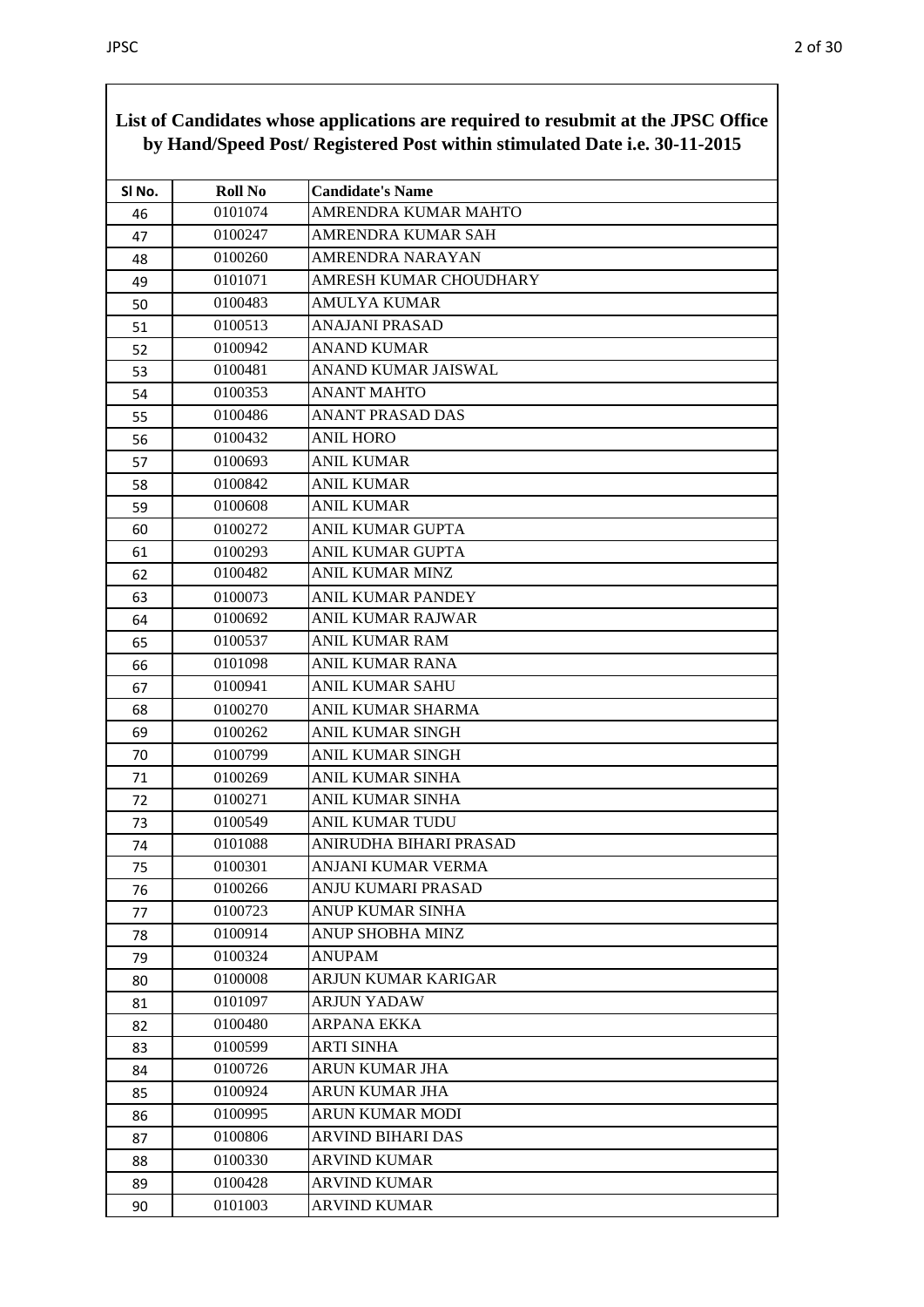| Sl No.     | <b>Roll No</b> | <b>Candidate's Name</b>        |
|------------|----------------|--------------------------------|
| 91         | 0100666        | <b>ARVIND KUMAR JHA</b>        |
| 92         | 0100770        | ARVIND KUMAR SINGH             |
| 93         | 0100846        | <b>ARVIND KUMAR SINGH</b>      |
| 94         | 0100860        | ARVIND KUMAR SINGH             |
| 95         | 0100477        | ARVIND PRASAD SAH              |
| 96         | 0100708        | <b>ASHIRIT LAKRA</b>           |
| 97         | 0100078        | ASHISH KUMAR PANDA             |
| 98         | 0100696        | ASHISH KUMAR SINGH             |
| 99         | 0100356        | ASHOK KUMAR                    |
| 100        | 0100216        | ASHOK KUMAR CHOUDHARY          |
| 101        | 0100025        | <b>ASHOK KUMAR GORAIN</b>      |
| 102        | 0100275        | <b>ASHOK KUMAR MAHTO</b>       |
| 103        | 0100790        | <b>ASHOK KUMAR SAHA</b>        |
| 104        | 0100354        | ASHOK KUMAR SINGH              |
| 105        | 0100670        | <b>ASHOK KUMAR SINGH</b>       |
| 106        | 0100659        | <b>ASHOK KUMAR YADAV</b>       |
| 107        | 0100940        | <b>ASHUTOSH KUMAR</b>          |
|            | 0100997        | <b>ASHUTOSH KUMAR</b>          |
| 108<br>109 | 0100075        | ASIT KUMAR MANDAL              |
| 110        | 0100130        | <b>ASWINI KUMAR MISHRA</b>     |
|            | 0100375        | <b>AVADH KISHOR SINHA</b>      |
| 111        | 0100662        | <b>AVINASH KUMAR</b>           |
| 112        | 0100812        | AWADESH KUMAR OJHA             |
| 113        | 0100420        | AWADHESH KUMAR SRIWASTVA       |
| 114        | 0100773        | <b>AWADHESH SINGH</b>          |
| 115        | 0100473        | <b>AZAZUL ABDIN</b>            |
| 116        | 0200507        | <b>BABALY KUMARI</b>           |
| 117        | 0200031        | <b>BABU RAM BHAGAT</b>         |
| 118        | 0200037        | <b>BABULAL KACHHAP</b>         |
| 119        | 0200153        | <b>BABULAL RAVIDAS</b>         |
| 120        | 0200067        | <b>BABUN SOREN</b>             |
| 121<br>122 | 0200058        | <b>BAHADUR SURIN</b>           |
|            | 0200469        | <b>BAIDYA NATH PANDEY</b>      |
| 123        | 0200381        | <b>BAIDYANATH PASWAN</b>       |
| 124        | 0200380        | <b>BAIDYANATH PRAJAPATI</b>    |
| 125        | 0200582        | <b>BAIJANTI KUMARI</b>         |
| 126<br>127 | 0200089        | <b>BAIJNATH PRASAD GUPTA</b>   |
| 128        | 0200556        | <b>BAIJNATH SHARMA</b>         |
| 129        | 0200617        | <b>BAIJU PRASAD</b>            |
| 130        | 0200420        | <b>BAL KRISHNA BHAGAT</b>      |
| 131        | 0200206        | <b>BAL KRISHNA KUMAR SINHA</b> |
| 132        | 0200577        | <b>BAL MUKUND MANDAL</b>       |
|            | 0200506        | <b>BALESHWAR PANDIT</b>        |
| 133        | 0200448        | <b>BALWANT KUMAR</b>           |
| 134<br>135 | 0200583        | <b>BARUN KUMAR</b>             |
|            |                |                                |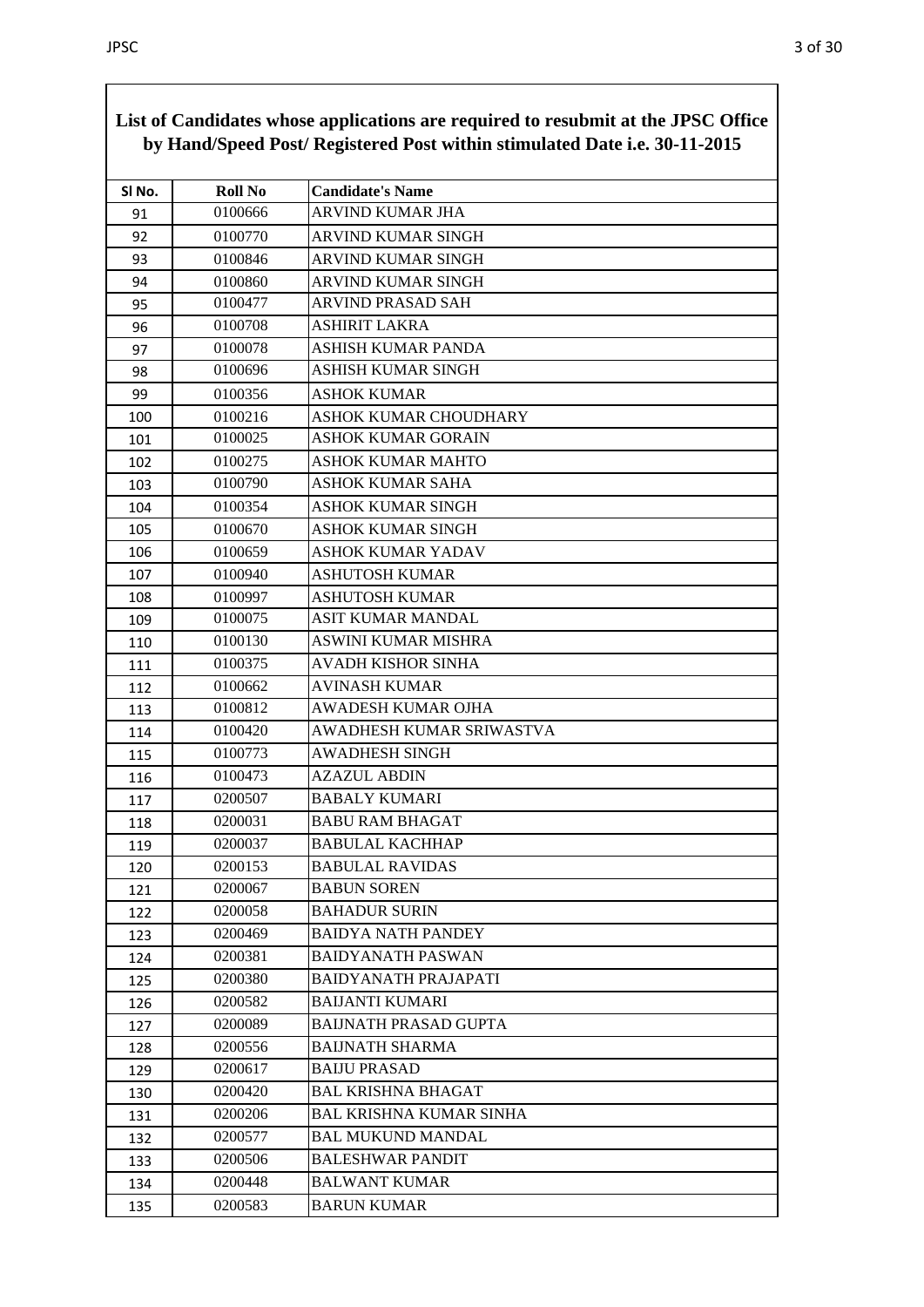|        |                | of candidates whose applications are required to resubtint at the $0100$ Office<br>by Hand/Speed Post/ Registered Post within stimulated Date i.e. 30-11-2015 |
|--------|----------------|---------------------------------------------------------------------------------------------------------------------------------------------------------------|
| SI No. | <b>Roll No</b> | <b>Candidate's Name</b>                                                                                                                                       |
| 136    | 0200119        | <b>BASANT KONGARI</b>                                                                                                                                         |
| 137    | 0200179        | <b>BASHIR AHMAD</b>                                                                                                                                           |
| 138    | 0200531        | <b>BHAKTI BHUSHAN KUJUR</b>                                                                                                                                   |
| 139    | 0200533        | <b>BHARAT BHUSHAN MAHTO</b>                                                                                                                                   |
| 140    | 0200036        | <b>BHARAT KUMAR</b>                                                                                                                                           |
| 141    | 0200120        | <b>BHARAT RAM GUPTA</b>                                                                                                                                       |
| 142    | 0200035        | <b>BHARTENDU KUMAR</b>                                                                                                                                        |
| 143    | 0200091        | <b>BHOLA RAM BAITHA</b>                                                                                                                                       |
| 144    | 0200150        | <b>BIJAY KUMAR</b>                                                                                                                                            |
| 145    | 0200151        | <b>BIJAY KUMAR</b>                                                                                                                                            |
| 146    | 0200284        | <b>BIJAY KUMAR</b>                                                                                                                                            |
| 147    | 0200515        | <b>BIJAY KUMAR</b>                                                                                                                                            |
| 148    | 0200059        | <b>BIJAY KUMAR</b>                                                                                                                                            |
| 149    | 0200452        | <b>BIJAY KUMAR JHA</b>                                                                                                                                        |
| 150    | 0200447        | <b>BIJAY KUMAR PANDEY</b>                                                                                                                                     |
| 151    | 0200302        | <b>BIJAY MOHAN SRIVASTAVA</b>                                                                                                                                 |
| 152    | 0200188        | <b>BIJOY KUMAR BHAGAT</b>                                                                                                                                     |
| 153    | 0200152        | <b>BIKAS CHAUDHARY</b>                                                                                                                                        |
| 154    | 0200073        | <b>BIKASH KUMAR DIWEDI</b>                                                                                                                                    |
| 155    | 0200370        | <b>BIKRAMA RAM</b>                                                                                                                                            |
| 156    | 0200369        | <b>BIMLA EKKA</b>                                                                                                                                             |
| 157    | 0200233        | <b>BIMOLA TIRKEY</b>                                                                                                                                          |
| 158    | 0200534        | <b>BINDESHWARI RAM</b>                                                                                                                                        |
| 159    | 0200127        | <b>BINDO KUMAR PASWAN</b>                                                                                                                                     |
| 160    | 0200431        | <b>BINDU BHUSHAN SINGH MUNDA</b>                                                                                                                              |
| 161    | 0200110        | <b>BINOD KUMAR</b>                                                                                                                                            |
| 162    | 0200416        | <b>BINOD KUMAR</b>                                                                                                                                            |
| 163    | 0200513        | <b>BINOD KUMAR</b>                                                                                                                                            |
| 164    | 0200079        | <b>BINOD KUMAR BANKEY</b>                                                                                                                                     |
| 165    | 0200578        | <b>BINOD KUMAR GUPTA</b>                                                                                                                                      |
| 166    | 0200587        | <b>BINOD KUMAR KIRO</b>                                                                                                                                       |
| 167    | 0200077        | <b>BINOD KUMAR RAI</b>                                                                                                                                        |
| 168    | 0200517        | <b>BINOD KUMAR SINGH</b>                                                                                                                                      |
| 169    | 0200208        | <b>BINOD ORAON</b>                                                                                                                                            |
| 170    | 0200456        | <b>BIPIN BIHARI JHA</b>                                                                                                                                       |
| 171    | 0200382        | <b>BIPIN BIHARI MISHRA</b>                                                                                                                                    |
| 172    | 0200088        | <b>BIPUL KUMAR</b>                                                                                                                                            |
| 173    | 0200093        | <b>BIRASMANI PANNA</b>                                                                                                                                        |
| 174    | 0200138        | <b>BIRENDRA KUMAR</b>                                                                                                                                         |
| 175    | 0200310        | <b>BIRENDRA KUMAR</b>                                                                                                                                         |
| 176    | 0200361        | <b>BIRENDRA KUMAR BINHA</b>                                                                                                                                   |
| 177    | 0200304        | <b>BIRENDRA KUMAR SINGH</b>                                                                                                                                   |
| 178    | 0200441        | <b>BISHNATH KUJUR</b>                                                                                                                                         |
| 179    | 0200090        | <b>BISHNU DHAN</b>                                                                                                                                            |
| 180    | 0200092        | <b>BISHNU KANT KISKU</b>                                                                                                                                      |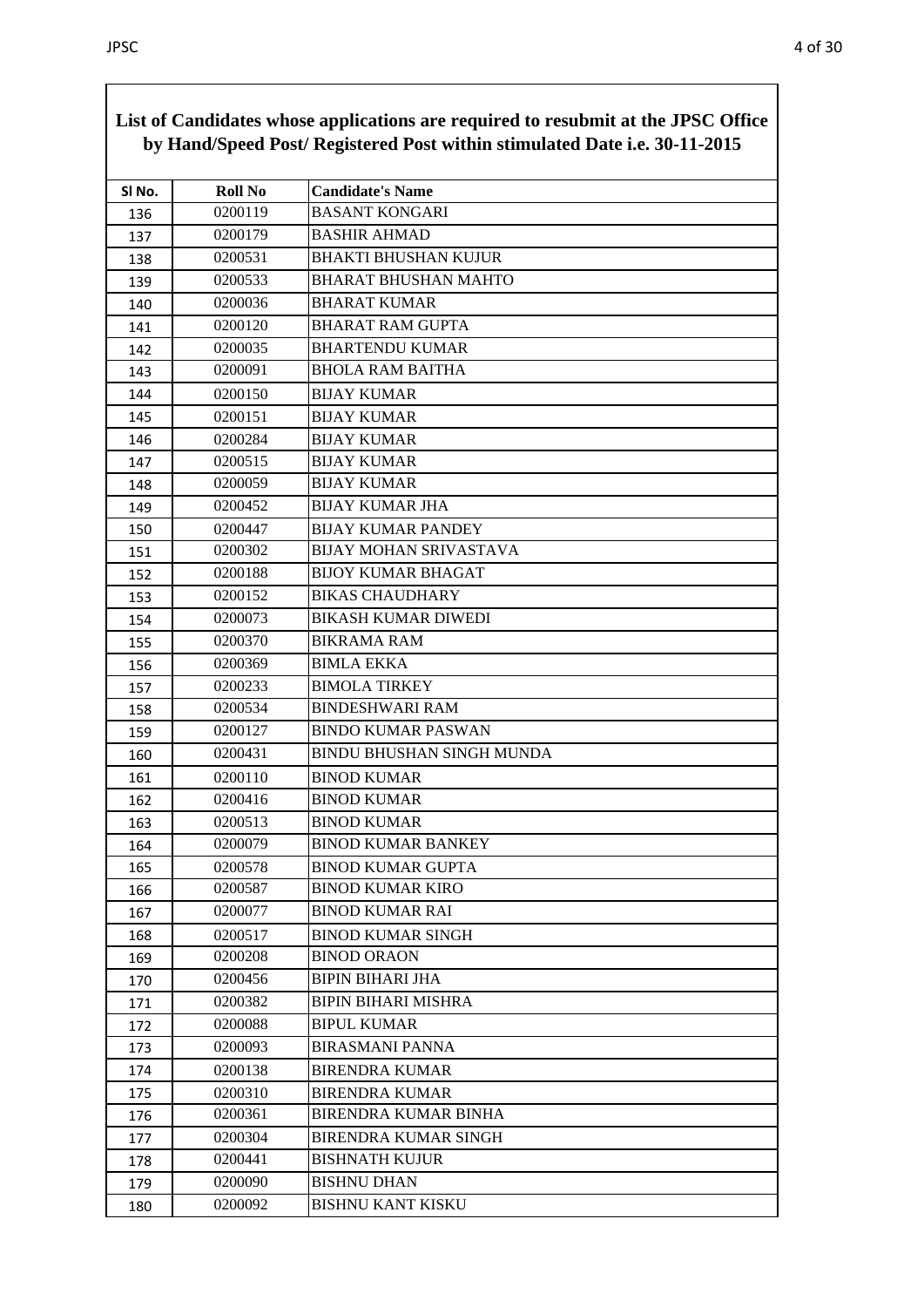|        |                | by Hand/Speed Post/ Registered Post within stimulated Date i.e. 30-11-2015 |
|--------|----------------|----------------------------------------------------------------------------|
| SI No. | <b>Roll No</b> | <b>Candidate's Name</b>                                                    |
| 181    | 0200269        | <b>BISHRAM SINGH</b>                                                       |
| 182    | 0200388        | <b>BISHWAJIT GHOSH</b>                                                     |
| 183    | 0200585        | <b>BISHWANATH BHAGAT</b>                                                   |
| 184    | 0200440        | <b>BISHWESHAR PRASAD ROUT</b>                                              |
| 185    | 0200503        | <b>BRAHMDEO NARAYAN PANDEYA</b>                                            |
| 186    | 0200458        | <b>BRAJ KISHOR PRASAD</b>                                                  |
| 187    | 0200368        | <b>BRAJESH KUMAR MISHRA</b>                                                |
| 188    | 0200557        | <b>BRINDA RAM</b>                                                          |
| 189    | 0200270        | <b>BUDHDEO KHARIA</b>                                                      |
| 190    | 0300091        | <b>CAMIL TUDU</b>                                                          |
| 191    | 0300005        | CHANDAR BHANU MISHRA                                                       |
| 192    | 0300086        | CHANDI CHARAN DAS                                                          |
| 193    | 0300084        | <b>CHANDRA DEO MAHATO</b>                                                  |
| 194    | 0300061        | <b>CHANDRA KISHOR SAHU</b>                                                 |
| 195    | 0300014        | <b>CHANDRADEO PASWAN</b>                                                   |
| 196    | 0300089        | CHANDRASHEKHAR RAM                                                         |
| 197    | 0300032        | CHANDRIKA CHOUDHARY                                                        |
| 198    | 0300008        | CHHOTELAL MURMU                                                            |
| 199    | 0300015        | CHIRST AVAS BAXLA                                                          |
| 200    | 0300085        | <b>CHITANYA SINGH MUNDA</b>                                                |
| 201    | 0300117        | CHOUDHARY PRAKASH NARAYAN                                                  |
| 202    | 0300109        | CISILIYA MURMU                                                             |
| 203    | 0300062        | <b>CORNELIUS MURMU</b>                                                     |
| 204    | 0300039        | <b>CYPRIAN NAG</b>                                                         |
| 205    | 0400044        | <b>DANIEL MURMU</b>                                                        |
| 206    | 0400260        | DAS BESRA                                                                  |
| 207    | 0400023        | DAYANAND DUBEY                                                             |
| 208    | 0400043        | DAYANAND KUMAR                                                             |
| 209    | 0400159        | DEB RAJ SHIT                                                               |
| 210    | 0400447        | DEBASISH CHAKRABORTY                                                       |
| 211    | 0400065        | DEBESH CHANDRA PAIRA                                                       |
| 212    | 0400271        | DEEPAK KUMAR MISHRA                                                        |
| 213    | 0400426        | DEEPAK KUMAR MISHRA                                                        |
| 214    | 0400261        | <b>DEO NARAYAN RAM</b>                                                     |
| 215    | 0400323        | <b>DEONIS HORO</b>                                                         |
| 216    | 0400118        | DESHBANDHU VIDYARTHI                                                       |
| 217    | 0400009        | DEV NANDAN SAH                                                             |
| 218    | 0400066        | DEVANAND SOREN                                                             |
| 219    | 0400265        | DEVENDRA KUMAR RAJAK                                                       |
| 220    | 0400385        | DEVENDRA PRASAD TIWARI                                                     |
| 221    | 0400169        | DHANANJAI UPADHYAY                                                         |
| 222    | 0400071        | DHANANJAY KUMAR JAMADAR                                                    |
| 223    | 0400070        | DHANANJAY ORAON                                                            |
| 224    | 0400082        | DHARAM RAJ MAHTO                                                           |
| 225    | 0400354        | DHARAMDEO PASWAN                                                           |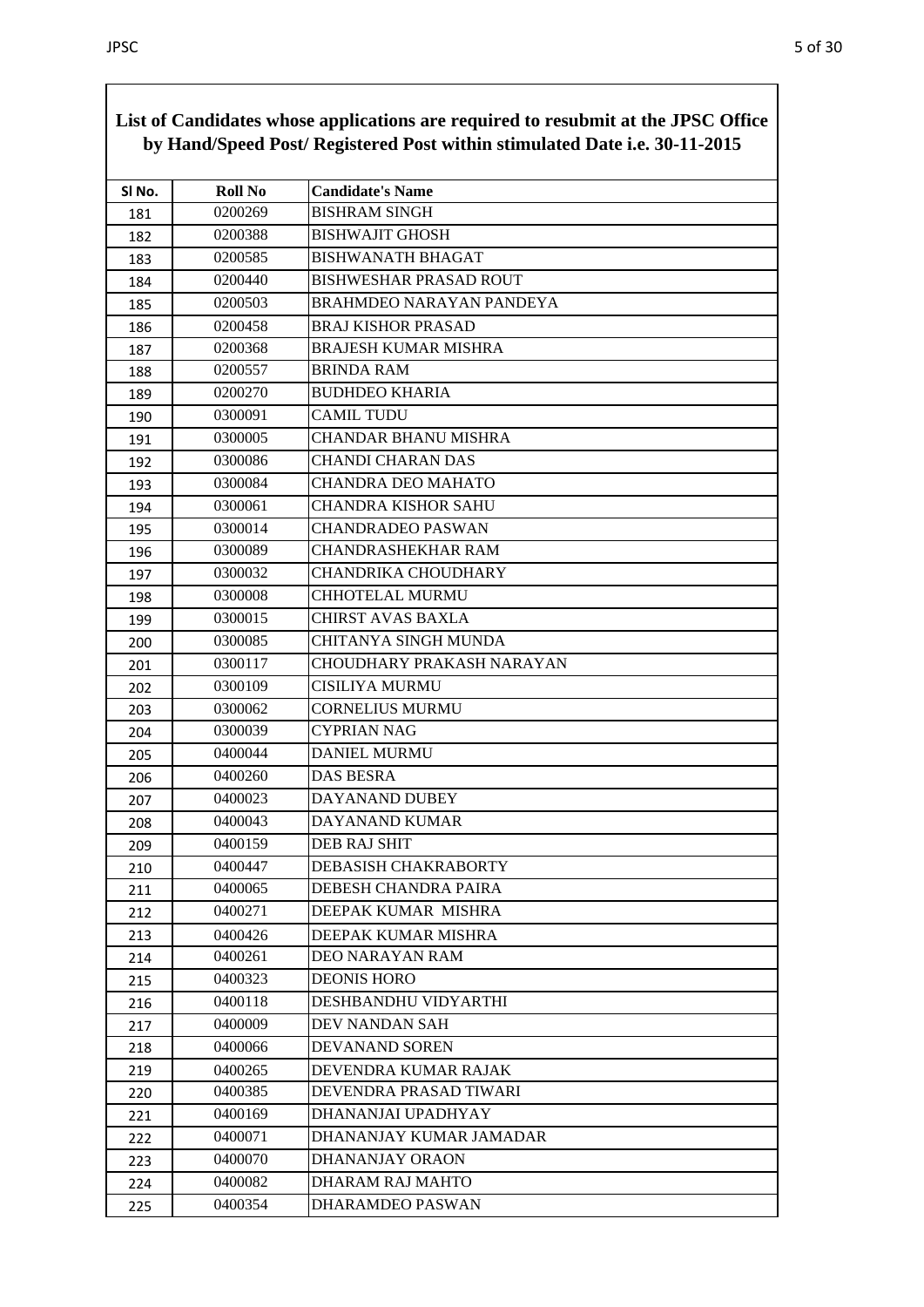|        | by Hand/Speed Post/ Registered Post within stimulated Date i.e. 30-11-2015 |                             |  |
|--------|----------------------------------------------------------------------------|-----------------------------|--|
| SI No. | <b>Roll No</b>                                                             | <b>Candidate's Name</b>     |  |
| 226    | 0400267                                                                    | <b>DHARMENDRA KUMAR</b>     |  |
| 227    | 0400336                                                                    | DHARMENDRA KUMAR            |  |
| 228    | 0400110                                                                    | DHARMENDRA KUMAR DIKSHIT    |  |
| 229    | 0400114                                                                    | <b>DHIRAJ KUMAR</b>         |  |
| 230    | 0400394                                                                    | DHIRAJ KUMAR DUTTA          |  |
| 231    | 0400387                                                                    | <b>DHIRENDRA PRASAD</b>     |  |
| 232    | 0400266                                                                    | <b>DHRUW PRASAD SAHU</b>    |  |
| 233    | 0400264                                                                    | <b>DHURENDRA KUMAR</b>      |  |
| 234    | 0400171                                                                    | <b>DILBAR TOPNO</b>         |  |
| 235    | 0400283                                                                    | <b>DILIP BHAGAT</b>         |  |
| 236    | 0400220                                                                    | <b>DILIP KUMAR</b>          |  |
| 237    | 0400277                                                                    | <b>DILIP KUMAR</b>          |  |
| 238    | 0400284                                                                    | <b>DILIP KUMAR</b>          |  |
| 239    | 0400372                                                                    | <b>DILIP KUMAR</b>          |  |
| 240    | 0400168                                                                    | <b>DILIP KUMAR SINGH</b>    |  |
| 241    | 0400316                                                                    | <b>DINDAYAL GUPTA</b>       |  |
| 242    | 0400189                                                                    | <b>DINESH BARAIK</b>        |  |
| 243    | 0400386                                                                    | DINESH CHANDRA MANDAL       |  |
| 244    | 0400301                                                                    | <b>DINESH KUMAR</b>         |  |
| 245    | 0400191                                                                    | <b>DINESH KUMAR MUNDA</b>   |  |
| 246    | 0400141                                                                    | <b>DINESH KUMAR PRAKASH</b> |  |
| 247    | 0400113                                                                    | <b>DINESH KUMAR SAHU</b>    |  |
| 248    | 0400008                                                                    | <b>DINESH RAM</b>           |  |
| 249    | 0400095                                                                    | <b>DINESHWAR MANJHI</b>     |  |
| 250    | 0400214                                                                    | DIPAK CHANDRA DUTTA         |  |
| 251    | 0400089                                                                    | <b>DIPAK KUMAR</b>          |  |
| 252    | 0400072                                                                    | <b>DIPU KUMAR</b>           |  |
| 253    | 0400003                                                                    | DIWAKANT MANDAL             |  |
| 254    | 0400170                                                                    | DR. MD. ABDUL KARIM         |  |
| 255    | 0400081                                                                    | DR. NITYANAND SINGH         |  |
| 256    | 0400393                                                                    | DUKH MOCHAN NARAYAN JHA     |  |
| 257    | 0400068                                                                    | <b>DUMRAJ SAHA</b>          |  |
| 258    | 0400115                                                                    | <b>DURGA CHARAN MURMU</b>   |  |
| 259    | 0400154                                                                    | <b>DURGA KHALKHO</b>        |  |
| 260    | 0400067                                                                    | <b>DWARIKA BAITHA</b>       |  |
| 261    | 1900496                                                                    | <b>EMI DEMTA</b>            |  |
| 262    | 0500004                                                                    | <b>ERIC MURMU</b>           |  |
| 263    | 0600016                                                                    | <b>FAGUNI PASWAN</b>        |  |
| 264    | 0600002                                                                    | <b>FAIZI AZIZ</b>           |  |
| 265    | 0600021                                                                    | <b>FAIZUL HAQUE</b>         |  |
| 266    | 0600022                                                                    | <b>FALU HANSDA</b>          |  |
| 267    | 0600023                                                                    | <b>FRANCIS XAVIER MURMU</b> |  |
| 268    | 0600009                                                                    | FULJEMESH KHAKHA            |  |
| 269    | 0700155                                                                    | <b>GANDIRA ORAON</b>        |  |
| 270    | 0700030                                                                    | <b>GANESH CHANDRA DAS</b>   |  |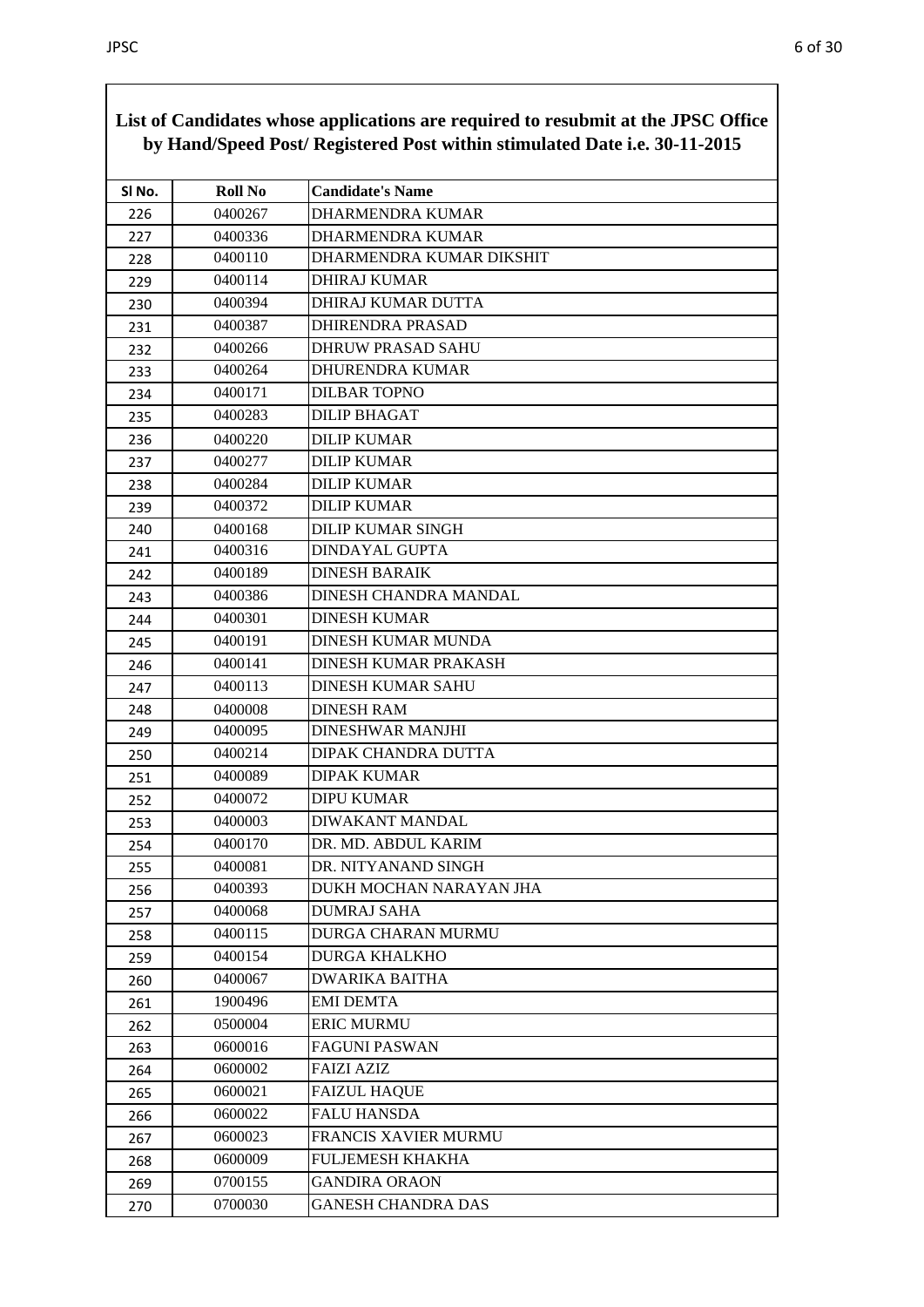| SI No. | <b>Roll No</b> | <b>Candidate's Name</b>      |
|--------|----------------|------------------------------|
| 271    | 0700188        | <b>GANESH DAS</b>            |
| 272    | 0700096        | <b>GANESH PASWAN</b>         |
| 273    | 0700044        | <b>GANESH PRASAD</b>         |
| 274    | 0700062        | <b>GANESH RABIDAS</b>        |
| 275    | 0700056        | <b>GANESHWAR MAHTO</b>       |
| 276    | 0700022        | <b>GANGA LAL ARYA</b>        |
| 277    | 0700061        | <b>GARIRAN CHAUDHARY</b>     |
| 278    | 0700045        | <b>GAURI SHANKAR JHA</b>     |
| 279    | 0700021        | <b>GAURI SHANKAR SINGH</b>   |
| 280    | 0700124        | <b>GAUTAM HAZRA</b>          |
| 281    | 0700082        | <b>GAYANMANI KINDO</b>       |
| 282    | 0700010        | <b>GAYATRI PATHAK</b>        |
| 283    | 0700197        | <b>GAYENDRA KUMAR PANDEY</b> |
| 284    | 0700183        | <b>GEORGE HEMBROM</b>        |
| 285    | 0700127        | <b>GIRISH CHANDRA BISWAS</b> |
| 286    | 0700020        | <b>GIRIWAR MINJ</b>          |
| 287    | 0700125        | <b>GITA KUMARI</b>           |
| 288    | 0700085        | <b>GOBIND SINGH MUNDA</b>    |
| 289    | 0700126        | <b>GOPAL JHA</b>             |
| 290    | 0700119        | <b>GOPAL KRISHNA JHA</b>     |
| 291    | 0700078        | <b>GOPAL SUNDAR MANDAL</b>   |
| 292    | 0700080        | <b>GORGE DEEPAK SINGH</b>    |
| 293    | 0700137        | <b>GOUTAM KUMAR MANDAL</b>   |
| 294    | 0700134        | <b>GULAB CHAND ORAON</b>     |
| 295    | 0700025        | <b>GULAM HAIDER</b>          |
| 296    | 1900966        | <b>GUNDAR LAL GAGRAI</b>     |
| 297    | 0700187        | <b>GYAN RANJAN SWAIN</b>     |
| 298    | 0800042        | HALDHAR RAJAK                |
| 299    | 0800059        | HARENDRA KUMAR               |
| 300    | 0800048        | HARI KRISHNA SINGH KUNDA     |
| 301    | 0800027        | <b>HARI RAM</b>              |
| 302    | 0800017        | <b>HIRALAL RAVIDAS</b>       |
| 303    | 0800038        | <b>HIRALAL SAHU</b>          |
| 304    | 0800018        | <b>HULASH MAHTO</b>          |
| 305    | 0800041        | <b>HULESH PRASAD</b>         |
| 306    | 0900054        | <b>IDAN NUTAN HORO</b>       |
| 307    | 0900016        | <b>INDRA KUMAR MURMU</b>     |
| 308    | 0900020        | <b>INDRADEV KUMAR</b>        |
| 309    | 0900012        | <b>INDU KUMARI</b>           |
| 310    | 0900030        | <b>IRMA NAGETIA</b>          |
| 311    | 0900034        | <b>IRSHAD ALAM</b>           |
| 312    | 0900033        | <b>ISHWAR NAND</b>           |
| 313    | 1000205        | <b>JAG LAL SAHU</b>          |
| 314    | 1000092        | JAGANARAYAN CHOUDHARY        |
| 315    | 1000206        | <b>JAGBANDHU GORAI</b>       |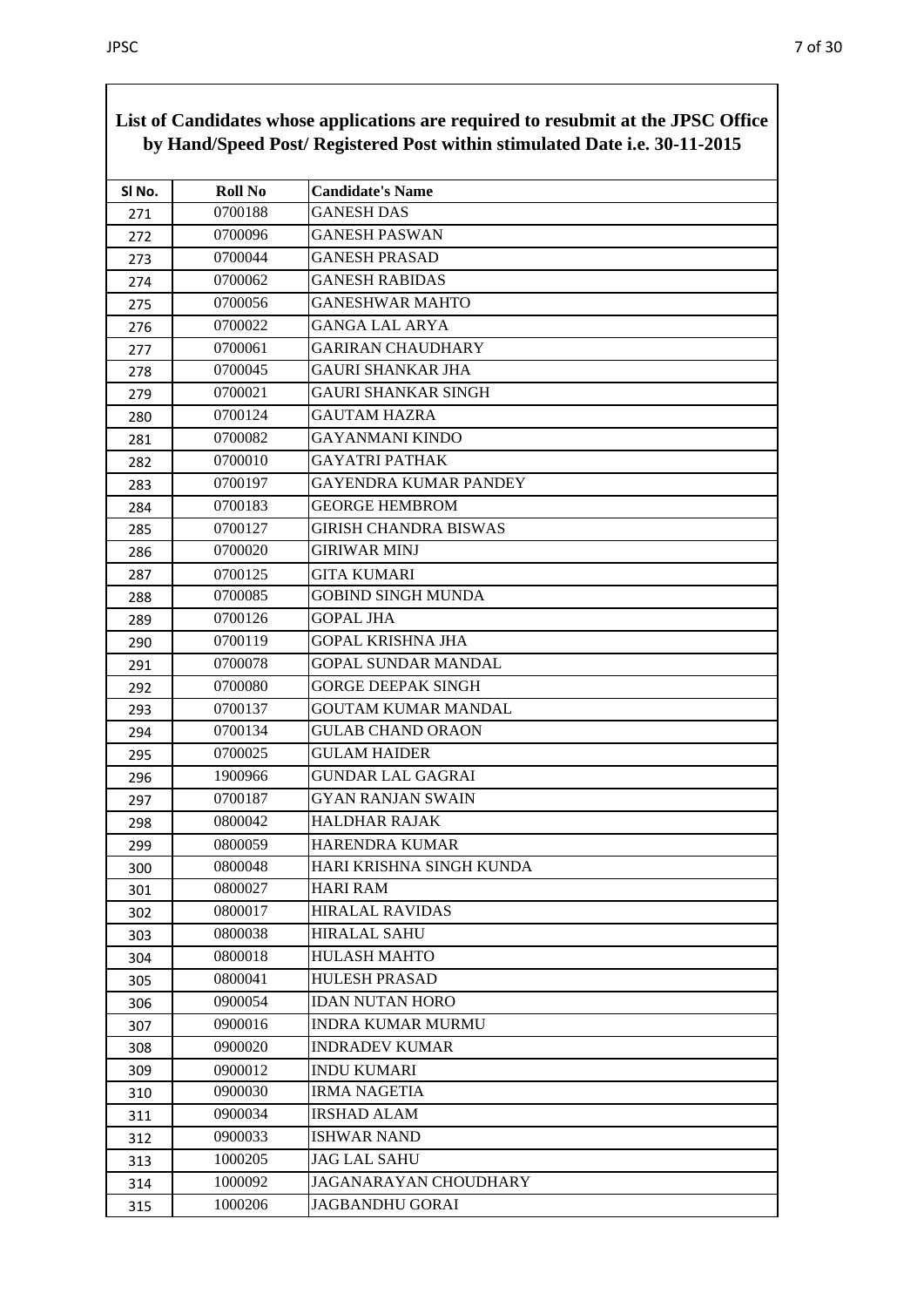| SI No. | <b>Roll No</b> | <b>Candidate's Name</b>     |
|--------|----------------|-----------------------------|
| 316    | 1000200        | <b>JAGDISH BARHI</b>        |
| 317    | 1000197        | <b>JAGDISH NAYAK</b>        |
| 318    | 1000265        | <b>JAGDISH SAHU</b>         |
| 319    | 1000218        | <b>JAI BIND KUMAR</b>       |
| 320    | 1000234        | <b>JAI KANT THAKUR</b>      |
| 321    | 1000128        | <b>JAI KANT YADAV</b>       |
| 322    | 1000111        | <b>JAI KRISHNA JHA</b>      |
| 323    | 1000193        | <b>JAI KRISHNA JHA</b>      |
| 324    | 1000241        | JAI KRISHNA YADAV           |
| 325    | 1000192        | <b>JAI PRAKASH KISHAN</b>   |
| 326    | 1000248        | <b>JAI PRAKASH KRISHNA</b>  |
| 327    | 1000195        | <b>JAI PRATAP HURHURIYA</b> |
| 328    | 1000050        | <b>JAITUN EKKA</b>          |
| 329    | 1000251        | <b>JAMIL AKHTER</b>         |
| 330    | 1000025        | <b>JAY NARYAN DAS</b>       |
| 331    | 1000090        | <b>JAY PRAKASH</b>          |
| 332    | 1000002        | <b>JAY PRAKASH DUBEY</b>    |
| 333    | 1000088        | <b>JAY PRAKASH YADAV</b>    |
| 334    | 1000141        | <b>JAYA KUMARI</b>          |
| 335    | 1000183        | <b>JAYANT BHENGRA</b>       |
| 336    | 1000201        | JAYANT KUMAR SINGH          |
| 337    | 1000061        | <b>JAYASHREE VERMA</b>      |
| 338    | 1000066        | <b>JAYDEO PRASAD RAY</b>    |
| 339    | 1000082        | <b>JAYOTI KUMAR DAS</b>     |
| 340    | 1000087        | <b>JAYPRAKASH DIXIT</b>     |
| 341    | 1000062        | <b>JEROMI LAKRA</b>         |
| 342    | 1000086        | <b>JIMES KERKETTA</b>       |
| 343    | 1000078        | <b>JITENDRA SINGH</b>       |
| 344    | 1000178        | <b>JOGESHWAR ORAON</b>      |
| 345    | 1000245        | <b>JUGAL KISHOR RAM</b>     |
| 346    | 1000154        | <b>JUGENDRA SINGH</b>       |
| 347    | 1100393        | <b>KALLU TIRKEY</b>         |
| 348    | 1100391        | KALPANA KUMARI              |
| 349    | 1100332        | KALPNA KUMARI               |
| 350    | 1100073        | KAMALESH KUMAR PATHAK       |
| 351    | 1100082        | KAMESHWAR MAHTO             |
| 352    | 1100293        | <b>KAMESHWAR RAI</b>        |
| 353    | 1100046        | KAMLESH CHANDRA DAS         |
| 354    | 1100047        | <b>KAMLESH KUMAR</b>        |
| 355    | 1100137        | <b>KAMLESH KUMAR</b>        |
| 356    | 1100200        | <b>KAMLESH KUMAR</b>        |
| 357    | 1100350        | <b>KAMLESH KUMAR</b>        |
| 358    | 1100239        | KAMLESH KUMAR PANDEY        |
| 359    | 1100157        | KAMLESHWAR MANJHI           |
| 360    | 1100026        | KANCHAN MUKHERJEE           |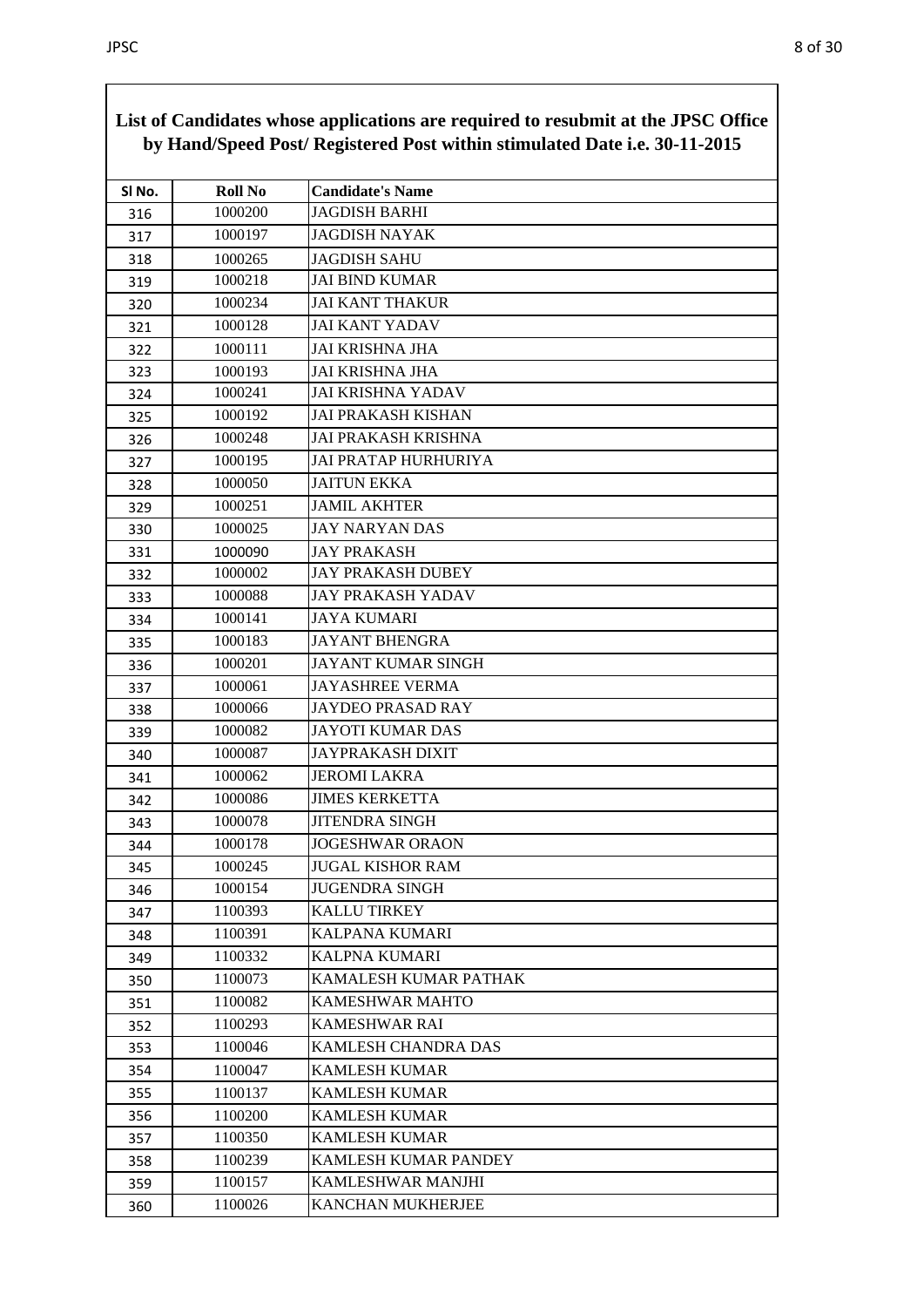| SI No. | <b>Roll No</b> | <b>Candidate's Name</b>     |
|--------|----------------|-----------------------------|
| 361    | 1100244        | <b>KAUSAR ARA</b>           |
| 362    | 1100070        | KHURSHID ALAM               |
| 363    | 1900619        | <b>KIRAN BHAGAT</b>         |
| 364    | 1100243        | <b>KIRAN KUMARI</b>         |
| 365    | 1100083        | <b>KISHORE KUMAR</b>        |
| 366    | 1100080        | KISHORE KUMAR VERMA         |
| 367    | 1100027        | KITA MOHAN BARI             |
| 368    | 1100085        | KRINHNA KUMAR MARANDI       |
| 369    | 1100199        | <b>KRISHN MOHAN SINGH</b>   |
| 370    | 1100360        | KRISHNA DEV PRASAD BARNWAL  |
| 371    | 1100139        | KRISHNA GOPAL RAKSHIT       |
| 372    | 1100248        | KRISHNA KANT PRASAD SINGH   |
| 373    | 1100081        | <b>KRISHNA KUMAR RAI</b>    |
| 374    | 1100118        | KULBHUSHAN BILUNG           |
| 375    | 1100079        | KUMAR DEVESH DWIVEDEE       |
| 376    | 1100084        | KUMAR NARENDRA NARAYAN      |
| 377    | 1100128        | KUMAR SAILENDRA PRIYADARSHI |
| 378    | 1100337        | <b>KUNDAN KUMAR</b>         |
| 379    | 1200077        | LAKSHMI CHARAN MAHTO        |
| 380    | 1200036        | LAKSHMI KANT SINGH PATER    |
| 381    | 1200101        | <b>LAL BABU</b>             |
| 382    | 1200032        | LAL BAHADUR CHOUDHRY        |
| 383    | 1200050        | LAL BIHARI MANDAL           |
| 384    | 1200010        | LAL BIHARI ORAON            |
| 385    | 1200061        | LAL MANOJ NATH SHAH DEO     |
| 386    | 1200082        | <b>LAL SINGH PURT</b>       |
| 387    | 1200006        | <b>LALAN MISHRA</b>         |
| 388    | 1200098        | <b>LALDEO BANS MAHALI</b>   |
| 389    | 1200063        | LALDEO BHAGAT               |
| 390    | 1200024        | <b>LALIMA DADEL</b>         |
| 391    | 1200064        | <b>LALIT PASWAN</b>         |
| 392    | 1200035        | LATIKA SULANKI              |
| 393    | 1200023        | <b>LAWKESH SINGH</b>        |
| 394    | 1200001        | <b>LAWRENCE MURMU</b>       |
| 395    | 1200073        | <b>LAXMAN YADAV</b>         |
| 396    | 1300320        | M. EZAZ                     |
| 397    | 1300846        | <b>M. RAMPRASAD</b>         |
| 398    | 1300422        | <b>MADHU SUDAN DUTTA</b>    |
| 399    | 1300273        | <b>MADHU SUDAN THAKUR</b>   |
| 400    | 1300074        | <b>MADHUSUDAN BARAIK</b>    |
| 401    | 1300255        | MAHAESHWAR NARAYAN LAL      |
| 402    | 1300241        | <b>MAHAVIR PRASAD MAHTO</b> |
| 403    | 1300057        | MAHENDRA KUMAR SHARMA       |
| 404    | 1300069        | <b>MAHENDRA PRASAD</b>      |
| 405    | 1300064        | MAHENDRA PRASAD CHOUDHARY   |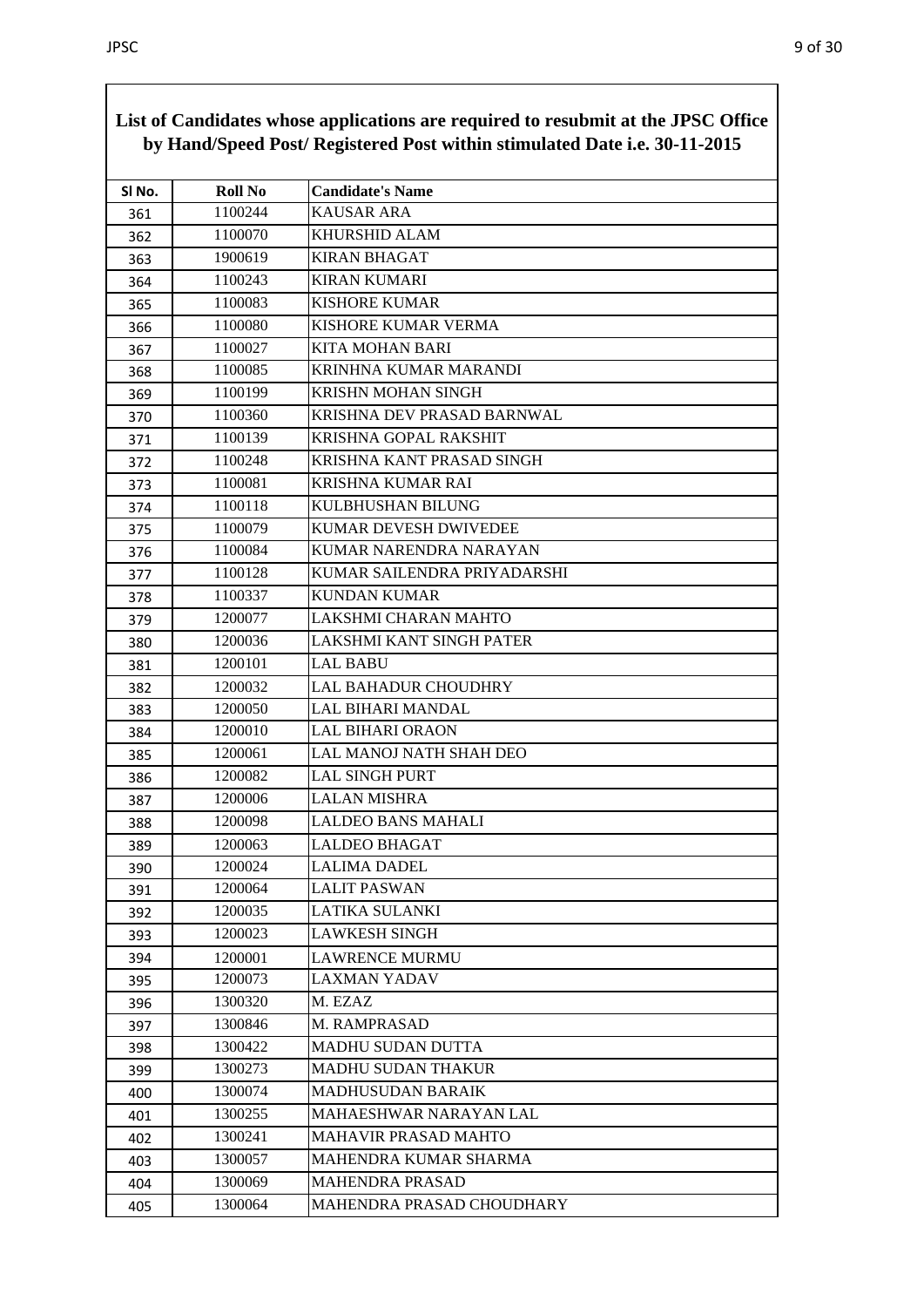|        | List of Candidates whose applications are required to resubility at the 31 SC Office<br>by Hand/Speed Post/ Registered Post within stimulated Date i.e. 30-11-2015 |                            |  |
|--------|--------------------------------------------------------------------------------------------------------------------------------------------------------------------|----------------------------|--|
| SI No. | <b>Roll No</b>                                                                                                                                                     | <b>Candidate's Name</b>    |  |
| 406    | 1300601                                                                                                                                                            | <b>MAHENDRA PRASAD RAY</b> |  |
| 407    | 1300533                                                                                                                                                            | <b>MAHENDRA RAVIDAS</b>    |  |
| 408    | 1300130                                                                                                                                                            | <b>MAHESH DAS</b>          |  |
| 409    | 1300263                                                                                                                                                            | <b>MAHESH KUMAR</b>        |  |
| 410    | 1300508                                                                                                                                                            | <b>MAHESH PRASAD</b>       |  |
| 411    | 1300217                                                                                                                                                            | <b>MAHESH PRASAD</b>       |  |
| 412    | 1300340                                                                                                                                                            | <b>MAHESH PRASAD</b>       |  |
| 413    | 1300830                                                                                                                                                            | <b>MAHESH PRASAD SAH</b>   |  |
| 414    | 1300712                                                                                                                                                            | <b>MAHMOOD ALAM</b>        |  |
| 415    | 1300167                                                                                                                                                            | MAHMOODUR RAHMAN           |  |
| 416    | 1901174                                                                                                                                                            | <b>MANASHI DAS</b>         |  |
| 417    | 1300054                                                                                                                                                            | <b>MANESH KISKU</b>        |  |
| 418    | 1300242                                                                                                                                                            | <b>MANGAL ORAON</b>        |  |
| 419    | 1300416                                                                                                                                                            | <b>MANIK PRASAD SINGH</b>  |  |
| 420    | 1300377                                                                                                                                                            | <b>MANJU KUMARI</b>        |  |
| 421    | 1300450                                                                                                                                                            | <b>MANJU KUMARI</b>        |  |
| 422    | 1300549                                                                                                                                                            | <b>MANJULA SINHA</b>       |  |
| 423    | 1300214                                                                                                                                                            | <b>MANMOTI HORO</b>        |  |
| 424    | 1300509                                                                                                                                                            | <b>MANNA TANA BHAGAT</b>   |  |
| 425    | 1300016                                                                                                                                                            | <b>MANOJ KUMAR</b>         |  |
| 426    | 1300053                                                                                                                                                            | MANOJ KUMAR                |  |
| 427    | 1300059                                                                                                                                                            | <b>MANOJ KUMAR</b>         |  |
| 428    | 1300142                                                                                                                                                            | <b>MANOJ KUMAR</b>         |  |
| 429    | 1300552                                                                                                                                                            | <b>MANOJ KUMAR</b>         |  |
| 430    | 1300715                                                                                                                                                            | <b>MANOJ KUMAR</b>         |  |
| 431    | 1300215                                                                                                                                                            | <b>MANOJ KUMAR BHAGAT</b>  |  |
| 432    | 1300732                                                                                                                                                            | <b>MANOJ KUMAR GUPTA</b>   |  |
| 433    | 1300425                                                                                                                                                            | MANOJ KUMAR JHA            |  |
| 434    | 1300500                                                                                                                                                            | <b>MANOJ KUMAR JHA</b>     |  |
| 435    | 1300730                                                                                                                                                            | <b>MANOJ KUMAR MALIK</b>   |  |
| 436    | 1300713                                                                                                                                                            | <b>MANOJ KUMAR PASWAN</b>  |  |
| 437    | 1300752                                                                                                                                                            | MANOJ KUMAR TIWARI         |  |
| 438    | 1300131                                                                                                                                                            | <b>MANOJ KUMAR TIWARY</b>  |  |
| 439    | 1300193                                                                                                                                                            | <b>MANOJ KUMAR VERMA</b>   |  |
| 440    | 1300144                                                                                                                                                            | <b>MANOJ ORAON</b>         |  |
| 441    | 1300426                                                                                                                                                            | <b>MANSA RAM MAHTO</b>     |  |
| 442    | 1300316                                                                                                                                                            | <b>MANVENDRA JHA</b>       |  |
| 443    | 1300060                                                                                                                                                            | <b>MASIH PRAKASH LAKRA</b> |  |
| 444    | 1300125                                                                                                                                                            | MAUSAM KUMAR THAKUR        |  |
| 445    | 1300475                                                                                                                                                            | MD ASL                     |  |
| 446    | 1300027                                                                                                                                                            | <b>MD AYUB ANSARI</b>      |  |
| 447    | 1300244                                                                                                                                                            | MD EKBAL MINYA             |  |
| 448    | 1300076                                                                                                                                                            | <b>MD EKRAM ANSARI</b>     |  |
| 449    | 1300586                                                                                                                                                            | MD IHATESHAMUL HAQ         |  |
| 450    | 1300419                                                                                                                                                            | <b>MD IQBAL</b>            |  |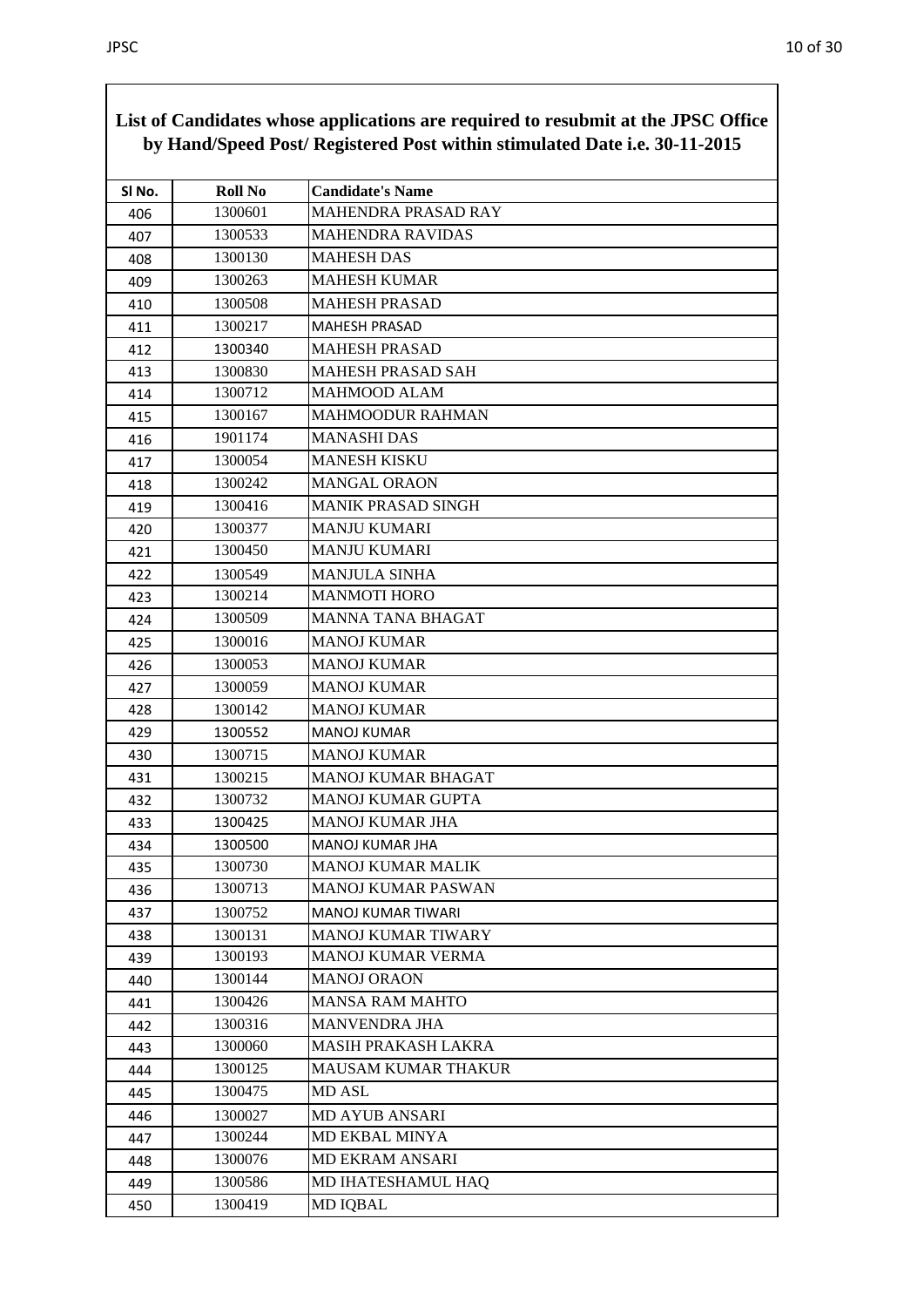| SI No. | <b>Roll No</b> | <b>Candidate's Name</b>     |
|--------|----------------|-----------------------------|
| 451    | 1300418        | MD MOJAHID BADRUDDIN ANSARI |
| 452    | 1300212        | <b>MD NAZIM ASHRAF</b>      |
| 453    | 1300239        | MD QUMRUZZAMA ANSARI        |
| 454    | 1300420        | <b>MD SABBIR AHMAD</b>      |
| 455    | 1300558        | MD SAFIQUE ANSARI           |
| 456    | 1300240        | MD. ABDUL QUADIR            |
| 457    | 1300183        | <b>MD. ABIR HUSSAIN</b>     |
| 458    | 1300181        | MD. AFTAB ALAM              |
| 459    | 1300733        | MD. AKBAR IMAM              |
| 460    | 1300753        | <b>MD. AMIM UDDIN</b>       |
| 461    | 1300237        | <b>MD. ANSIR AHMAD</b>      |
| 462    | 1300091        | MD. AQUBAL ANSARI           |
| 463    | 1300262        | <b>MD. BELAL ANSARI</b>     |
| 464    | 1300555        | MD. ESAZUL HAQUE            |
| 465    | 1300056        | MD. IQBAL                   |
| 466    | 1300368        | MD. JAMIL AKHTAR ANSARI     |
| 467    | 1300374        | MD. KHALIL AHMAD            |
| 468    | 1300795        | MD. KHURSHEED ANWAR         |
| 469    | 1300261        | <b>MD. NASIM</b>            |
| 470    | 1300055        | MD. SAJID                   |
| 471    | 1300454        | MD. SALIM                   |
| 472    | 1300439        | <b>MD. SAMIUL HAQUE</b>     |
| 473    | 1300058        | MD. SHAFQUATULLAH           |
| 474    | 1300751        | MD. SHAKEEL AKHTER          |
| 475    | 1300714        | <b>MD. SHARIF</b>           |
| 476    | 1300735        | MD. SHAUKAT ALI             |
| 477    | 1300804        | MD. SHOEB ALAM              |
| 478    | 1300709        | MD. TABARAK ANSARI          |
| 479    | 1300124        | MEERA KUMARI                |
| 480    | 1300306        | MEGHRAI MAJHI               |
| 481    | 1300633        | MERI FLORENCIA LUGUN        |
| 482    | 1300421        | MIHIR KUMAR JHA PRABHAT     |
| 483    | 1300458        | <b>MINA THAKUR</b>          |
| 484    | 1300322        | MIRITUNJAY KUMAR SHRIVASTVA |
| 485    | 1300514        | MIRMAL KUMAR MAHTO          |
| 486    | 1300225        | <b>MISHRI LAL MARANDI</b>   |
| 487    | 1300550        | MITHILA SINGH RAI           |
| 488    | 1300260        | <b>MITHILESH KUMAR</b>      |
| 489    | 1300371        | MITHILESH KUMAR             |
| 490    | 1300423        | <b>MITHILESH KUMAR</b>      |
| 491    | 1300522        | MITHILESH KUMAR             |
| 492    | 1300464        | <b>MITHILESH KUMAR</b>      |
| 493    | 1300359        | MITHLESH KUMAR SINGH        |
| 494    | 1300488        | <b>MITHLESH PATHAK</b>      |
| 495    | 1300023        | MITRA SEN SUNDI             |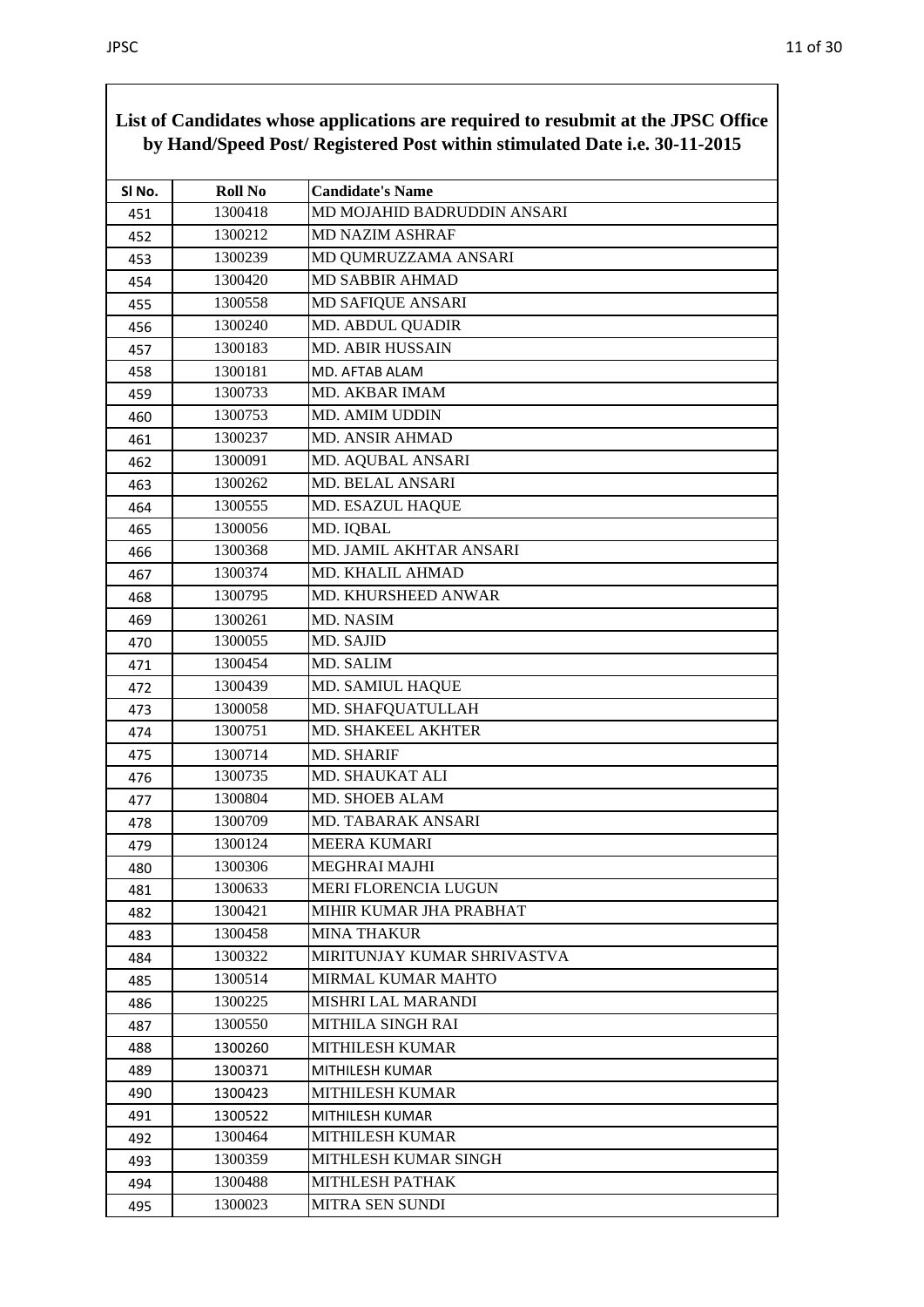| SI No. | <b>Roll No</b> | <b>Candidate's Name</b>    |
|--------|----------------|----------------------------|
| 496    | 1300187        | <b>MOAZZAM AHSAN</b>       |
| 497    | 1300607        | MOHAMMAD AKHTAR            |
| 498    | 1300394        | MOHAMMAD SAHAZADAH KHURRAM |
| 499    | 1300788        | MOHAMMAD ZAYAUDDIN         |
| 500    | 1300532        | <b>MOHAN CHANDRA DAS</b>   |
| 501    | 1300065        | <b>MOHAN JHA</b>           |
| 502    | 1300373        | <b>MOHAN PRASAD</b>        |
| 503    | 1300344        | <b>MOIZUR RAHMAN</b>       |
| 504    | 1300096        | <b>MONIKA EKKA</b>         |
| 505    | 1300493        | <b>MORICE KERKETTA</b>     |
| 506    | 1300707        | <b>MOTI LAL HEMBROM</b>    |
| 507    | 1300465        | <b>MOULESH KUMAR</b>       |
| 508    | 1300667        | <b>MOZAFFAR ISLAM</b>      |
| 509    | 1300840        | <b>MQANNA LAL PRASAD</b>   |
| 510    | 1300859        | MRINALINI BHARDWAJ         |
| 511    | 1300534        | <b>MRITYUNJAY DEY</b>      |
| 512    | 1300095        | <b>MUGANI HANSDA</b>       |
| 513    | 1300061        | MUKESH CHOUDHARY           |
| 514    | 1300530        | <b>MUKESH KUMAR</b>        |
| 515    | 1300796        | MUKESH KUMAR               |
| 516    | 1300238        | MUKESH KUMAR MUKUND        |
| 517    | 1300701        | MUKESH KUMAR RAY           |
| 518    | 1300851        | <b>MUKTI KOL</b>           |
| 519    | 1300411        | <b>MUKUL KUMARJHA</b>      |
| 520    | 1300063        | MUKUND BALUMUCHU           |
| 521    | 1300672        | <b>MUNI RAM MANJHI</b>     |
| 522    | 1300531        | MURARAI PRASAD SINGH       |
| 523    | 1300521        | MURARI GUSWAMI             |
| 524    | 1300216        | <b>MURLI DHAR BIRUA</b>    |
| 525    | 1300786        | <b>MURLIDHAR YADAV</b>     |
| 526    | 1300351        | MUSTAQUE AHMAD             |
| 527    | 1400295        | <b>NADIM AHMAD</b>         |
| 528    | 1400043        | <b>NAGENDRA KUMAR</b>      |
| 529    | 1400034        | NAGENDRA SINGH             |
| 530    | 1400113        | NAGESHWAR PRASAD VERMA     |
| 531    | 1400118        | NAGINA RASHMI KUJUR        |
| 532    | 1400298        | <b>NAIYAR ALAM</b>         |
| 533    | 1400007        | NALINI KANT SUSHANT        |
| 534    | 1400151        | <b>NAND KISHOR JHA</b>     |
| 535    | 1400125        | <b>NAND KISHOR RAM</b>     |
| 536    | 1400308        | <b>NAND KISHORE BESRA</b>  |
| 537    | 1400195        | NAND KISHORE SINGH         |
| 538    | 1400242        | NAND KUMAR CHOUDHARY       |
| 539    | 1400017        | NAND LAL PRASAD PASWAN     |
| 540    | 1400040        | <b>NANDESWAR DAS</b>       |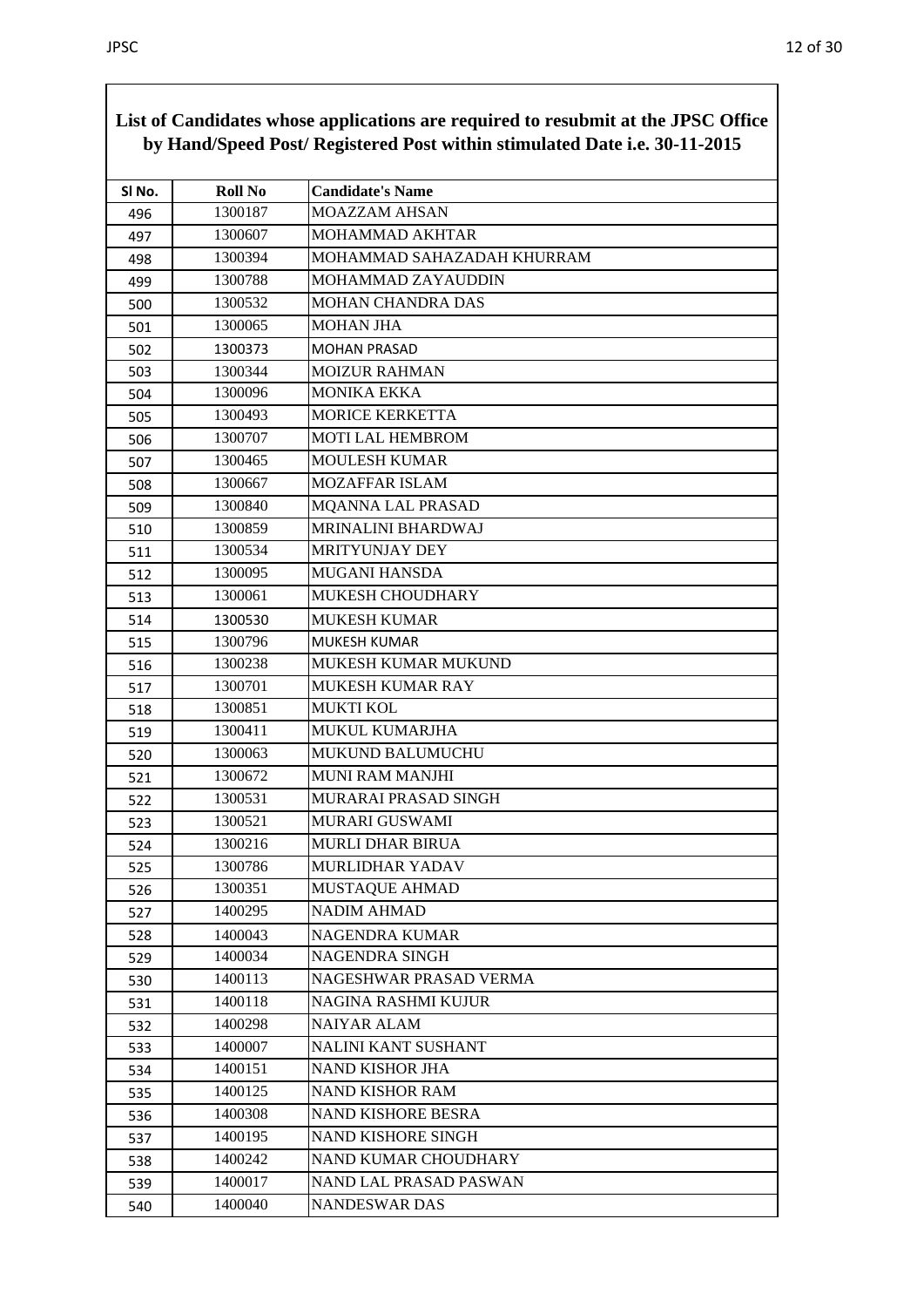| SI No. | <b>Roll No</b> | <b>Candidate's Name</b>     |
|--------|----------------|-----------------------------|
| 541    | 1400215        | NANDKESHWAR PRASAD          |
| 542    | 1400078        | NANDKISHOR PRASAD           |
| 543    | 1400174        | NANDLAL HEMBROM             |
| 544    | 1400142        | NANDLAL KUMAR               |
| 545    | 1400216        | <b>NARAYAN RAM</b>          |
| 546    | 1400179        | <b>NARAYAN SAHU</b>         |
| 547    | 1400289        | NARBDESHWAR SINGH           |
| 548    | 1400171        | <b>NARENDRA RAI</b>         |
| 549    | 1400270        | NARENDRA RAM MAHTO          |
| 550    | 1400146        | NARESH CHANDRA MULLICK      |
| 551    | 1400081        | <b>NARESH KUMAR</b>         |
| 552    | 1400280        | NARESH KUMAR BISHWAKARMA    |
| 553    | 1400317        | NARESH PRASAD MANDAL        |
| 554    | 1400042        | <b>NARESH RAM</b>           |
| 555    | 1400313        | <b>NARESH RAM</b>           |
| 556    | 1400106        | <b>NARSINGH MUNDA</b>       |
| 557    | 1400299        | <b>NASEEM UDDIN</b>         |
| 558    | 1400076        | <b>NATHU RAM ORAON</b>      |
| 559    | 1400307        | NAUSHAD MOBIN KHUSHTAR      |
| 560    | 1400193        | <b>NAVAL DAS</b>            |
| 561    | 1400196        | NAVAL KISHOR PRASAD         |
| 562    | 1400086        | <b>NAVAL PRASAD</b>         |
| 563    | 1400147        | <b>NAVIN KUMAR</b>          |
| 564    | 1400246        | NAVIN KUMAR                 |
| 565    | 1400127        | <b>NAVIN KUMAR</b>          |
| 566    | 1400028        | <b>NAVIN KUMAR SINGH</b>    |
| 567    | 1400245        | <b>NAVIN NISHCAL</b>        |
| 568    | 1400074        | <b>NAVNIT KUMAR</b>         |
| 569    | 1400325        | NAVRATAN PRASAD             |
| 570    | 1400073        | <b>NAWAL KISHOR ROY</b>     |
| 571    | 1400105        | <b>NAWAL KISHORE SINGH</b>  |
| 572    | 1400032        | NAWAL RAM                   |
| 573    | 1400084        | <b>NAZEER AHMED</b>         |
| 574    | 1400281        | <b>NEELAM SANJEEV REDDY</b> |
| 575    | 1400145        | <b>NEERAJ KUMAR</b>         |
| 576    | 1400207        | NEERAJ KUMAR SINGH          |
| 577    | 1400252        | NEHRU MAHTO                 |
| 578    | 1400266        | NEITIRANJAN KUMAR           |
| 579    | 1400097        | NEL NAMAN RASIKAN BARA      |
| 580    | 1400238        | <b>NIKEDEMUS HEMROM</b>     |
| 581    | 1400297        | <b>NIKHIL HAZRA</b>         |
| 582    | 1400066        | NIKUNJ BIHARI MAHTO         |
| 583    | 1400075        | NILAM KERKETTA              |
| 584    | 1400133        | <b>NILAM PRASAD</b>         |
| 585    | 1400070        | NILMANI KUMAR               |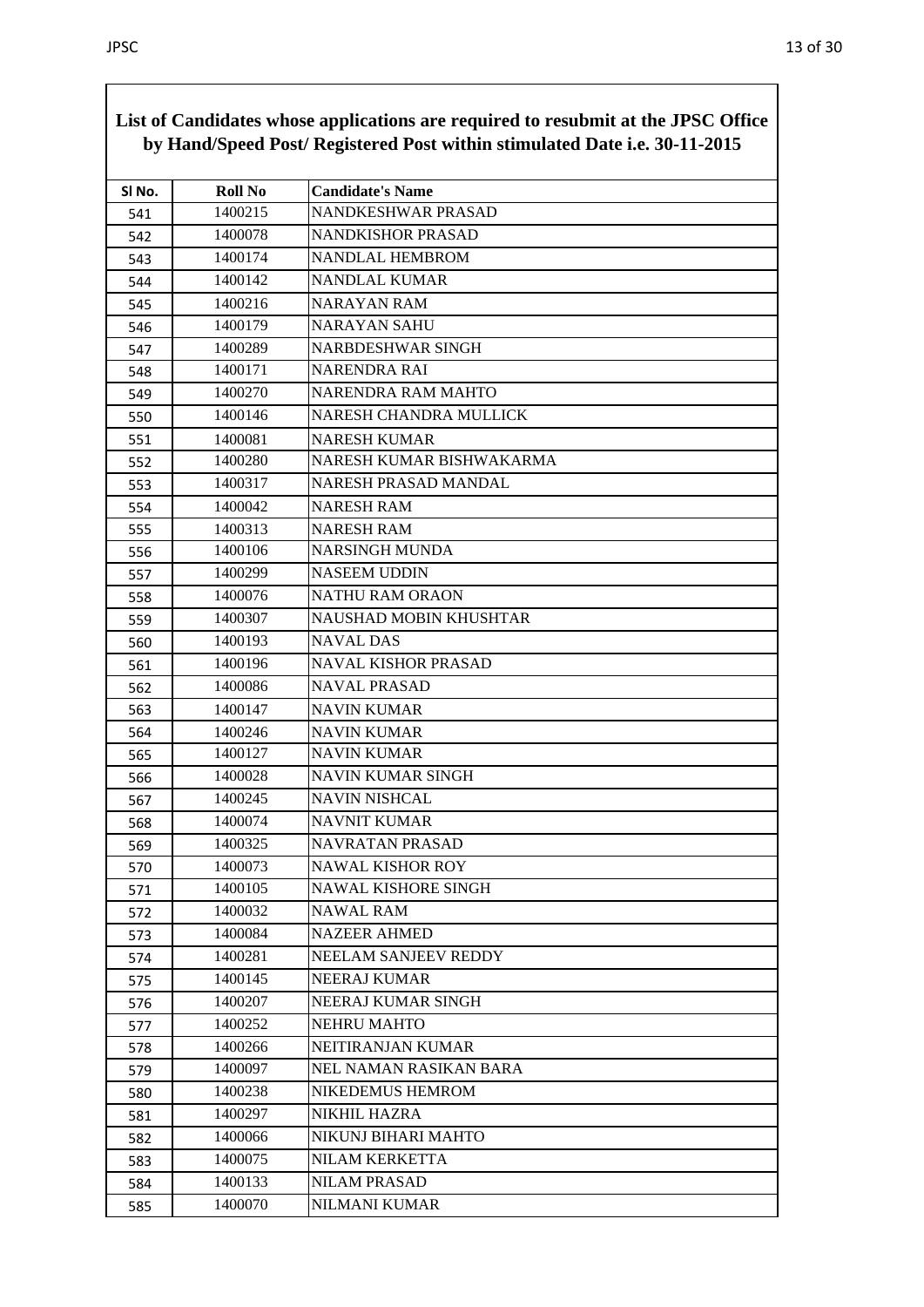| SI No. | <b>Roll No</b> | <b>Candidate's Name</b>   |
|--------|----------------|---------------------------|
| 586    | 1400201        | <b>NILO SAROJ KUJUR</b>   |
| 587    | 1400260        | NILU KUMARI MUKHARJI      |
| 588    | 1400188        | NIRANJAN KUMAR SINHA      |
| 589    | 1400236        | NIRANJAN RAJAN            |
| 590    | 1400177        | NIRMAL CHANDRA GOPE       |
| 591    | 1400018        | NIRMAL KUMAR GUPTA        |
| 592    | 1400314        | NIRMAL KUMAR RAI          |
| 593    | 1400189        | NIRMAL KUMAR SINHA        |
| 594    | 1400274        | NIRMAL NIRDOS TIGGA       |
| 595    | 1400077        | <b>NIRMAL RANA</b>        |
| 596    | 1400290        | NIRMAL SINGH BANRA        |
| 597    | 1400104        | NIRMAL VISHWAKARMA        |
| 598    | 1400044        | NIRODH KUMAR ORAON        |
| 599    | 1400194        | NIRPENDRA KUMAR CHOUDHARY |
| 600    | 1400310        | NISHI KANT MAHATO         |
| 601    | 1400093        | <b>NISHIT KUMAR</b>       |
| 602    | 1400282        | NITISH CHANDR SINGH       |
| 603    | 1400239        | <b>NIVA VERMA</b>         |
| 604    | 1400296        | <b>NUDRU HANSDA</b>       |
| 605    | 1400117        | NUTAN PUSHPA DEVI         |
| 606    | 1500037        | <b>OBENDRA HEMBROM</b>    |
| 607    | 1500016        | <b>ODIL GUDIYA</b>        |
| 608    | 1500021        | OM PRAKASH AKHOURI        |
| 609    | 1500017        | OM PRAKASH KESHARI        |
| 610    | 1500019        | OM PRAKASH SWARNKAR       |
| 611    | 1500032        | OM PRAKASH YADAV          |
| 612    | 1500036        | <b>ONKAR NATH MISHRA</b>  |
| 613    | 1600227        | P. JAYANTI TOPPO          |
| 614    | 1600151        | PADMANAND KUMAR           |
| 615    | 1600309        | PANCHANAN HAJAM           |
| 616    | 1600158        | PANCHANAN MUNDA           |
| 617    | 1600454        | PANCHANAN SAHU            |
| 618    | 1600435        | PANDEYA MUNDU             |
| 619    | 1600259        | PANINDRA PRADHAN          |
| 620    | 1600384        | PANKAJ KUMAR              |
| 621    | 1600447        | PANKAJ KUMAR              |
| 622    | 1600140        | PARADISE KUMAR LAKRA      |
| 623    | 1600353        | PARAMHANS SHARMA          |
| 624    | 1600061        | PARASNATH SINHA           |
| 625    | 1600347        | PARDEEP KUMAR DUBEY       |
| 626    | 1600051        | PARDEEP KUMAR MANDAL      |
| 627    | 1600072        | PARDEEP KUMAR PANKAJ      |
| 628    | 1600071        | PARIMAL KISHOR JHA        |
| 629    | 1600255        | PARMANAND OHDAR           |
| 630    | 1600148        | PARMESH CHANDA BISHWAS    |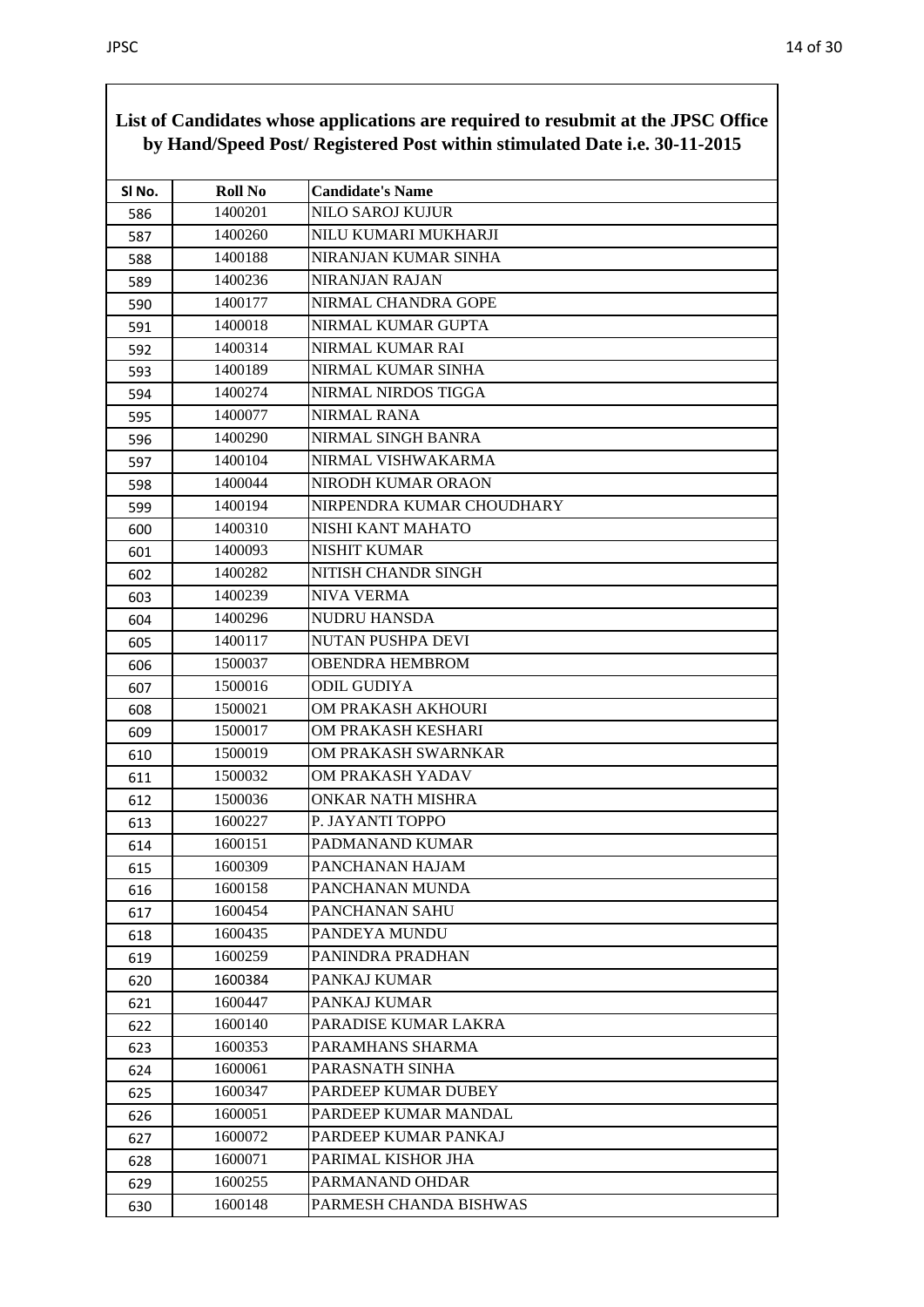|        |                | by Hand/Speed Post/ Registered Post within stimulated Date i.e. 30-11-2015 |
|--------|----------------|----------------------------------------------------------------------------|
| SI No. | <b>Roll No</b> | <b>Candidate's Name</b>                                                    |
| 631    | 1600047        | PARMESHWAR KUSHWAHA                                                        |
| 632    | 1600222        | <b>PARMOD KUMAR</b>                                                        |
| 633    | 1600040        | PARSHURAM KEKETTA                                                          |
| 634    | 1600369        | PARSHURAM TIWARI                                                           |
| 635    | 1600292        | PARSURAM SINGH                                                             |
| 636    | 1600258        | PARTHA PRATIM SARKAR                                                       |
| 637    | 1600463        | PARVESH KUMAR SAW                                                          |
| 638    | 1600274        | <b>PARVIN KUMAR</b>                                                        |
| 639    | 1600387        | PAWAN KUMAR                                                                |
| 640    | 1600178        | PHANI BHUSAN MANDAL                                                        |
| 641    | 1600298        | PHANINDRA NATH TRIVEDI                                                     |
| 642    | 1600109        | PHARIYAD MIYA                                                              |
| 643    | 1600005        | PIPLAL DAS                                                                 |
| 644    | 1600192        | PITAMBAR RAVIDAS                                                           |
| 645    | 1600150        | PITAR KISKU                                                                |
| 646    | 1600187        | PLORA MARIAM MURMU                                                         |
| 647    | 1600268        | PRABALA XESS                                                               |
| 648    | 1600301        | PRABHA MINZ                                                                |
| 649    | 1600008        | PRABHA TOPPO                                                               |
| 650    | 1600074        | PRABHAKAR KUMAR                                                            |
| 651    | 1600239        | PRABHAKAR MISHRA                                                           |
| 652    | 1600111        | PRABHAKAR RAM GUPTA                                                        |
| 653    | 1600141        | PRABHANJAN KUMAR                                                           |
| 654    | 1600346        | PRABHAT RANJAN GAYANI                                                      |
| 655    | 1600282        | PRABHAT RANJAN KUMAR                                                       |
| 656    | 1600284        | PRABHU NARAYAN CHOUDHARY                                                   |
| 657    | 1600188        | PRABIR KUMAR NAYAK                                                         |
| 658    | 1600417        | PRADEEP BASKI                                                              |
| 659    | 1600367        | PRADEEP KACHHAP                                                            |
| 660    | 1600038        | PRADEEP KUMAR                                                              |
| 661    | 1600286        | PRADEEP KUMAR                                                              |
| 662    | 1600306        | PRADEEP KUMAR                                                              |
| 663    | 1600299        | PRADEEP KUMAR                                                              |
| 664    | 1600300        | PRADEEP KUMAR ORAON                                                        |
| 665    | 1600179        | PRADEEP KUMAR SINGH                                                        |
| 666    | 1600203        | PRADEEP KUMAR SINGH                                                        |
| 667    | 1600034        | PRADEEP KUMAR SRIVASTAV                                                    |
| 668    | 1600110        | PRADEEP KUMAR YADAV                                                        |
| 669    | 1600413        | PRADHAN TUDDU                                                              |
| 670    | 1600281        | PRADIP KUMAR DAW                                                           |
| 671    | 1600197        | PRADIP KUMAR GUPTA                                                         |
| 672    | 1600365        | PRAGANA BURIALY                                                            |
| 673    | 1600374        | PRAHLAD KUMAR MANDAL                                                       |
| 674    | 1600294        | PRAKASH CHANDRA SHRIVASTAVA                                                |
| 675    | 1600412        | PRAKASH KUMAR                                                              |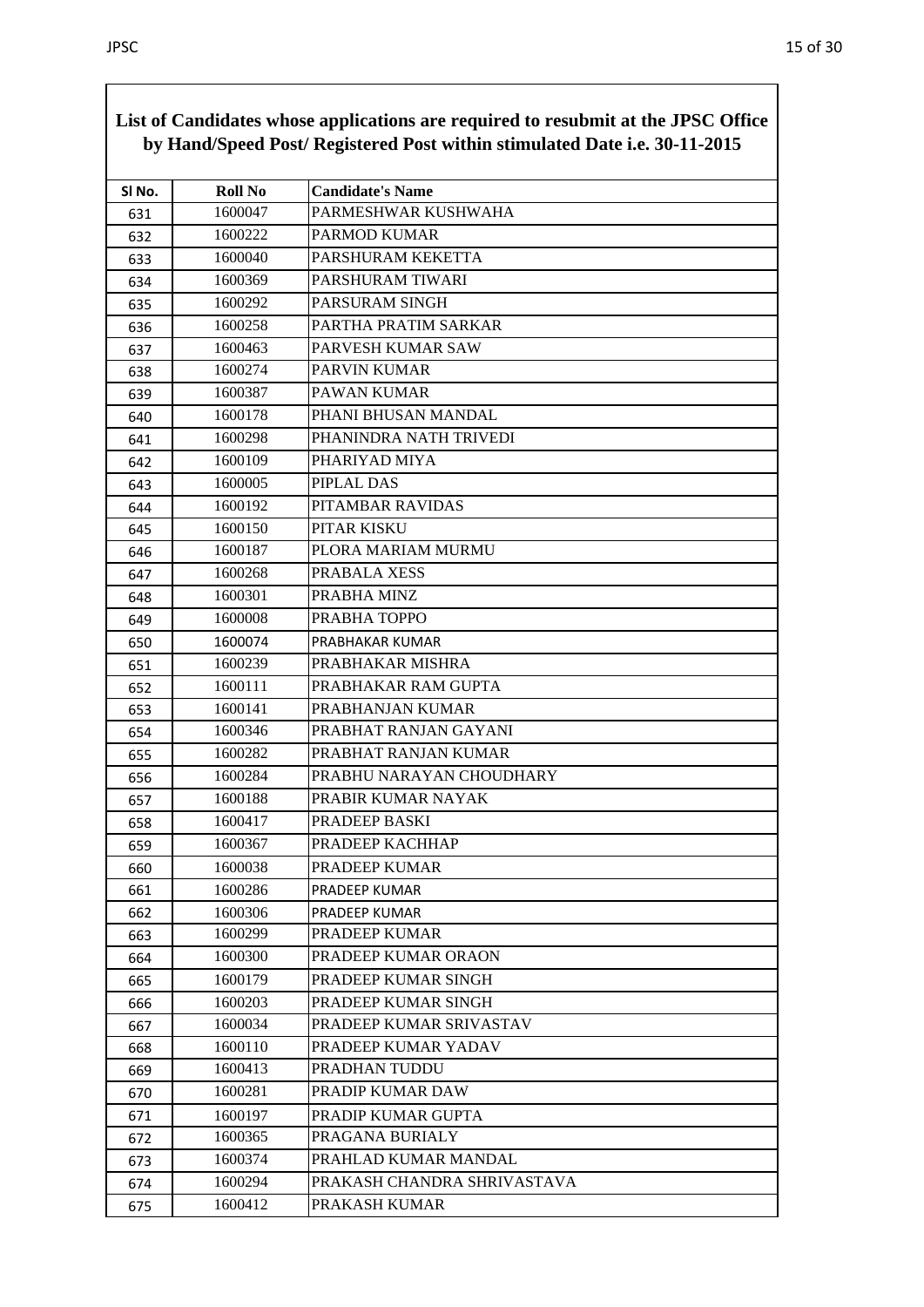|        |                | List of Canunates whose applications are required to resubility at the 91 DC Office<br>by Hand/Speed Post/ Registered Post within stimulated Date i.e. 30-11-2015 |
|--------|----------------|-------------------------------------------------------------------------------------------------------------------------------------------------------------------|
| SI No. | <b>Roll No</b> | <b>Candidate's Name</b>                                                                                                                                           |
| 676    | 1600278        | PRAMESH KUSWAHA                                                                                                                                                   |
| 677    | 1600403        | PRAMESHWAR DAS                                                                                                                                                    |
| 678    | 1600410        | PRAMOD MEHRA                                                                                                                                                      |
| 679    | 1600360        | PRAMOD NARAYAN SINHA                                                                                                                                              |
| 680    | 1600404        | PRAMOD PRASAD                                                                                                                                                     |
| 681    | 1600143        | PRASHAD PRADHAN                                                                                                                                                   |
| 682    | 1600039        | PRATAP NAG                                                                                                                                                        |
| 683    | 1600106        | PRATIMA EKKA                                                                                                                                                      |
| 684    | 1600409        | PRAVEEN BARA                                                                                                                                                      |
| 685    | 1600285        | PRAVEEN KUMAR LALA                                                                                                                                                |
| 686    | 1600069        | PRAVEEN KUMAR SAHAY                                                                                                                                               |
| 687    | 1600276        | PRAVEEN KUMAR SINHA                                                                                                                                               |
| 688    | 1600136        | PRAVESH KUMAR SINGH                                                                                                                                               |
| 689    | 1600402        | PREM KUMAR                                                                                                                                                        |
| 690    | 1600408        | PREM KUMAR ROY                                                                                                                                                    |
| 691    | 1600459        | PREM LATA KUMARI                                                                                                                                                  |
| 692    | 1600418        | PREM PRASAD SAH                                                                                                                                                   |
| 693    | 1600434        | PREMANAND MADHUSUDAN KUMAR                                                                                                                                        |
| 694    | 1600340        | PREMCHAND KUMAR SINHA                                                                                                                                             |
| 695    | 1600078        | PRISILA MURMU                                                                                                                                                     |
| 696    | 1600476        | PRITI BHARTI                                                                                                                                                      |
| 697    | 1600288        | PRITILATA KISKU                                                                                                                                                   |
| 698    | 1600139        | PRIYANKA KUMARI                                                                                                                                                   |
| 699    | 1600351        | PROMOD KUMAR GUPTA                                                                                                                                                |
| 700    | 1600049        | PUNAM KUJUR                                                                                                                                                       |
| 701    | 1600385        | PUNAM KUMARI                                                                                                                                                      |
| 702    | 1600316        | PUNAM SRIVASTAVA                                                                                                                                                  |
| 703    | 1600273        | PURAN LAL SAW                                                                                                                                                     |
| 704    | 1600103        | <b>PURAN SAO</b>                                                                                                                                                  |
| 705    | 1600042        | PURUSHOTAM SAHU                                                                                                                                                   |
| 706    | 1600344        | PURUSHOTAM SHRIVASTAVA                                                                                                                                            |
| 707    | 1600070        | PUSHPA BAXLA                                                                                                                                                      |
| 708    | 1600283        | PUSHPA KACHHAP                                                                                                                                                    |
| 709    | 1600213        | PUSHPA SRIVASTAWA                                                                                                                                                 |
| 710    | 1600183        | PUSHPLATA HEMBRAM                                                                                                                                                 |
| 711    | 1600483        | <b>PUSKAR AMRESH</b>                                                                                                                                              |
| 712    | 1600199        | PUSPA KUMARI                                                                                                                                                      |
| 713    | 1600362        | PYARE LAL MAHTO                                                                                                                                                   |
| 714    | 1600354        | PYARI LILI BIRUA                                                                                                                                                  |
| 715    | 1800607        | RABINDRA KUMAR GOSWAMI                                                                                                                                            |
| 716    | 1800294        | RABINDRA KUMAR SINHA                                                                                                                                              |
| 717    | 1800081        | RABINDRA NATH DUTTA                                                                                                                                               |
| 718    | 1800582        | <b>RABINDRA RUNDA</b>                                                                                                                                             |
| 719    | 1800622        | RADHA RAMAN MAHTO                                                                                                                                                 |
| 720    | 1800493        | RADHE SHYAM KESHRI                                                                                                                                                |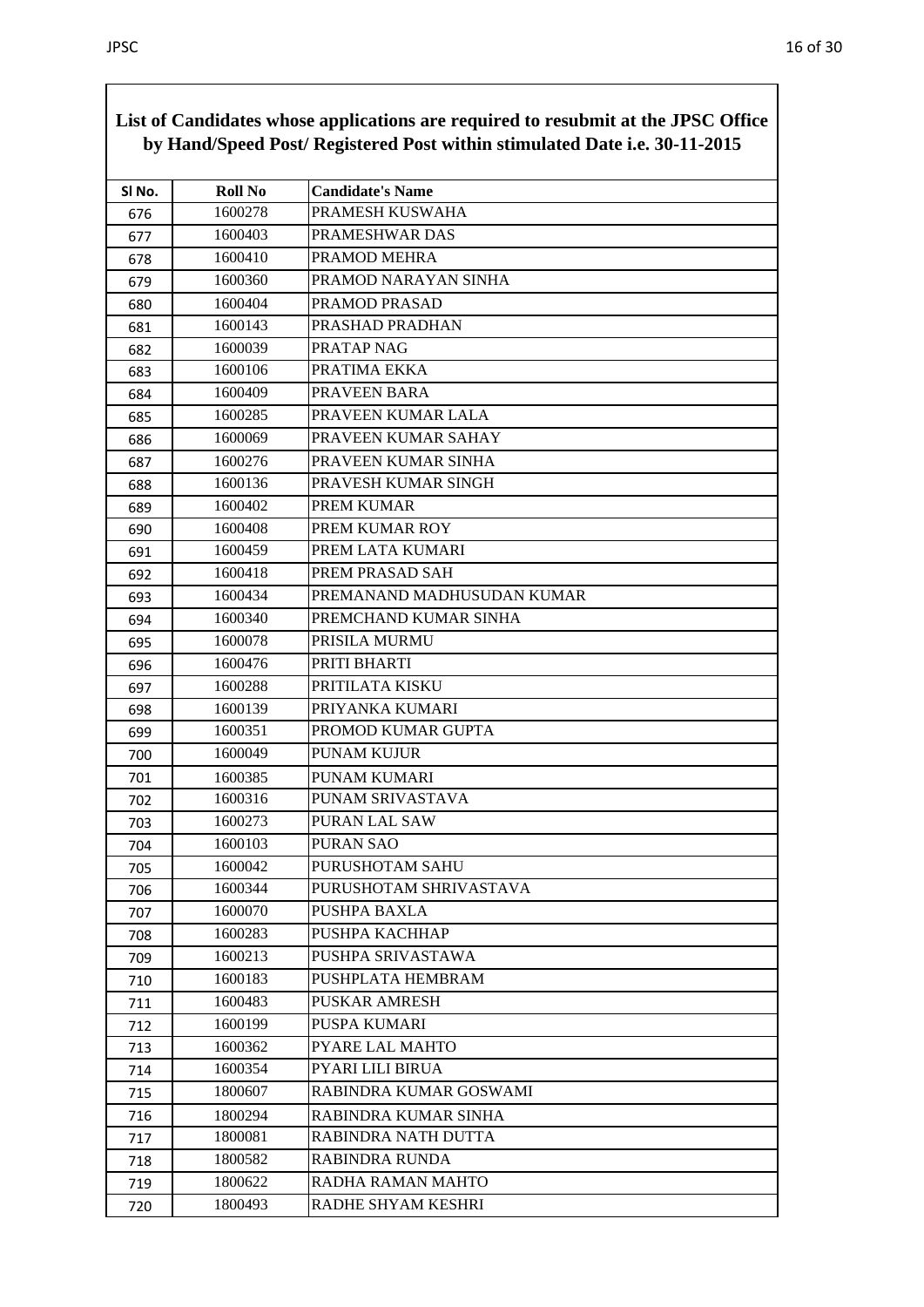|        |                | of candidates whose applications are required to resubtint at the $0100$ Office<br>by Hand/Speed Post/ Registered Post within stimulated Date i.e. 30-11-2015 |
|--------|----------------|---------------------------------------------------------------------------------------------------------------------------------------------------------------|
| SI No. | <b>Roll No</b> | <b>Candidate's Name</b>                                                                                                                                       |
| 721    | 1800821        | RAGHBENDRA KUMAR                                                                                                                                              |
| 722    | 1800125        | RAGHUNANDAN MANDAL                                                                                                                                            |
| 723    | 1800825        | RAGHUNANDAN PRASAD                                                                                                                                            |
| 724    | 1800430        | RAGHUNANDAN VAIDYA                                                                                                                                            |
| 725    | 1800879        | RAGHUNATH CHOUDHARY                                                                                                                                           |
| 726    | 1800523        | <b>RAGHUNATH PRASAD</b>                                                                                                                                       |
| 727    | 1800425        | RAHENDRA KUMHAR                                                                                                                                               |
| 728    | 1800547        | <b>RAHUL KUMAR</b>                                                                                                                                            |
| 729    | 1800602        | <b>RAINAND SAHU</b>                                                                                                                                           |
| 730    | 1800271        | <b>RAJ KANT THAKUR</b>                                                                                                                                        |
| 731    | 1800298        | RAJ KISHOR CHOUDHARY                                                                                                                                          |
| 732    | 1800398        | RAJ KISHOR PRASAD CHAUHAN                                                                                                                                     |
| 733    | 1800835        | RAJ KISHOR PRASAD SAH                                                                                                                                         |
| 734    | 1800505        | RAJ KISHOR PRASAD SINGH                                                                                                                                       |
| 735    | 1800013        | RAJ KISHOR RAM                                                                                                                                                |
| 736    | 1800163        | <b>RAJ KISHOR RAM</b>                                                                                                                                         |
| 737    | 1800737        | RAJ KISHORE BHAKAT                                                                                                                                            |
| 738    | 1800223        | RAJ KISHORE MAHTO                                                                                                                                             |
| 739    | 1800560        | RAJ KISHORE MISHRA                                                                                                                                            |
| 740    | 1800340        | RAJ KISHORE PRASAD SINHA                                                                                                                                      |
| 741    | 1800221        | RAJ KISHORE VERMA                                                                                                                                             |
| 742    | 1800767        | <b>RAJ KUMAR</b>                                                                                                                                              |
| 743    | 1800684        | <b>RAJ KUMAR GUPTA</b>                                                                                                                                        |
| 744    | 1800834        | <b>RAJ KUMAR RAJAK</b>                                                                                                                                        |
| 745    | 1800065        | RAJ KUMAR SAHU                                                                                                                                                |
| 746    | 1800949        | <b>RAJ KUMAR SINGH</b>                                                                                                                                        |
| 747    | 1800958        | RAJ KUMAR SINGH                                                                                                                                               |
| 748    | 1800537        | RAJ NANDAN PRASAD SINHA                                                                                                                                       |
| 749    | 1800868        | RAJA RAM KISKU                                                                                                                                                |
| 750    | 1800048        | <b>RAJA RAM YADAV</b>                                                                                                                                         |
| 751    | 1800451        | RAJANIKANT MISHRA                                                                                                                                             |
| 752    | 1800395        | RAJARAM MANJHI                                                                                                                                                |
| 753    | 1800751        | RAJAT ANUP KUMAR KACHHAP                                                                                                                                      |
| 754    | 1800916        | RAJBALLABH NAYAK                                                                                                                                              |
| 755    | 1800427        | RAJEEV KUMAR MAHTO                                                                                                                                            |
| 756    | 1800797        | RAJEEV KUMAR SHRIVASTAVA                                                                                                                                      |
| 757    | 1800189        | RAJEEV LOCHAN SINGH                                                                                                                                           |
| 758    | 1800822        | RAJENDRA KUMAR JHA                                                                                                                                            |
| 759    | 1800066        | RAJENDRA KUMAR KANOUJIA                                                                                                                                       |
| 760    | 1800359        | <b>RAJENDRA ORAON</b>                                                                                                                                         |
| 761    | 1800216        | RAJENDRA PRASAD                                                                                                                                               |
| 762    | 1800935        | RAJENDRA PRASAD                                                                                                                                               |
| 763    | 1800212        | RAJENDRA PRASAD KOIRI                                                                                                                                         |
| 764    | 1800476        | RAJENDRA PRASAD LAL                                                                                                                                           |
| 765    | 1800205        | RAJENDRA PRASAD VERMA                                                                                                                                         |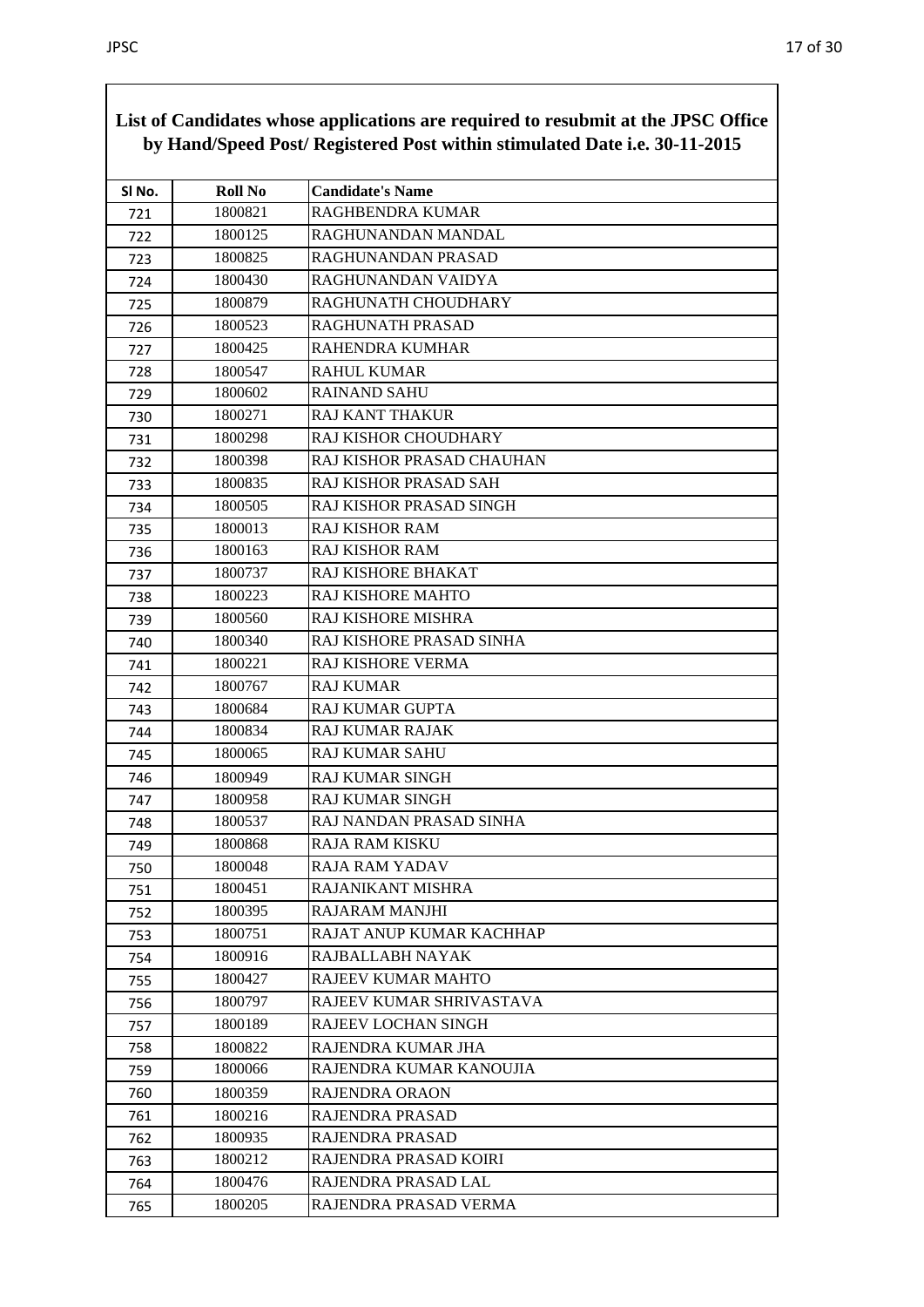|        |                | by Hand/Speed Post/ Registered Post within stimulated Date i.e. 30-11-2015 |
|--------|----------------|----------------------------------------------------------------------------|
| SI No. | <b>Roll No</b> | <b>Candidate's Name</b>                                                    |
| 766    | 1800456        | <b>RAJESH KUMAR</b>                                                        |
| 767    | 1800769        | <b>RAJESH KUMAR</b>                                                        |
| 768    | 1800872        | <b>RAJESH KUMAR</b>                                                        |
| 769    | 1800884        | <b>RAJESH KUMAR</b>                                                        |
| 770    | 1800914        | <b>RAJESH KUMAR</b>                                                        |
| 771    | 1800831        | RAJESH KUMAR BHAGAT                                                        |
| 772    | 1800417        | <b>RAJESH KUMAR GUPTA</b>                                                  |
| 773    | 1800563        | RAJESH KUMAR LAL                                                           |
| 774    | 1800539        | RAJESH KUMAR MARANDI                                                       |
| 775    | 1800594        | <b>RAJESH KUMAR RAVI</b>                                                   |
| 776    | 1800489        | RAJESH KUMAR SINGH                                                         |
| 777    | 1800604        | <b>RAJESH KUMAR SINGH</b>                                                  |
| 778    | 1800126        | <b>RAJESH KUMAR TIWARI</b>                                                 |
| 779    | 1800838        | RAJESH KUMAR TIWARI                                                        |
| 780    | 1800445        | <b>RAJESH LAKRA</b>                                                        |
| 781    | 1800375        | <b>RAJESH NANDAN</b>                                                       |
| 782    | 1800098        | RAJESHWAR KUMAR GUPTA                                                      |
| 783    | 1800378        | <b>RAJIV KUMAR</b>                                                         |
| 784    | 1800545        | <b>RAJIV KUMAR</b>                                                         |
| 785    | 1800387        | <b>RAJIV KUMAR RAJU</b>                                                    |
| 786    | 1800331        | <b>RAJIV KUMAR SINHA</b>                                                   |
| 787    | 1800970        | RAJIV KUMAR SINHA                                                          |
| 788    | 1800240        | <b>RAJIV KUNDAN</b>                                                        |
| 789    | 1800883        | <b>RAJIV RANJAN</b>                                                        |
| 790    | 1800120        | RAJIV RANJAN MAHTO                                                         |
| 791    | 1800266        | RAJIV RANJAN PRASAD                                                        |
| 792    | 1800553        | <b>RAJIV RANJAN SINGH</b>                                                  |
| 793    | 1800204        | RAJIV RANJAN TIWARI                                                        |
| 794    | 1800250        | RAJIV RANJAN TOPONO                                                        |
| 795    | 1800566        | RAJKUMAR BHARTI                                                            |
| 796    | 1800302        | RAJKUMAR PRAJAPATI                                                         |
| 797    | 1800379        | <b>RAJNEDRA KUMAR</b>                                                      |
| 798    | 1800819        | RAJNISH KUMAR BHARTI                                                       |
| 799    | 1800222        | RAJSHREE LALITA BAXLA                                                      |
| 800    | 1800875        | RAKESH KUMAR JHA                                                           |
| 801    | 1800818        | RAKESH KUMAR SRIVASTWA                                                     |
| 802    | 1800873        | <b>RAM BAHADUR</b>                                                         |
| 803    | 1800808        | <b>RAM BALI MANJHI</b>                                                     |
| 804    | 1800422        | <b>RAM BILASH YADAV</b>                                                    |
| 805    | 1800623        | RAM CHANDRA BARDA                                                          |
| 806    | 1800593        | RAM CHANDRA MAHTO                                                          |
| 807    | 1800268        | <b>RAM CHANDRA SAHU</b>                                                    |
| 808    | 1800351        | RAM DAS BHAGAT                                                             |
| 809    | 1800588        | <b>RAM DAS MAHTO</b>                                                       |
| 810    | 1800847        | RAM DAYAL MISTRY                                                           |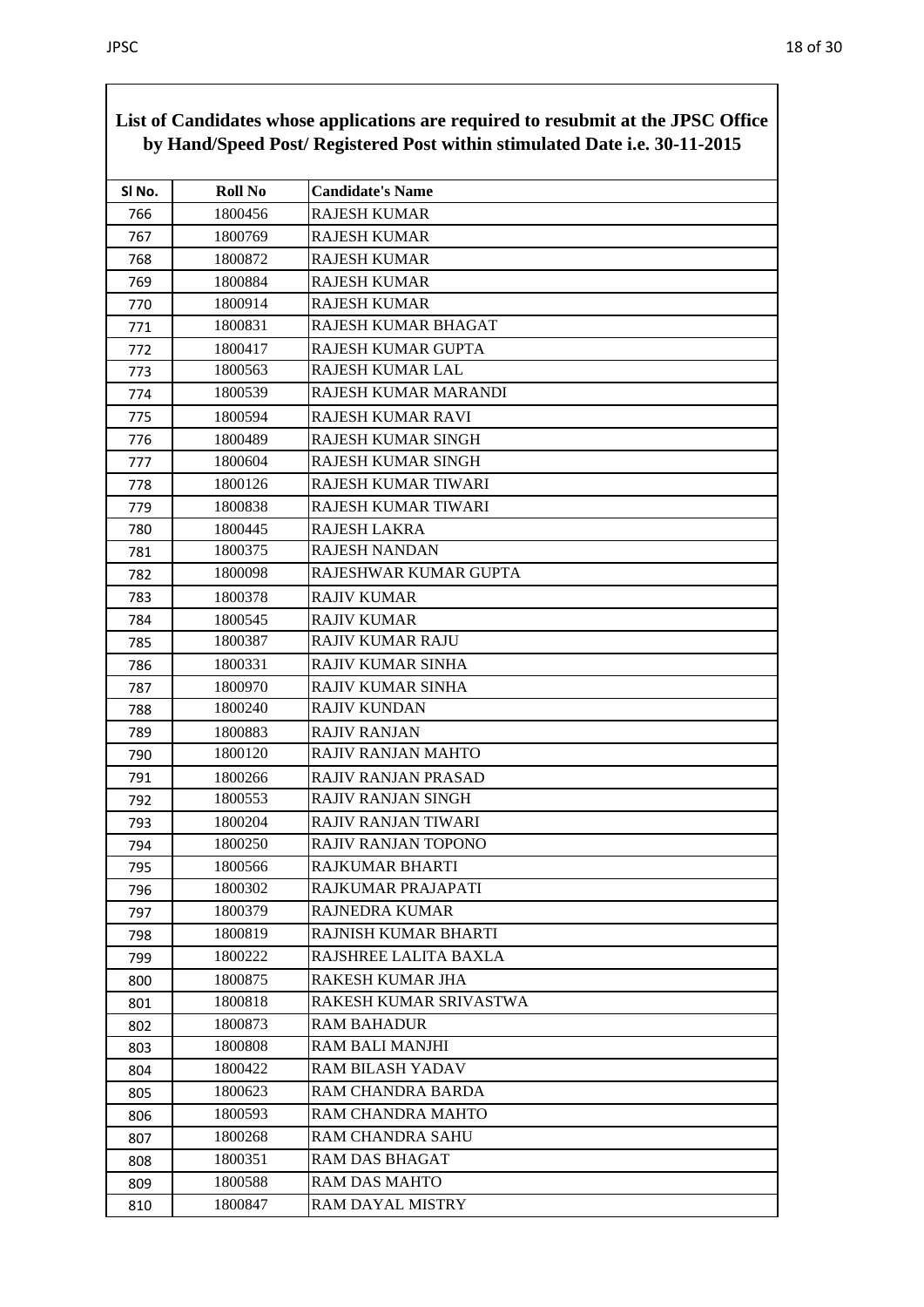| SI No. | <b>Roll No</b> | <b>Candidate's Name</b>        |
|--------|----------------|--------------------------------|
| 811    | 1800828        | <b>RAM KESWAR PRASAD</b>       |
| 812    | 1800712        | <b>RAM KISHOR BHAGAT</b>       |
| 813    | 1800899        | <b>RAM KUMAR MAHTO</b>         |
| 814    | 1800498        | RAM LAKHAN PRAJAPTI            |
| 815    | 1800874        | <b>RAM LAKHAN RAM</b>          |
| 816    | 1800876        | RAM LAKHAN RAM                 |
| 817    | 1800633        | RAM LAL DEHARI                 |
| 818    | 1800111        | <b>RAM NIWAS MISHRA</b>        |
| 819    | 1800680        | <b>RAM RAI MELGANDI</b>        |
| 820    | 1800016        | <b>RAM RAJ RAM</b>             |
| 821    | 1800249        | <b>RAM SAGAR BARAIK</b>        |
| 822    | 1800944        | <b>RAM TIRTH BHAGAT</b>        |
| 823    | 1800176        | <b>RAM TUDU</b>                |
| 824    | 1800529        | <b>RAM VIJAY SINGH</b>         |
| 825    | 1800930        | <b>RAMA NATH RAM</b>           |
| 826    | 1800188        | <b>RAMA SHANKAR</b>            |
| 827    | 1800446        | <b>RAMAKANT SINGH</b>          |
| 828    | 1800105        | RAMANAND KUMAR DAS             |
| 829    | 1800296        | <b>RAMANUJ KUMAR</b>           |
| 830    | 1800922        | <b>RAMASHISH YADAV</b>         |
| 831    | 1800564        | <b>RAMDEO DAS</b>              |
| 832    | 1800554        | <b>RAMDEV MODI</b>             |
| 833    | 1800616        | <b>RAMES PRASAD</b>            |
| 834    | 1800691        | <b>RAMESH KUMAR JHA</b>        |
| 835    | 1800538        | RAMESH KUMAR KASHYAP           |
| 836    | 1800213        | <b>RAMESH KUMAR SINGH</b>      |
| 837    | 1800307        | <b>RAMESH MAHTO</b>            |
| 838    | 1800449        | <b>RAMESH ORAON</b>            |
| 839    | 1800826        | RAMESH RAM                     |
| 840    | 1800735        | RAMESHWAR PRASAD NARAYAN SINGH |
| 841    | 1800882        | RAMJI PRASAD SINGH             |
| 842    | 1800780        | RAMKISHUN MAHTO                |
| 843    | 1800303        | <b>RAMKUMAR SAHU</b>           |
| 844    | 1800567        | <b>RAMLAKHAN SAHU</b>          |
| 845    | 1800946        | RAMVRIKSH RAM                  |
| 846    | 1800107        | <b>RANGNATH TIWARI</b>         |
| 847    | 1800026        | RANJAN KUMAR SINHA             |
| 848    | 1800410        | RANJANA SINHA                  |
| 849    | 1800584        | <b>RANJIT BARAIK</b>           |
| 850    | 1800353        | RANJIT KISHORE KISPOTTA        |
| 851    | 1800349        | <b>RANJIT KUMAR</b>            |
| 852    | 1800369        | <b>RANJIT KUMAR SINGH</b>      |
| 853    | 1800327        | RANJIT KUMAR VISHWAKARMA       |
| 854    | 1800827        | <b>RANJIT MEHRA</b>            |
| 855    | 1800954        | RANJIT PRASAD NONIA            |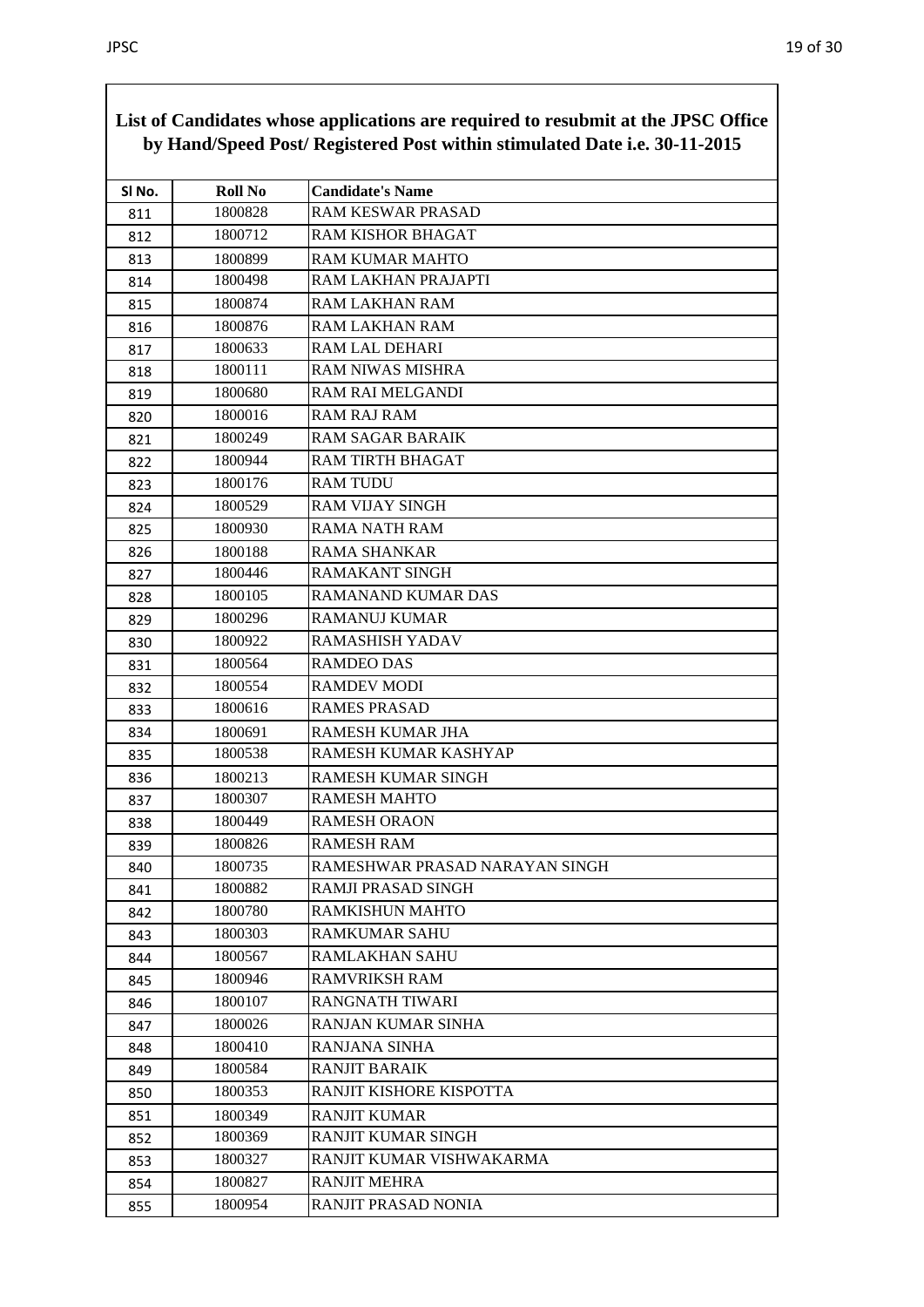|        |                | $1.2200$ mpp $\mu$<br>by Hand/Speed Post/ Registered Post within stimulated Date i.e. 30-11-2015 |
|--------|----------------|--------------------------------------------------------------------------------------------------|
| SI No. | <b>Roll No</b> | <b>Candidate's Name</b>                                                                          |
| 856    | 1800713        | <b>RANJIT SINGH KACHAP</b>                                                                       |
| 857    | 1800787        | <b>RANJIT XALXO</b>                                                                              |
| 858    | 1800837        | RAS BIHARI SINGH                                                                                 |
| 859    | 1800915        | <b>RATAN DEEP MAHTO</b>                                                                          |
| 860    | 1800017        | <b>RATAN LAL</b>                                                                                 |
| 861    | 1800094        | <b>RATAN LAL</b>                                                                                 |
| 862    | 1800320        | RATAN LAL HEMBROM                                                                                |
| 863    | 1800836        | RATAN PRAKASH JHA                                                                                |
| 864    | 1800365        | RATNAKAR TIWARI                                                                                  |
| 865    | 1800585        | RATNESHWAR KUMAR SRIVASTAVA                                                                      |
| 866    | 1800482        | RAVENSHWAR MISHRA                                                                                |
| 867    | 1800565        | RAVI BHUSHAN ASTHANA                                                                             |
| 868    | 1800108        | RAVI BHUSHAN PRASAD                                                                              |
| 869    | 1800056        | <b>RAVI SANKAR KUMAR</b>                                                                         |
| 870    | 1800289        | RAVI SHANKAR TIWARI                                                                              |
| 871    | 1800084        | <b>RAVINDRA KUMAR</b>                                                                            |
| 872    | 1800086        | <b>RAVINDRA KUMAR</b>                                                                            |
| 873    | 1800473        | RAVINDRA KUMAR JAISWAL                                                                           |
| 874    | 1800070        | RAVINDRA KUMAR KHAKHA                                                                            |
| 875    | 1800744        | RAVINDRA KUMAR YADAV                                                                             |
| 876    | 1800370        | RAVINDRA NATH SINGH                                                                              |
| 877    | 1800829        | RAVINDRA PRAKASH DIWAKAR                                                                         |
| 878    | 1800215        | <b>RAVINDRA SINGH</b>                                                                            |
| 879    | 1800698        | RAVINDRA TIWARY                                                                                  |
| 880    | 1800791        | <b>RAVISH RANJAN</b>                                                                             |
| 881    | 1800673        | <b>RAZAWAL HAQUE</b>                                                                             |
| 882    | 1800968        | REENA KACHHAP                                                                                    |
| 883    | 1800211        | <b>REENA PRASAD</b>                                                                              |
| 884    | 1800765        | REGINA FULMANI TOPNO                                                                             |
| 885    | 1800960        | <b>REKHA KUJUR</b>                                                                               |
| 886    | 1800172        | <b>RESHAM LAL</b>                                                                                |
| 887    | 1800067        | RINA MITRA                                                                                       |
| 888    | 1800817        | <b>RISHI KUMAR</b>                                                                               |
| 889    | 1800595        | RISHI PRASAD GUPTA                                                                               |
| 890    | 1800977        | <b>RIZWAN AHMED</b>                                                                              |
| 891    | 1800832        | <b>ROSE BELA SOREN</b>                                                                           |
| 892    | 1800592        | ROSELINE ESTHER EKKA                                                                             |
| 893    | 1800300        | ROUSHAN IMAM                                                                                     |
| 894    | 1800833        | <b>RUPCHAND PRASAD</b>                                                                           |
| 895    | 1800823        | RUPESH KUMAR SINHA                                                                               |
| 896    | 1901482        | S.M. BADRA WAKAR                                                                                 |
| 897    | 1900105        | <b>SACHIDANAND CHOUDHARY</b>                                                                     |
| 898    | 1900117        | SACHINDA NAND SINHA                                                                              |
| 899    | 1900912        | <b>SACHINDRA SHARAN</b>                                                                          |
| 900    | 1900830        | SAGAR CHANDRA MAHTO                                                                              |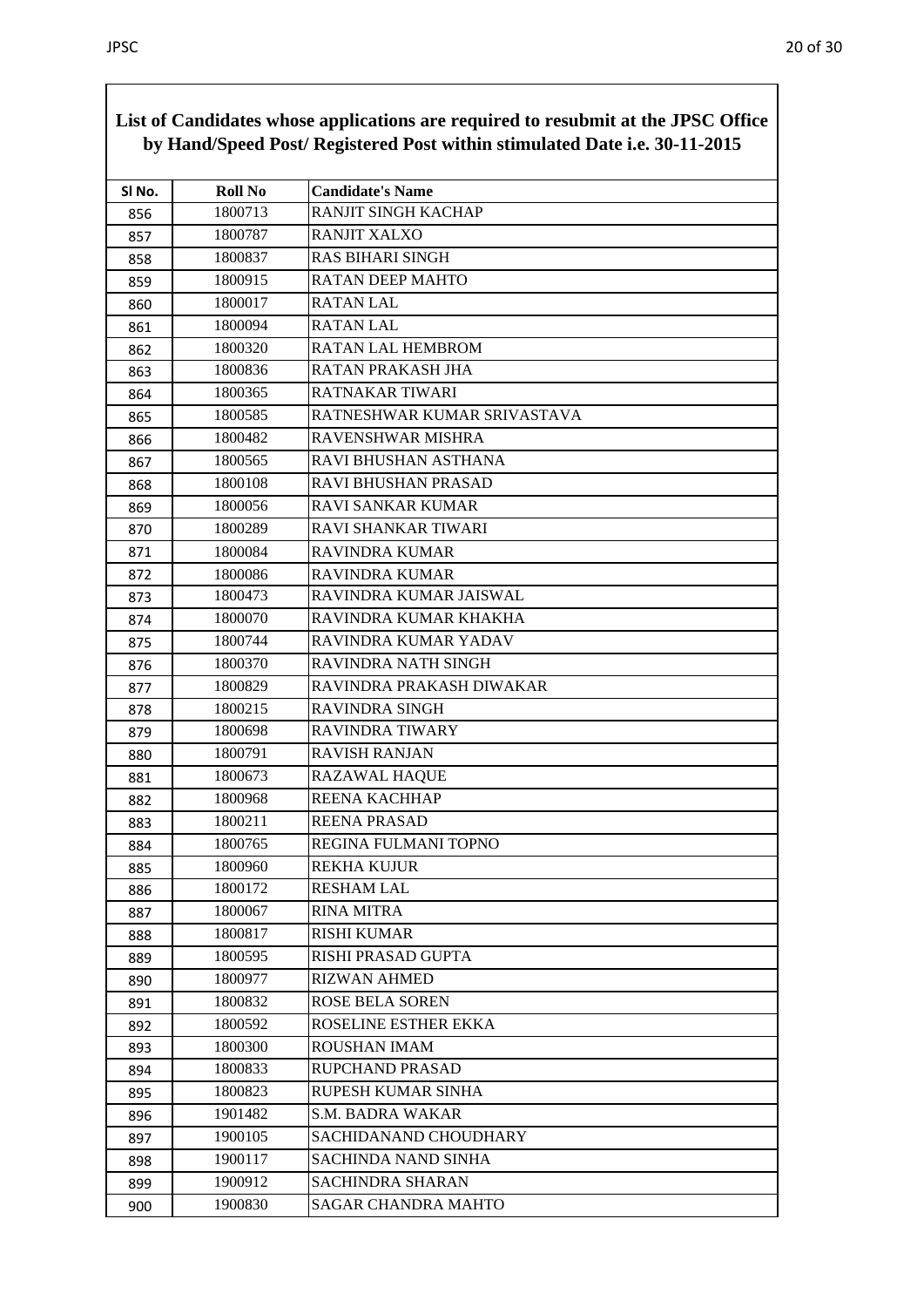|        |                | List of Candidates whose applications are required to resubmit at the JPSC Office<br>by Hand/Speed Post/ Registered Post within stimulated Date i.e. 30-11-2015 |
|--------|----------------|-----------------------------------------------------------------------------------------------------------------------------------------------------------------|
| SI No. | <b>Roll No</b> | <b>Candidate's Name</b>                                                                                                                                         |
| 901    | 1900022        | <b>SAHI BHUSAN RAJAK</b>                                                                                                                                        |
| 902    | 1900805        | <b>SAHID ALI</b>                                                                                                                                                |
| 903    | 1900354        | <b>SAHID IMAM</b>                                                                                                                                               |
| 904    | 1900738        | SAILENDRA KUMAR                                                                                                                                                 |
| 905    | 1900626        | <b>SAILESH KUMAR</b>                                                                                                                                            |
| 906    | 1900384        | <b>SAILESH KUMAR SINGH</b>                                                                                                                                      |
| 907    | 1901459        | <b>SAJAN KUMAR MISHRA</b>                                                                                                                                       |
| 908    | 1900110        | <b>SAJEEV KUMAR MAHTO</b>                                                                                                                                       |
| 909    | 1900509        | SAJJAN KUMAR THAKUR                                                                                                                                             |
| 910    | 1901469        | <b>SAKHA RAM GORAI</b>                                                                                                                                          |
| 911    | 1900708        | <b>SAKIL AHMAD</b>                                                                                                                                              |
| 912    | 1901415        | <b>SALIM SAHAY TIGGA</b>                                                                                                                                        |
| 913    | 1901376        | <b>SAMAR SINGH ORAON</b>                                                                                                                                        |
| 914    | 1900909        | SAMBHU CHOUDHARY                                                                                                                                                |
| 915    | 1900024        | SAMBHU KUMAR SHARMA                                                                                                                                             |
| 916    | 1900162        | SAMBHU PRASAD SINGH                                                                                                                                             |
| 917    | 1900610        | <b>SAMBHU RAM</b>                                                                                                                                               |
| 918    | 1901198        | SAMBHU SHARAN AMBAST                                                                                                                                            |
| 919    | 1900377        | SAMBHU SHARAN PRASAD                                                                                                                                            |
| 920    | 1900548        | <b>SAMBHU YADAV</b>                                                                                                                                             |
| 921    | 1900391        | <b>SAMJAY KUMAR MAHTO</b>                                                                                                                                       |
| 922    | 1900675        | <b>SAMSAD AHMAD</b>                                                                                                                                             |
| 923    | 1900380        | <b>SAMSON BHENGRA</b>                                                                                                                                           |
| 924    | 1900390        | <b>SAMSUDDIN ANSARI</b>                                                                                                                                         |
| 925    | 1901055        | <b>SANDEEP KUMAR</b>                                                                                                                                            |
| 926    | 1900886        | SANDEEP KUMAR SARKAR                                                                                                                                            |
| 927    | 1900452        | SANDHAY BAROBHAIYA                                                                                                                                              |
| 928    | 1901048        | <b>SANDHYA SINGH</b>                                                                                                                                            |
| 929    | 1900723        | <b>SANDIP KUMAR</b>                                                                                                                                             |
| 930    | 1900780        | <b>SANJAY KUMAR</b>                                                                                                                                             |
| 931    | 1900668        | <b>SANJAY KUMAR</b>                                                                                                                                             |
| 932    | 1900836        | SANJAY KUMAR                                                                                                                                                    |
| 933    | 1901044        | <b>SANJAY KUMAR</b>                                                                                                                                             |
| 934    | 1901385        | <b>SANJAY KUMAR</b>                                                                                                                                             |
| 935    | 1901403        | <b>SANJAY KUMAR</b>                                                                                                                                             |
| 936    | 1901541        | <b>SANJAY KUMAR</b>                                                                                                                                             |
| 937    | 1901615        | <b>SANJAY KUMAR</b>                                                                                                                                             |
| 938    | 1901624        | <b>SANJAY KUMAR</b>                                                                                                                                             |
| 939    | 1900376        | SANJAY KUMAR                                                                                                                                                    |
| 940    | 1901185        | <b>SANJAY KUMAR</b>                                                                                                                                             |
| 941    | 1900387        | SANJAY KUMAR BHAGAT                                                                                                                                             |
| 942    | 1901486        | <b>SANJAY KUMAR DAS</b>                                                                                                                                         |
| 943    | 1901560        | SANJAY KUMAR DAS                                                                                                                                                |
| 944    | 1901543        | SANJAY KUMAR DEEPAK                                                                                                                                             |
| 945    | 1901168        | SANJAY KUMAR PASWAN                                                                                                                                             |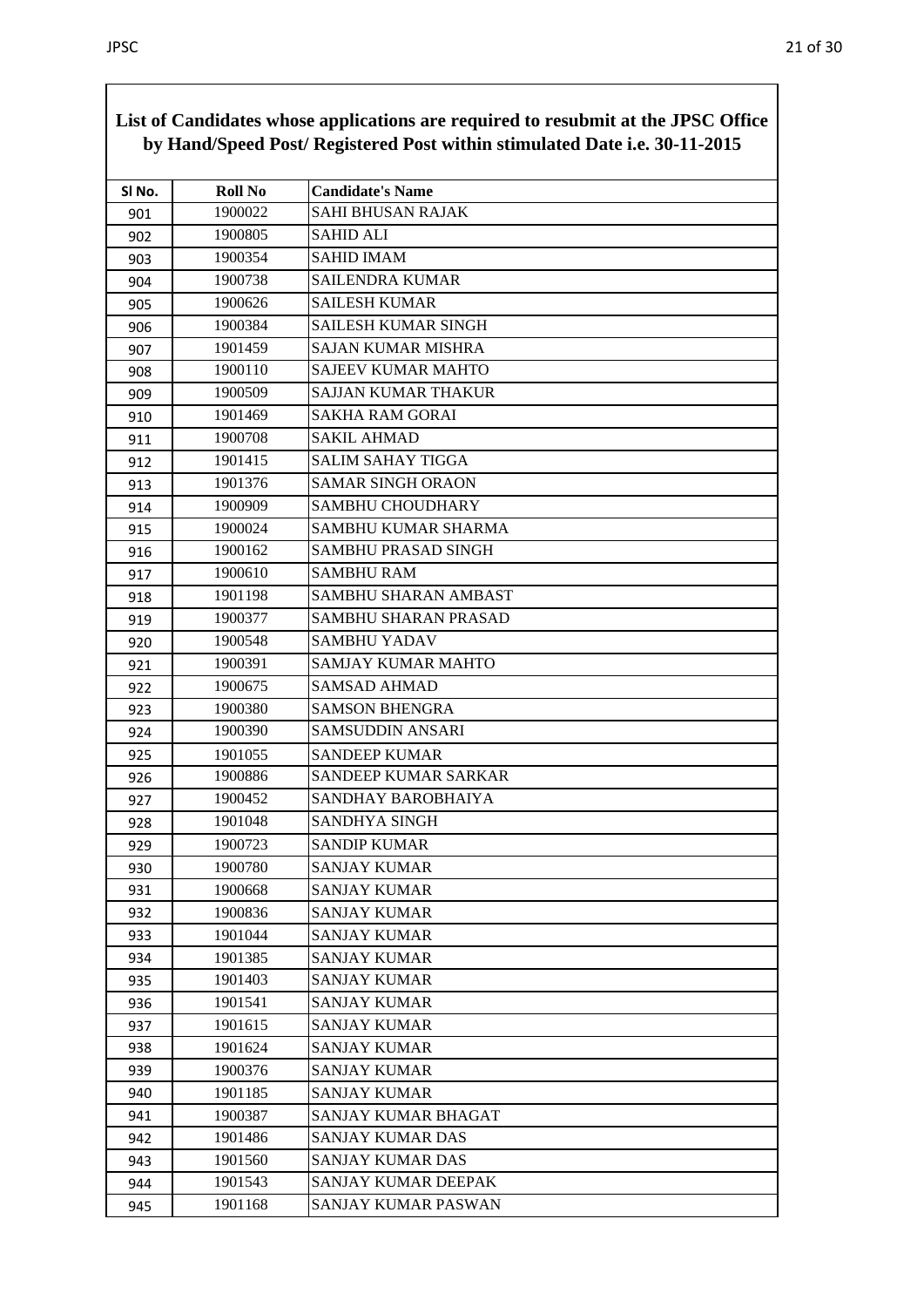|        |                | List of Candidates whose applications are required to resubmit at the JPSC Office<br>by Hand/Speed Post/ Registered Post within stimulated Date i.e. 30-11-2015 |
|--------|----------------|-----------------------------------------------------------------------------------------------------------------------------------------------------------------|
| SI No. | <b>Roll No</b> | <b>Candidate's Name</b>                                                                                                                                         |
| 946    | 1900360        | SANJAY KUMAR SAH                                                                                                                                                |
| 947    | 1900379        | SANJAY KUMAR SINGH                                                                                                                                              |
| 948    | 1901437        | SANJAY KUMAR SINGH                                                                                                                                              |
| 949    | 1901690        | SANJAY KUMAR SINGH                                                                                                                                              |
| 950    | 1901712        | SANJAY KUMAR SINHA                                                                                                                                              |
| 951    | 1900103        | SANJAY KUMAR SINHA                                                                                                                                              |
| 952    | 1900408        | SANJAY KUMAR VERMA                                                                                                                                              |
| 953    | 1900720        | SANJAY KUMAR YADAV                                                                                                                                              |
| 954    | 1900373        | <b>SANJAY KURJEE</b>                                                                                                                                            |
| 955    | 1900359        | <b>SANJAY PRASAD</b>                                                                                                                                            |
| 956    | 1901321        | <b>SANJAY RAM</b>                                                                                                                                               |
| 957    | 1900513        | <b>SANJAY TIRKEY</b>                                                                                                                                            |
| 958    | 1901520        | <b>SANJAY TIRKEY</b>                                                                                                                                            |
| 959    | 1901516        | <b>SANJAY TRIVEDI</b>                                                                                                                                           |
| 960    | 1901090        | <b>SANJEET BHUINYA</b>                                                                                                                                          |
| 961    | 1901568        | SANJEET KUMAR SINGH                                                                                                                                             |
| 962    | 1901494        | <b>SANJEETA EKKA</b>                                                                                                                                            |
| 963    | 1901132        | <b>SANJEEV DEV BURMAN</b>                                                                                                                                       |
| 964    | 1900309        | <b>SANJEEV KUMAR</b>                                                                                                                                            |
| 965    | 1900567        | <b>SANJEEV KUMAR</b>                                                                                                                                            |
| 966    | 1900846        | <b>SANJEEV KUMAR</b>                                                                                                                                            |
| 967    | 1900876        | <b>SANJEEV KUMAR</b>                                                                                                                                            |
| 968    | 1901061        | <b>SANJEEV KUMAR</b>                                                                                                                                            |
| 969    | 1901123        | <b>SANJEEV KUMAR</b>                                                                                                                                            |
| 970    | 1901263        | <b>SANJEEV KUMAR</b>                                                                                                                                            |
| 971    | 1901419        | <b>SANJEEV KUMAR</b>                                                                                                                                            |
| 972    | 1901635        | <b>SANJEEV KUMAR</b>                                                                                                                                            |
| 973    | 1900419        | <b>SANJEEV KUMAR</b>                                                                                                                                            |
| 974    | 1900454        | <b>SANJEEV KUMAR</b>                                                                                                                                            |
| 975    | 1900702        | <b>SANJEEV KUMAR BHARTI</b>                                                                                                                                     |
| 976    | 1900688        | SANJEEV KUMAR CHOUDHARY                                                                                                                                         |
| 977    | 1900158        | <b>SANJEEV KUMAR DAS</b>                                                                                                                                        |
| 978    | 1901212        | <b>SANJEEV KUMAR DUBEY</b>                                                                                                                                      |
| 979    | 1900173        | SANJEEV KUMAR JHA                                                                                                                                               |
| 980    | 1900821        | SANJEEV KUMAR KARAN                                                                                                                                             |
| 981    | 1901471        | SANJEEV KUMAR MISHRA                                                                                                                                            |
| 982    | 1900396        | <b>SANJEEV KUMAR RAIJADA</b>                                                                                                                                    |
| 983    | 1900168        | SANJEEV KUMAR SHARMA                                                                                                                                            |
| 984    | 1901175        | <b>SANJEEV KUMAR SINGH</b>                                                                                                                                      |
| 985    | 1901479        | <b>SANJEEV KUMAR SINGH</b>                                                                                                                                      |
| 986    | 1901499        | SANJEEV KUMAR SINGH                                                                                                                                             |
| 987    | 1901552        | SANJEEVA KUMAR MISHRA                                                                                                                                           |
| 988    | 1900936        | SANJIB KUMAR JHA                                                                                                                                                |
| 989    | 1900961        | SANJIT KUMAR CHOUDHARY                                                                                                                                          |
| 990    | 1901252        | SANJIT KUMAR SINHA                                                                                                                                              |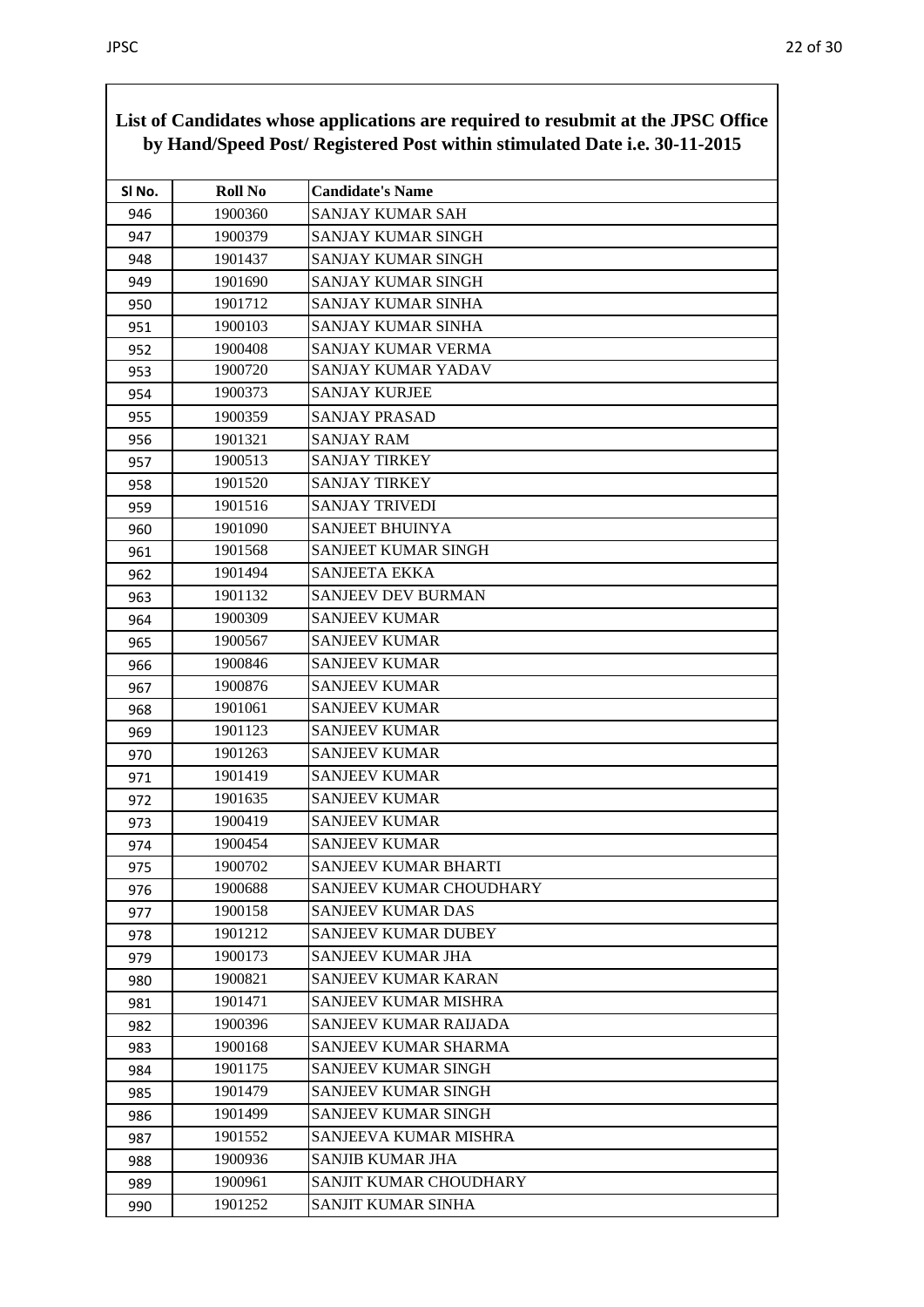|        |                | List of Candidates whose applications are required to resubmit at the JPSC Office<br>by Hand/Speed Post/ Registered Post within stimulated Date i.e. 30-11-2015 |
|--------|----------------|-----------------------------------------------------------------------------------------------------------------------------------------------------------------|
| SI No. | <b>Roll No</b> | <b>Candidate's Name</b>                                                                                                                                         |
| 991    | 1900182        | <b>SANJIV KUMAR</b>                                                                                                                                             |
| 992    | 1900916        | <b>SANJIV KUMAR</b>                                                                                                                                             |
| 993    | 1901025        | <b>SANJIV KUMAR</b>                                                                                                                                             |
| 994    | 1901027        | <b>SANJIV KUMAR</b>                                                                                                                                             |
| 995    | 1901477        | <b>SANJIV KUMAR</b>                                                                                                                                             |
| 996    | 1901119        | SANJIV KUMAR BUX RAI                                                                                                                                            |
| 997    | 1900972        | SANJIV KUMAR DUTTA                                                                                                                                              |
| 998    | 1900608        | SANJIV KUMAR JHA                                                                                                                                                |
| 999    | 1901079        | SANJIV KUMAR MISHRA                                                                                                                                             |
| 1000   | 1900238        | SANJIV KUMAR SINHA                                                                                                                                              |
| 1001   | 1900604        | <b>SANJIV KUMAR SINHA</b>                                                                                                                                       |
| 1002   | 1900963        | SANJIV KUMAR THAKUR                                                                                                                                             |
| 1003   | 1901372        | SANJIV KUMAR YADAV                                                                                                                                              |
| 1004   | 1901136        | SANJIV KUMAR ZARUHAR                                                                                                                                            |
| 1005   | 1900006        | <b>SANJIV RANJAN</b>                                                                                                                                            |
| 1006   | 1900989        | SANJIVA KUMAR DUBEY                                                                                                                                             |
| 1007   | 1900374        | <b>SANJU KUMARI</b>                                                                                                                                             |
| 1008   | 1900799        | <b>SANJU KUMARI</b>                                                                                                                                             |
| 1009   | 1900097        | <b>SANKAR PRASAD</b>                                                                                                                                            |
| 1010   | 1900014        | SANKAR PRASAD SINGH                                                                                                                                             |
| 1011   | 1900026        | <b>SANKAR RAM</b>                                                                                                                                               |
| 1012   | 1901107        | SANKAR SARAN TRIVEDI                                                                                                                                            |
| 1013   | 1900296        | <b>SANKHO HEMBROM</b>                                                                                                                                           |
| 1014   | 1900187        | <b>SANT KAVI BHAGAT</b>                                                                                                                                         |
| 1015   | 1901575        | <b>SANT KUMAR BHAGAT</b>                                                                                                                                        |
| 1016   | 1900581        | <b>SANT KUMAR LAL</b>                                                                                                                                           |
| 1017   | 1900025        | <b>SANT KUMAR SAHU</b>                                                                                                                                          |
| 1018   | 1900718        | <b>SANT LAL ROY</b>                                                                                                                                             |
| 1019   | 1900563        | <b>SANTLAL RAM</b>                                                                                                                                              |
| 1020   | 1901062        | <b>SANTOSH</b>                                                                                                                                                  |
| 1021   | 1900557        | <b>SANTOSH BHAGAT</b>                                                                                                                                           |
| 1022   | 1901638        | <b>SANTOSH CHANDRA BOSE</b>                                                                                                                                     |
| 1023   | 1900875        | <b>SANTOSH DAS</b>                                                                                                                                              |
| 1024   | 1901036        | <b>SANTOSH GUPTA</b>                                                                                                                                            |
| 1025   | 1900079        | <b>SANTOSH KUJUR</b>                                                                                                                                            |
| 1026   | 1900512        | <b>SANTOSH KUMAR</b>                                                                                                                                            |
| 1027   | 1900696        | <b>SANTOSH KUMAR</b>                                                                                                                                            |
| 1028   | 1900831        | <b>SANTOSH KUMAR</b>                                                                                                                                            |
| 1029   | 1901633        | <b>SANTOSH KUMAR</b>                                                                                                                                            |
| 1030   | 1901592        | SANTOSH KUMAR MAHADANI                                                                                                                                          |
| 1031   | 1900712        | <b>SANTOSH KUMAR SINGH</b>                                                                                                                                      |
| 1032   | 1901298        | SANTOSH KUMARNANDAY                                                                                                                                             |
| 1033   | 1901532        | <b>SANTOSH SINGH</b>                                                                                                                                            |
| 1034   | 1901367        | <b>SAPAN KUMAR MAHTHA</b>                                                                                                                                       |
| 1035   | 1900065        | SARDINDU KUMAR JHA                                                                                                                                              |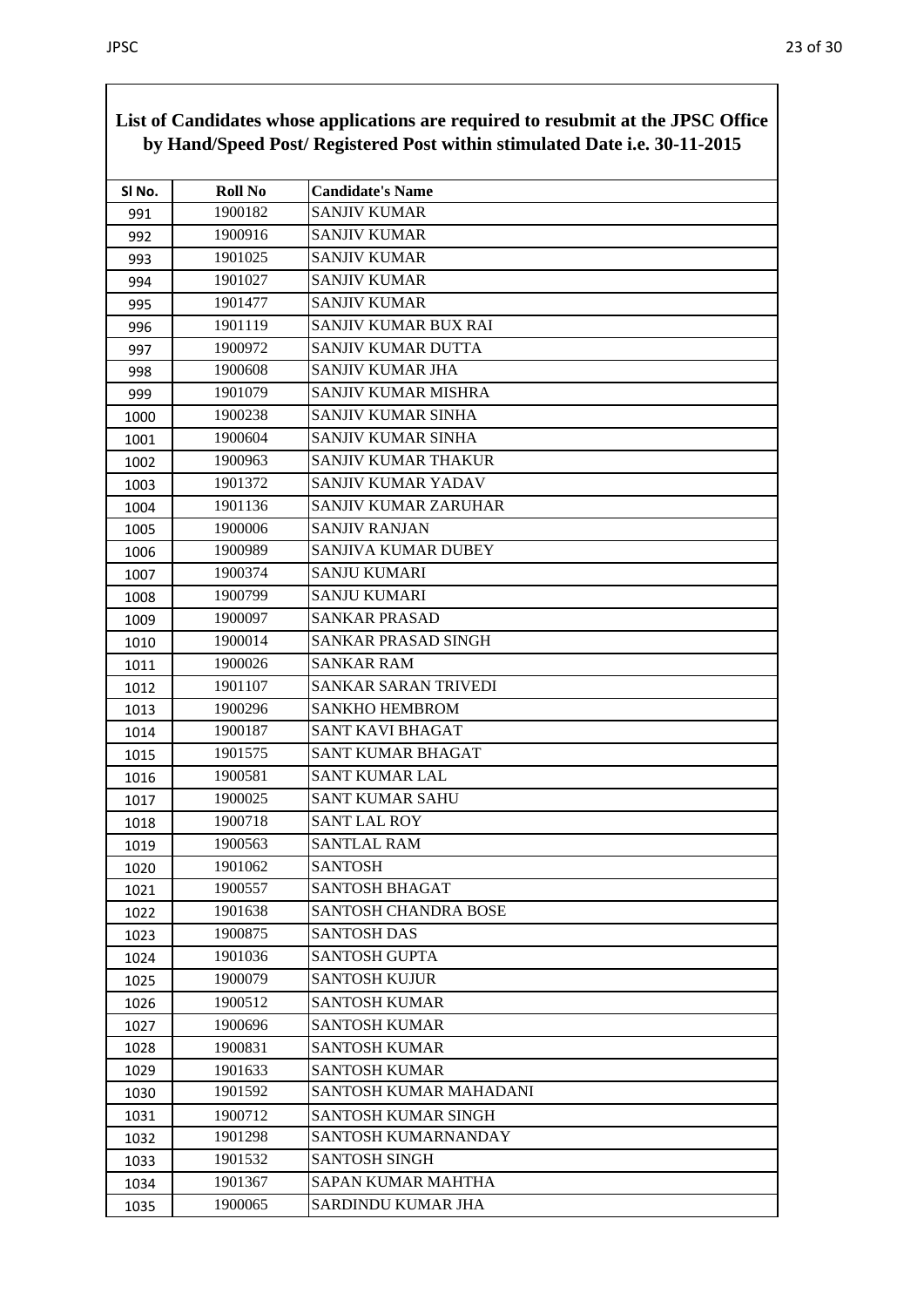| SI No. | <b>Roll No</b> | <b>Candidate's Name</b>      |
|--------|----------------|------------------------------|
| 1036   | 1900144        | <b>SARFARAZ ALAM</b>         |
| 1037   | 1901413        | <b>SARIM SINGH SAWAIYAN</b>  |
| 1038   | 1901292        | <b>SARITA KUMARI</b>         |
| 1039   | 1900179        | <b>SAROJ KUMAR SARKHEL</b>   |
| 1040   | 1900795        | <b>SAROJ KUMARI</b>          |
| 1041   | 1901483        | <b>SAROJINI HANSDA</b>       |
| 1042   | 1901304        | <b>SAROJINI KERKETTA</b>     |
| 1043   | 1901053        | <b>SAROJINI KUMARI SINGH</b> |
| 1044   | 1900794        | SARSWATI KACHHAP             |
| 1045   | 1900012        | <b>SASANK SEKHAR</b>         |
| 1046   | 1900504        | <b>SASANK SEKHAR GORAI</b>   |
| 1047   | 1900609        | <b>SASHI BHUSHAN</b>         |
| 1048   | 1900226        | <b>SASHI BHUSHAN PRASAD</b>  |
| 1049   | 1901447        | SASHI BHUSHAN SHARMA         |
| 1050   | 1901267        | <b>SASHI KANT SINGH</b>      |
| 1051   | 1900349        | <b>SASHI SHANKAR SINGH</b>   |
| 1052   | 1900754        | <b>SASHI SHEKHAR SINGH</b>   |
| 1053   | 1900483        | <b>SASHI SUJATA MINJ</b>     |
| 1054   | 1900633        | SATHISH KUMAR PATHAK         |
| 1055   | 1901163        | <b>SATIHSH KUMAR</b>         |
| 1056   | 1901491        | <b>SATYA DEO PAHAN</b>       |
| 1057   | 1900428        | SATYA NARAYAN RAWANI         |
| 1058   | 1900826        | SATYA PRAKASH DAS            |
| 1059   | 1901412        | SATYAJIT JOHAN BALIHAR       |
| 1060   | 1900950        | <b>SATYANAND KUMAR</b>       |
| 1061   | 1900546        | SATYAVIJAY SINGH             |
| 1062   | 1901050        | SATYENDRA KUMAR CHOUDHARY    |
| 1063   | 1900510        | SATYENDRA PRASAD SINGH       |
| 1064   | 1901248        | SENGEL SINGH HEMBRAM         |
| 1065   | 1901417        | <b>SHABANA QUAMAR</b>        |
| 1066   | 1900171        | SHACHIDANAND SINGH           |
| 1067   | 1900658        | <b>SHAHAB NAWAR</b>          |
| 1068   | 1900985        | <b>SHAHID EQBAL</b>          |
| 1069   | 1900522        | <b>SHAILENDRA KUMAR</b>      |
| 1070   | 1900598        | <b>SHAILENDRA KUMAR</b>      |
| 1071   | 1900833        | <b>SHAILENDRA KUMAR</b>      |
| 1072   | 1900116        | SHAILENDRA KUMAR GUPTA       |
| 1073   | 1900388        | SHAILENDRA KUMAR SHARMA      |
| 1074   | 1900471        | SHAILENDRA KUMAR SINGH       |
| 1075   | 1901692        | <b>SHAILENDRA MAHTO</b>      |
| 1076   | 1901397        | SHAILENDRA PRASAD YADAV      |
| 1077   | 1900378        | <b>SHAILENDRA RAJAK</b>      |
| 1078   | 1901439        | SHAILESH KUMAR SAHAY         |
| 1079   | 1900904        | <b>SHAILESH MINZ</b>         |
| 1080   | 1901073        | <b>SHAKIL ANWAR</b>          |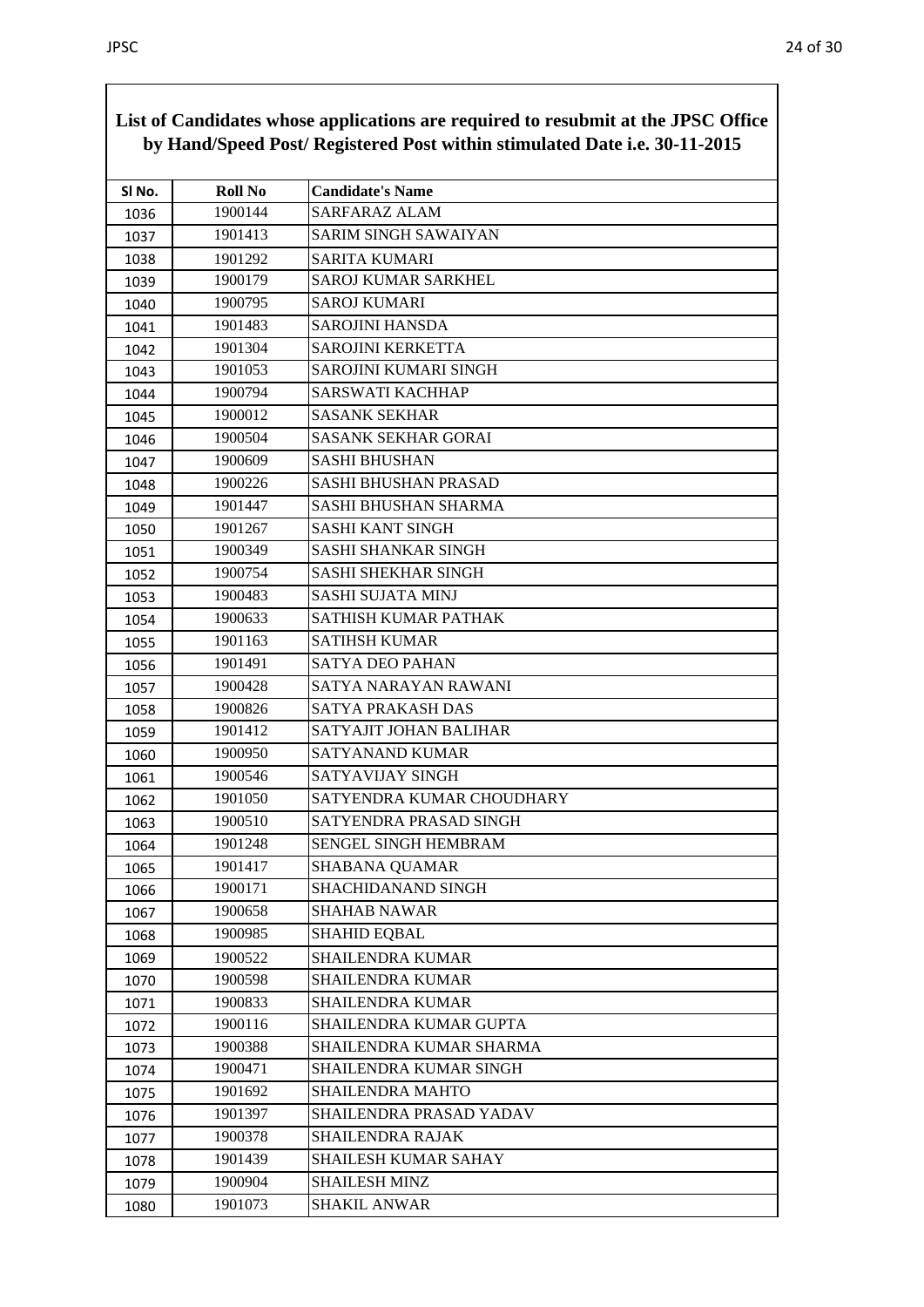| List of Canunates whose applications are required to resubility at the 91 BC Office<br>by Hand/Speed Post/ Registered Post within stimulated Date i.e. 30-11-2015 |                |                                  |
|-------------------------------------------------------------------------------------------------------------------------------------------------------------------|----------------|----------------------------------|
| SI No.                                                                                                                                                            | <b>Roll No</b> | <b>Candidate's Name</b>          |
| 1081                                                                                                                                                              | 1900827        | <b>SHAKTIPADA MAHTO</b>          |
| 1082                                                                                                                                                              | 1900382        | SHAMBHU PRASAD SINHA             |
| 1083                                                                                                                                                              | 1901416        | <b>SHAMBHU SHARAN PANDEY</b>     |
| 1084                                                                                                                                                              | 1900823        | SHAMBHU SHARAN THAKUR            |
| 1085                                                                                                                                                              | 1900577        | <b>SHAMMI TIGGA</b>              |
| 1086                                                                                                                                                              | 1900107        | SHAMSHAD ALI                     |
| 1087                                                                                                                                                              | 1900362        | SHANAWAZ ZAKI                    |
| 1088                                                                                                                                                              | 1900717        | <b>SHANKAR HANSDA</b>            |
| 1089                                                                                                                                                              | 1900104        | <b>SHANKAR PRASAD</b>            |
| 1090                                                                                                                                                              | 1901570        | <b>SHANKAR PRASAD</b>            |
| 1091                                                                                                                                                              | 1900692        | <b>SHANKAR RAM</b>               |
| 1092                                                                                                                                                              | 1901046        | <b>SHANKER PRASAD</b>            |
| 1093                                                                                                                                                              | 1900721        | <b>SHANKER PRASAD DAS</b>        |
| 1094                                                                                                                                                              | 1900752        | <b>SHANTI EKKA</b>               |
| 1095                                                                                                                                                              | 1900614        | <b>SHANTI LAL RAVIDAS</b>        |
| 1096                                                                                                                                                              | 1901216        | SHANTI SUNI MARANDI              |
| 1097                                                                                                                                                              | 1900704        | <b>SHARBAN MARDI</b>             |
| 1098                                                                                                                                                              | 1900010        | <b>SHARDA PRASAD</b>             |
| 1099                                                                                                                                                              | 1900627        | <b>SHARWAN KUMAR</b>             |
| 1100                                                                                                                                                              | 1901522        | <b>SHARWAN KUMAR</b>             |
| 1101                                                                                                                                                              | 1901266        | <b>SHARWAN KUMAR MAHTO</b>       |
| 1102                                                                                                                                                              | 1900106        | SHASHANK SHEKHAR SHARMA          |
| 1103                                                                                                                                                              | 1901484        | <b>SHASHI BHUSHAN KUMAR</b>      |
| 1104                                                                                                                                                              | 1901049        | <b>SHASHI KALA TIRKEY</b>        |
| 1105                                                                                                                                                              | 1900305        | SHASHI RANJAN KUMAR              |
| 1106                                                                                                                                                              | 1900808        | SHASHI SHEKHAR KUMAR             |
| 1107                                                                                                                                                              | 1900814        | SHASHI SHEKHAR PRASAD SINHA      |
| 1108                                                                                                                                                              | 1900177        | SHASHI SHEKHAR SINGH             |
| 1109                                                                                                                                                              | 1900617        | SHASHIKANT PRASAD                |
| 1110                                                                                                                                                              | 1901166        | SHASHIKANT TRIPATHI              |
| 1111                                                                                                                                                              | 1900825        | SHATRUGHAN PRASAD AGRAWAL        |
| 1112                                                                                                                                                              | 1900146        | SHEELAMANI CHAMPIA               |
| 1113                                                                                                                                                              | 1900695        | <b>SHEO KUMAR RAM</b>            |
| 1114                                                                                                                                                              | 1900764        | <b>SHEO KUMAR RAM</b>            |
| 1115                                                                                                                                                              | 1900695        | <b>SHEO KUMAR RAM</b>            |
| 1116                                                                                                                                                              | 1900764        | <b>SHEO KUMAR RAM</b>            |
| 1117                                                                                                                                                              | 1900837        | <b>SHEO KUMAR SINGH</b>          |
| 1118                                                                                                                                                              | 1901153        | <b>SHEO MANGAL SINGH</b>         |
| 1119                                                                                                                                                              | 1900337        | SHEOLAL MAHTO                    |
| 1120                                                                                                                                                              | 1900307        | <b>SHESHNATH</b>                 |
| 1121                                                                                                                                                              | 1900156        | <b>SHIBDHAN TUDU</b>             |
| 1122                                                                                                                                                              | 1901380        | SHILENDRA KUMAR MISHRA           |
| 1123                                                                                                                                                              | 1900687        | <b>SHIO SHANKAR PRASAD SINGH</b> |
| 1124                                                                                                                                                              | 1900222        | <b>SHIV CHARAN DEY</b>           |
| 1125                                                                                                                                                              | 1901490        | <b>SHIV DEO SINGH</b>            |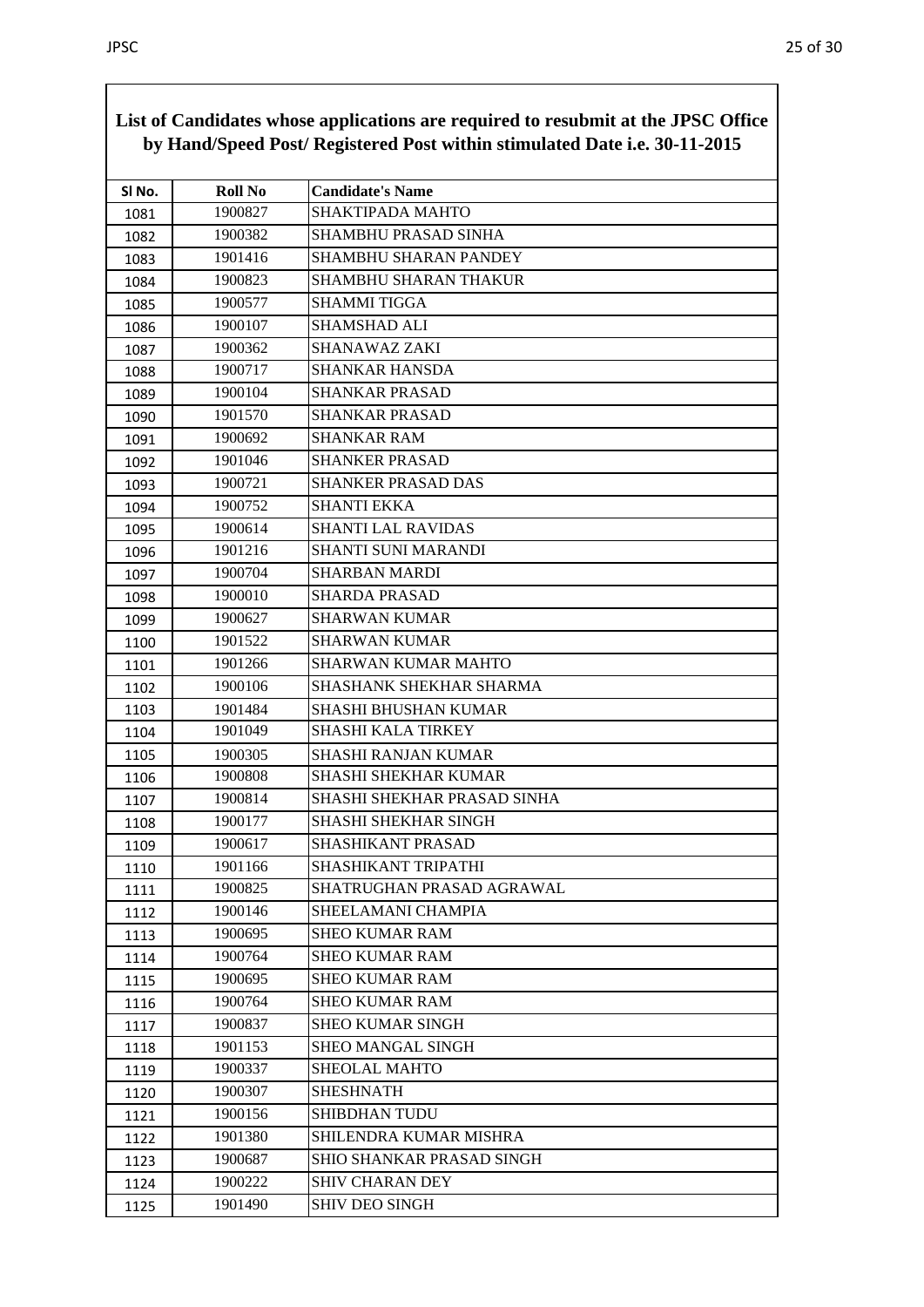| SI No. | <b>Roll No</b> | <b>Candidate's Name</b>          |
|--------|----------------|----------------------------------|
| 1126   | 1901529        | <b>SHIV LAL MARANDI</b>          |
| 1127   | 1900539        | SHIV PRAKASH NARAYAN             |
| 1128   | 1901353        | <b>SHIV PRASAD BANDYOPADHAYA</b> |
| 1129   | 1900514        | SHIV PUJAN KUMAR VERMA           |
| 1130   | 1900835        | <b>SHIV PUJAN PRASAD</b>         |
| 1131   | 1900421        | <b>SHIV SHANKAR</b>              |
| 1132   | 1901094        | SHIV SHANKAR HANSDAH             |
| 1133   | 1901428        | <b>SHIV SHANKAR MAHTO</b>        |
| 1134   | 1900828        | <b>SHIV SHANKAR MODI</b>         |
| 1135   | 1900542        | <b>SHIV SHANKAR PAUL</b>         |
| 1136   | 1900174        | <b>SHIV SHANKAR SINGH</b>        |
| 1137   | 1901297        | <b>SHIV SHANKER PRASAD</b>       |
| 1138   | 1900796        | SHIVA SHANKAR JHA                |
| 1139   | 1900591        | SHIVASHANKAR RAM                 |
| 1140   | 1901449        | <b>SHOVA BHAGAT</b>              |
| 1141   | 1901122        | <b>SHOVEN KHALKHO</b>            |
| 1142   | 1901716        | SHREEKANT LAL MANJHI             |
| 1143   | 1900292        | <b>SHREERAM BHAGAT</b>           |
| 1144   | 1900102        | SHRI KANT SHAKDHAR               |
| 1145   | 1900057        | <b>SHRI RAM</b>                  |
| 1146   | 1901667        | SHRIKANT PATHAK                  |
| 1147   | 1901188        | SHUBHASH CHANDRA MAHATO          |
| 1148   | 1901109        | SHYAM KISHORE PRASAD             |
| 1149   | 1900547        | <b>SHYAM LAL ORAON</b>           |
| 1150   | 1900607        | SHYAM MOHAN XALXO                |
| 1151   | 1901227        | <b>SHYAM NARAYAN</b>             |
| 1152   | 1900081        | <b>SHYAMDEO PASWAN</b>           |
| 1153   | 1900436        | <b>SHYAMDEO RAM</b>              |
| 1154   | 1901650        | SILWANTI SHANTI EKKA             |
| 1155   | 1900450        | SIREMDRA PRASAD GUPTA            |
| 1156   | 1900451        | SIREMDRA PRASAD GUPTA            |
| 1157   | 1901408        | <b>SIROMANI DUBEY</b>            |
| 1158   | 1900412        | <b>SIRSH KUMAR OJHA</b>          |
| 1159   | 1900605        | <b>SISHIR KUMAR GHOSH</b>        |
| 1160   | 1900100        | SITA KUMAR KALUNDIA              |
| 1161   | 1900634        | <b>SIV NARAYAN PANDIT</b>        |
| 1162   | 1900881        | <b>SIV SANKAR SAWAIYAN</b>       |
| 1163   | 1900201        | SIVLAL SEBASTIAN MURMU           |
| 1164   | 1901418        | SIYARAM PRASAD SINGH             |
| 1165   | 1900660        | SOBHA KUMARI                     |
| 1166   | 1901091        | <b>SOBRAN SAHU</b>               |
| 1167   | 1901542        | <b>SOHAIL AHMED</b>              |
| 1168   | 1900351        | <b>SONILA TIRKEY</b>             |
| 1169   | 1900293        | <b>SRESH KUMAR MAHTO</b>         |
| 1170   | 1900643        | SRI DHAR KUMAR                   |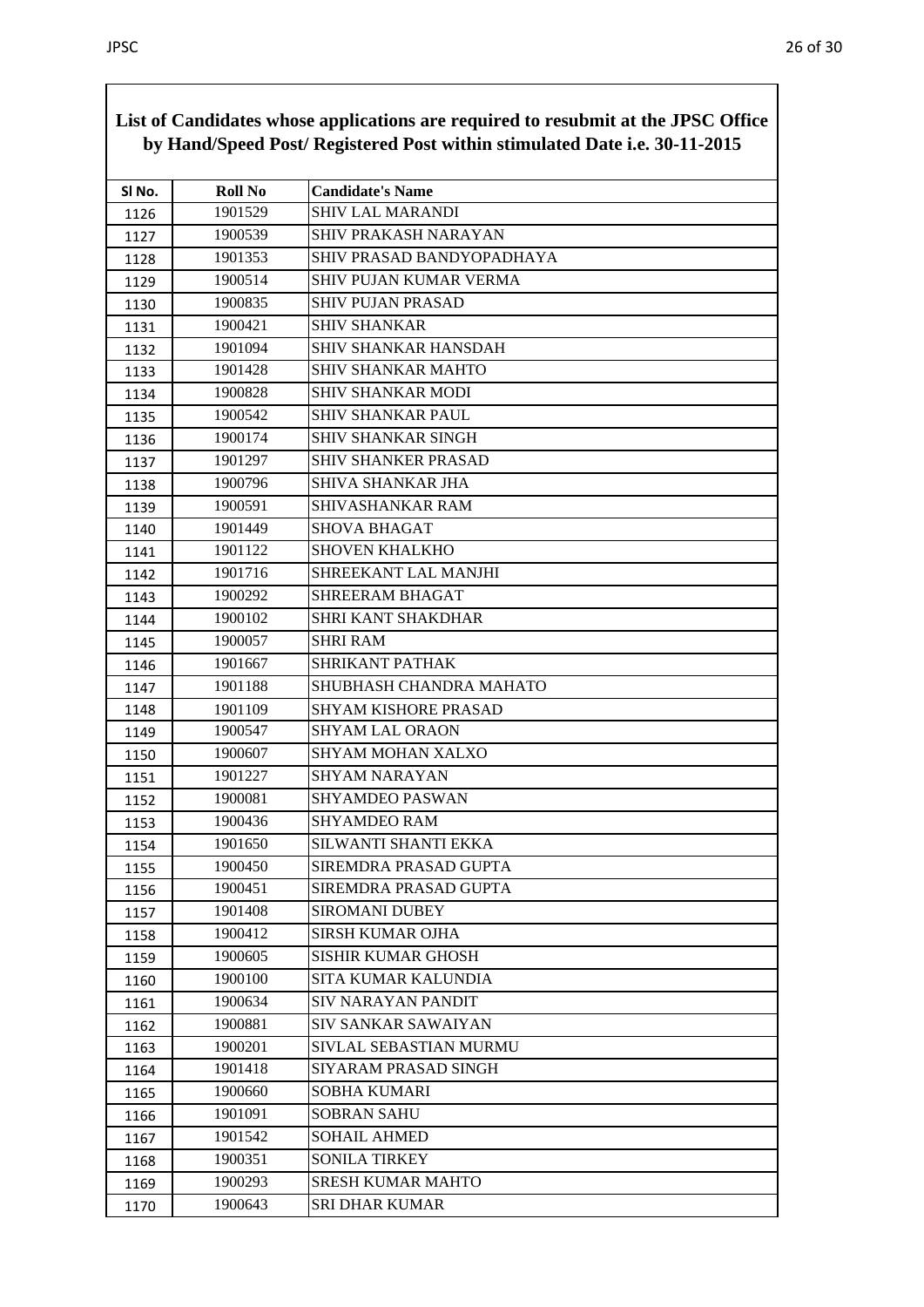| by Hand/Speed Post/ Registered Post within stimulated Date i.e. 30-11-2015 |                |                              |
|----------------------------------------------------------------------------|----------------|------------------------------|
| SI No.                                                                     | <b>Roll No</b> | <b>Candidate's Name</b>      |
| 1171                                                                       | 1900742        | SRI KRISHNA SOY              |
| 1172                                                                       | 1901142        | <b>SRI MAN MARANDI</b>       |
| 1173                                                                       | 1901671        | SRI MECHAEL MATHU HORO       |
| 1174                                                                       | 1901663        | <b>SRI NARAYAN</b>           |
| 1175                                                                       | 1901215        | <b>SRI NIWAS PANDEY</b>      |
| 1176                                                                       | 1901033        | SRI PRAKASH UPADHAYAY        |
| 1177                                                                       | 1900756        | <b>SRIKANT LAL TUDU</b>      |
| 1178                                                                       | 1900120        | SRIKANT SINHA                |
| 1179                                                                       | 1900955        | <b>SRIKIRAN NAG</b>          |
| 1180                                                                       | 1901045        | <b>SUBAS CHANDRA RABIDAS</b> |
| 1181                                                                       | 1901016        | <b>SUBASH CHANDRA PRASAD</b> |
| 1182                                                                       | 1901564        | <b>SUBASH CHANDRA THAKUR</b> |
| 1183                                                                       | 1901631        | SUBHASH KUMAR SHARMA         |
| 1184                                                                       | 1900851        | <b>SUBHASH KUMAR</b>         |
| 1185                                                                       | 1900625        | SUBHASISH KUMAR SEN          |
| 1186                                                                       | 1900714        | <b>SUBODH PRAMANIK</b>       |
| 1187                                                                       | 1900515        | <b>SUBODH PRASAD SINGH</b>   |
| 1188                                                                       | 1900715        | <b>SUBRATH KUMAR SHIT</b>    |
| 1189                                                                       | 1900037        | <b>SUCHIR KUMAR GUPTA</b>    |
| 1190                                                                       | 1901493        | <b>SUCHITA EKKA</b>          |
| 1191                                                                       | 1901443        | <b>SUDAMA PRASAD</b>         |
| 1192                                                                       | 1900347        | <b>SUDARSHAN PRASAD</b>      |
| 1193                                                                       | 1900357        | <b>SUDESH KUMAR VERMA</b>    |
| 1194                                                                       | 1900245        | <b>SUDHIR KUMAR</b>          |
| 1195                                                                       | 1900946        | <b>SUDHIR KUMAR</b>          |
| 1196                                                                       | 1901431        | <b>SUDHIR KUMAR</b>          |
| 1197                                                                       | 1901559        | <b>SUDHIR KUMAR ROY</b>      |
| 1198                                                                       | 1900829        | <b>SUJAY RAJHANS</b>         |
| 1199                                                                       | 1901446        | <b>SUJEET KUMAR MANI</b>     |
| 1200                                                                       | 1901047        | <b>SUJIT RAJAK</b>           |
| 1201                                                                       | 1900722        | <b>SUKHEN MANNA</b>          |
| 1202                                                                       | 1900508        | <b>SULOCHNA KUMARI</b>       |
| 1203                                                                       | 1901444        | <b>SULTAN ANSARI</b>         |
| 1204                                                                       | 1901488        | <b>SUMAN BILUNG</b>          |
| 1205                                                                       | 1900101        | <b>SUMAN KUMAR GUPTA</b>     |
| 1206                                                                       | 1900663        | <b>SUMAN KUMARI</b>          |
| 1207                                                                       | 1900910        | <b>SUMAN SINHA</b>           |
| 1208                                                                       | 1901442        | <b>SUNDAR RAM</b>            |
| 1209                                                                       | 1900108        | <b>SUNIL CHANDRA KUAR</b>    |
| 1210                                                                       | 1900169        | <b>SUNIL KUMAR</b>           |
| 1211                                                                       | 1900601        | <b>SUNIL KUMAR</b>           |
| 1212                                                                       | 1901454        | <b>SUNIL KUMAR</b>           |
| 1213                                                                       | 1900053        | SUNIL KUMAR BASKI            |
| 1214                                                                       | 1901485        | <b>SUNIL KUMAR DAS</b>       |
| 1215                                                                       | 1901481        | <b>SUNIL KUMAR MISHRA</b>    |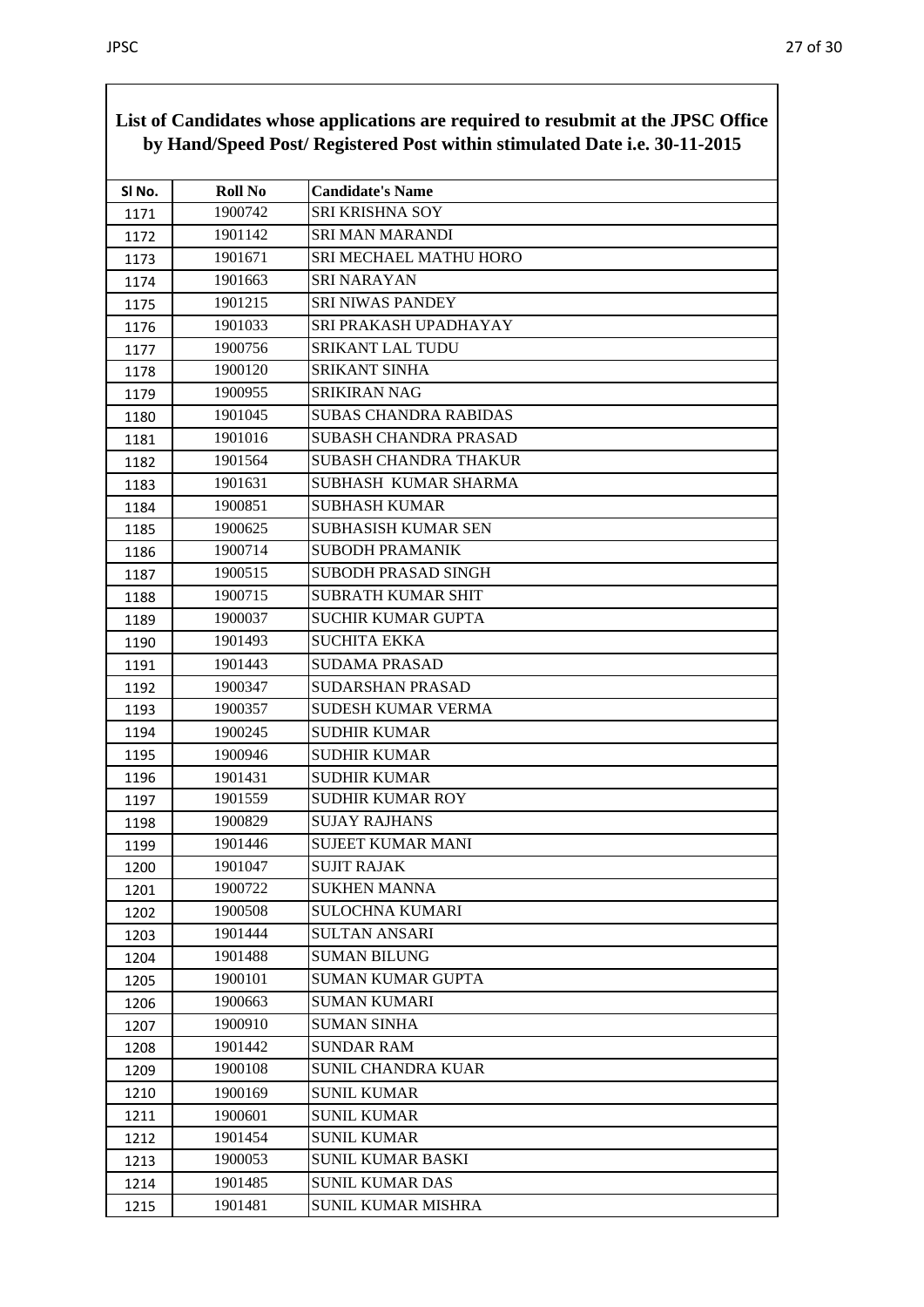| List of Canunates whose applications are required to resubility at the 91 DC Office<br>by Hand/Speed Post/ Registered Post within stimulated Date i.e. 30-11-2015 |                |                               |
|-------------------------------------------------------------------------------------------------------------------------------------------------------------------|----------------|-------------------------------|
| SI No.                                                                                                                                                            | <b>Roll No</b> | <b>Candidate's Name</b>       |
| 1216                                                                                                                                                              | 1900824        | <b>SUNIL KUMAR MURMU</b>      |
| 1217                                                                                                                                                              | 1901662        | SUNIL KUMAR PRASAD            |
| 1218                                                                                                                                                              | 1900353        | <b>SUNIL KUMAR SINGH</b>      |
| 1219                                                                                                                                                              | 1901480        | <b>SUNIL KUMAR SUMAN</b>      |
| 1220                                                                                                                                                              | 1900306        | <b>SUNIL KUMR</b>             |
| 1221                                                                                                                                                              | 1901441        | <b>SUNIL KUNAR SHAH</b>       |
| 1222                                                                                                                                                              | 1900383        | <b>SUNIL RAM</b>              |
| 1223                                                                                                                                                              | 1901100        | <b>SUREE NATH RAI</b>         |
| 1224                                                                                                                                                              | 1901711        | <b>SURENBDRA BHAGAT</b>       |
| 1225                                                                                                                                                              | 1900716        | <b>SURENDRA KUMAR</b>         |
| 1226                                                                                                                                                              | 1900822        | SURENDRA KUMAR SINGH          |
| 1227                                                                                                                                                              | 1900457        | <b>SURENDRA NAND MISHRA</b>   |
| 1228                                                                                                                                                              | 1900386        | <b>SURENDRA NATH AHIR</b>     |
| 1229                                                                                                                                                              | 1901448        | SURENDRA NATH DWIVEDI         |
| 1230                                                                                                                                                              | 1901414        | SURENDRA NATH SAMANT          |
| 1231                                                                                                                                                              | 1900719        | <b>SURESH KUMAR CHOUDHARY</b> |
| 1232                                                                                                                                                              | 1901280        | <b>SURESH KUMAR GUPTA</b>     |
| 1233                                                                                                                                                              | 1901420        | <b>SURESH KUMAR SINGH</b>     |
| 1234                                                                                                                                                              | 1900099        | <b>SURESH KUMAR SINHA</b>     |
| 1235                                                                                                                                                              | 1900834        | <b>SURESH PRASAD SAH</b>      |
| 1236                                                                                                                                                              | 1901478        | SURYA PRAKASH PRASAD          |
| 1237                                                                                                                                                              | 1901659        | <b>SURYAKANT KUMAR</b>        |
| 1238                                                                                                                                                              | 1900328        | <b>SUSHIL KUMAR SOREN</b>     |
| 1239                                                                                                                                                              | 1900511        | <b>SUSHIL KUMAR TUDU</b>      |
| 1240                                                                                                                                                              | 1901051        | <b>SUSHIL LAKRA</b>           |
| 1241                                                                                                                                                              | 1900857        | <b>SUSHIL TUDU</b>            |
| 1242                                                                                                                                                              | 1900341        | <b>SUSIL HANSDAK</b>          |
| 1243                                                                                                                                                              | 1900389        | SWAPAN KUMAR GORAIN           |
| 1244                                                                                                                                                              | 1901440        | SWAPAN KUMAR SARANGI          |
| 1245                                                                                                                                                              | 1900757        | SWARUPAN KUMAR MAHTO          |
| 1246                                                                                                                                                              | 1900713        | SWAYAMBHU NATH YADAV          |
| 1247                                                                                                                                                              | 1900652        | <b>SYED AZIM JAFFREY</b>      |
| 1248                                                                                                                                                              | 1900358        | <b>SYED SHANE AHMED</b>       |
| 1249                                                                                                                                                              | 2000021        | TAPAN KUMAR MANDAL            |
| 1250                                                                                                                                                              | 2000002        | TARA DAFADAR                  |
| 1251                                                                                                                                                              | 2000016        | <b>TARAMATI</b>               |
| 1252                                                                                                                                                              | 2000014        | TEJ PRATAP SHUKLA             |
| 1253                                                                                                                                                              | 2000065        | TIMOTHI MURMU                 |
| 1254                                                                                                                                                              | 2000079        | <b>TUDU DILIP</b>             |
| 1255                                                                                                                                                              | 2000018        | <b>TUFAIL AHMAD</b>           |
| 1256                                                                                                                                                              | 2100138        | <b>UDAY KANT</b>              |
| 1257                                                                                                                                                              | 2100042        | <b>UDAY KUMAR</b>             |
| 1258                                                                                                                                                              | 2100161        | <b>UDAY RAM</b>               |
| 1259                                                                                                                                                              | 2100079        | <b>UDESHYA KUJUR</b>          |
| 1260                                                                                                                                                              | 2100157        | <b>UMA SHANKAR</b>            |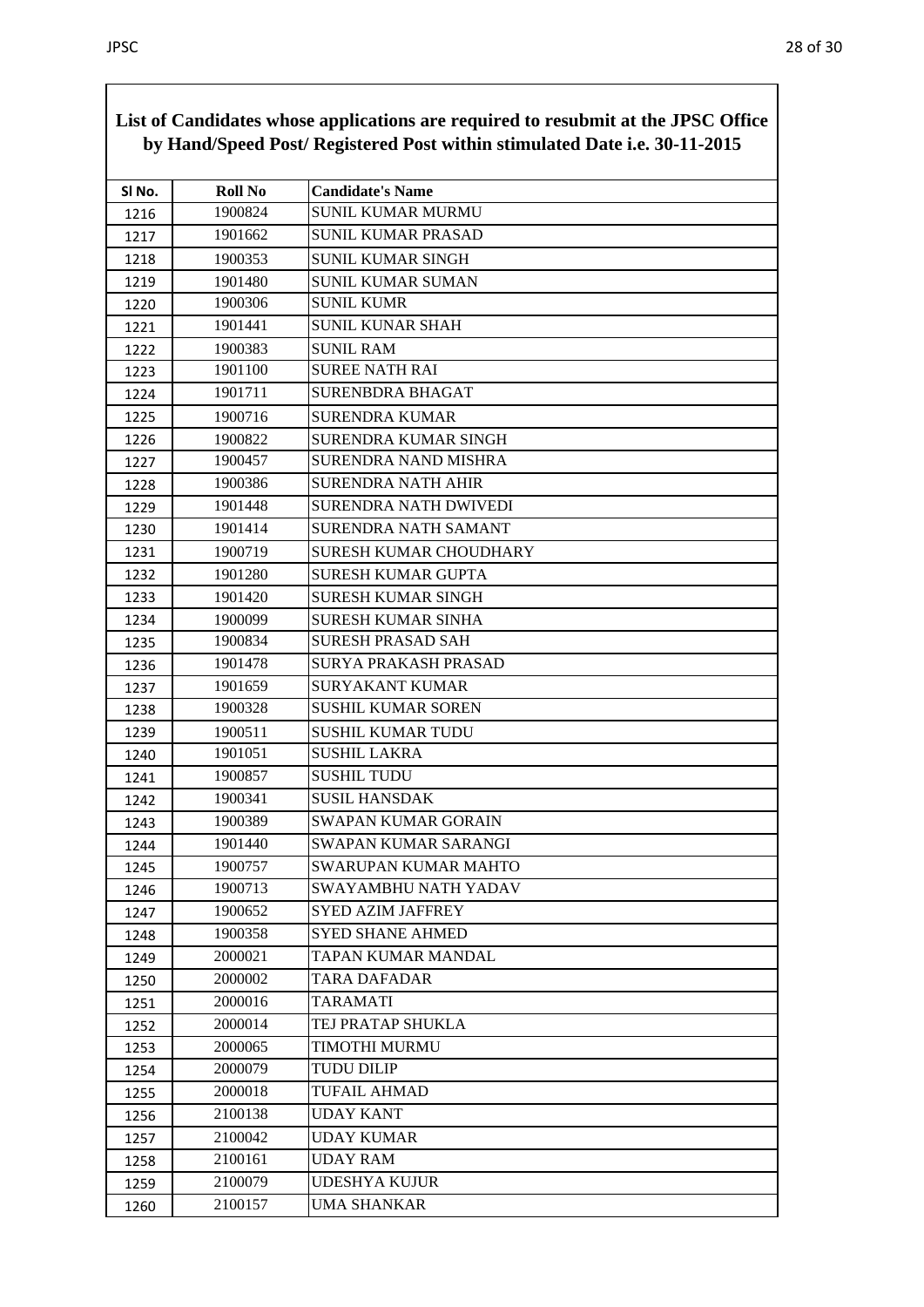| SI No. | <b>Roll No</b> | <b>Candidate's Name</b>   |
|--------|----------------|---------------------------|
| 1261   | 2100101        | UMA SHANKAR SINGH         |
| 1262   | 2100152        | <b>UMA SHANKAR SINGH</b>  |
| 1263   | 2100074        | <b>UMAKANT PANDEY</b>     |
| 1264   | 2100085        | <b>UMAKANT PANDEY</b>     |
| 1265   | 2100102        | UMESH KUMAR BURMAN        |
| 1266   | 2100036        | <b>UMESH KUMAR SINHA</b>  |
| 1267   | 2100076        | <b>UMESH KUMAR THAKUR</b> |
| 1268   | 2100043        | UMESH KUMAR TIWARY        |
| 1269   | 2100075        | <b>UMESH MAHATO</b>       |
| 1270   | 2100033        | UMESHWAR YADAV            |
| 1271   | 2100034        | UNESH PRASAD KARAN        |
| 1272   | 2100142        | UPANANDA BHAKAT           |
| 1273   | 2100053        | <b>UPENDRA NATH SAHAY</b> |
| 1274   | 2100039        | <b>USHA KUMARI</b>        |
| 1275   | 2100139        | UTTAM KUMAR BHAGAT        |
| 1276   | 2200165        | VASHISHTHA SETH           |
| 1277   | 2200019        | VED PRAKASH               |
| 1278   | 2200085        | <b>VED RATNA MOHAN</b>    |
| 1279   | 2200189        | <b>VEDA NAND JHAR</b>     |
| 1280   | 2200088        | <b>VEERCHANDRA SINGH</b>  |
| 1281   | 2200149        | VIDHYAWATI AKHOURI        |
| 1282   | 2200075        | <b>VIDYA BHUSHAN</b>      |
| 1283   | 2200119        | <b>VIJAY KANT SINHA</b>   |
| 1284   | 2200111        | VIJAY KUMAR               |
| 1285   | 2200173        | <b>VIJAY KUMAR</b>        |
| 1286   | 2200179        | VIJAY KUMAR               |
| 1287   | 2200187        | <b>VIJAY KUMAR</b>        |
| 1288   | 2200092        | VIJAY KUMAR BHAGAT        |
| 1289   | 2200106        | VIJAY KUMAR MEHTA         |
| 1290   | 2200087        | VIJAY KUMAR SINGH         |
| 1291   | 2200033        | VIJAY KUMAR SINHA         |
| 1292   | 2200141        | VIJAY KUMAR SINHA         |
| 1293   | 2200126        | <b>VIJAY KUMAR SOREN</b>  |
| 1294   | 2200129        | <b>VIJAY KUMAR TOPPO</b>  |
| 1295   | 2200039        | VIJOY KUMAR KASHYAP       |
| 1296   | 2200066        | VIKASH KUMAR              |
| 1297   | 2200145        | <b>VIKASH SINGH</b>       |
| 1298   | 2200052        | VIKRAMA KUMAR             |
| 1299   | 2200004        | VILASH PRASAD YADVENDU    |
| 1300   | 2200046        | VIMAL KUMAR MAHTO         |
| 1301   | 2200105        | <b>VINAY KUMAR</b>        |
| 1302   | 2200120        | VINAY KUMAR               |
| 1303   | 2200168        | VINAY KUMAR               |
| 1304   | 2200049        | VINAY KUMAR SINHA         |
| 1305   | 2200043        | VINOD KUMAR PRASAD        |